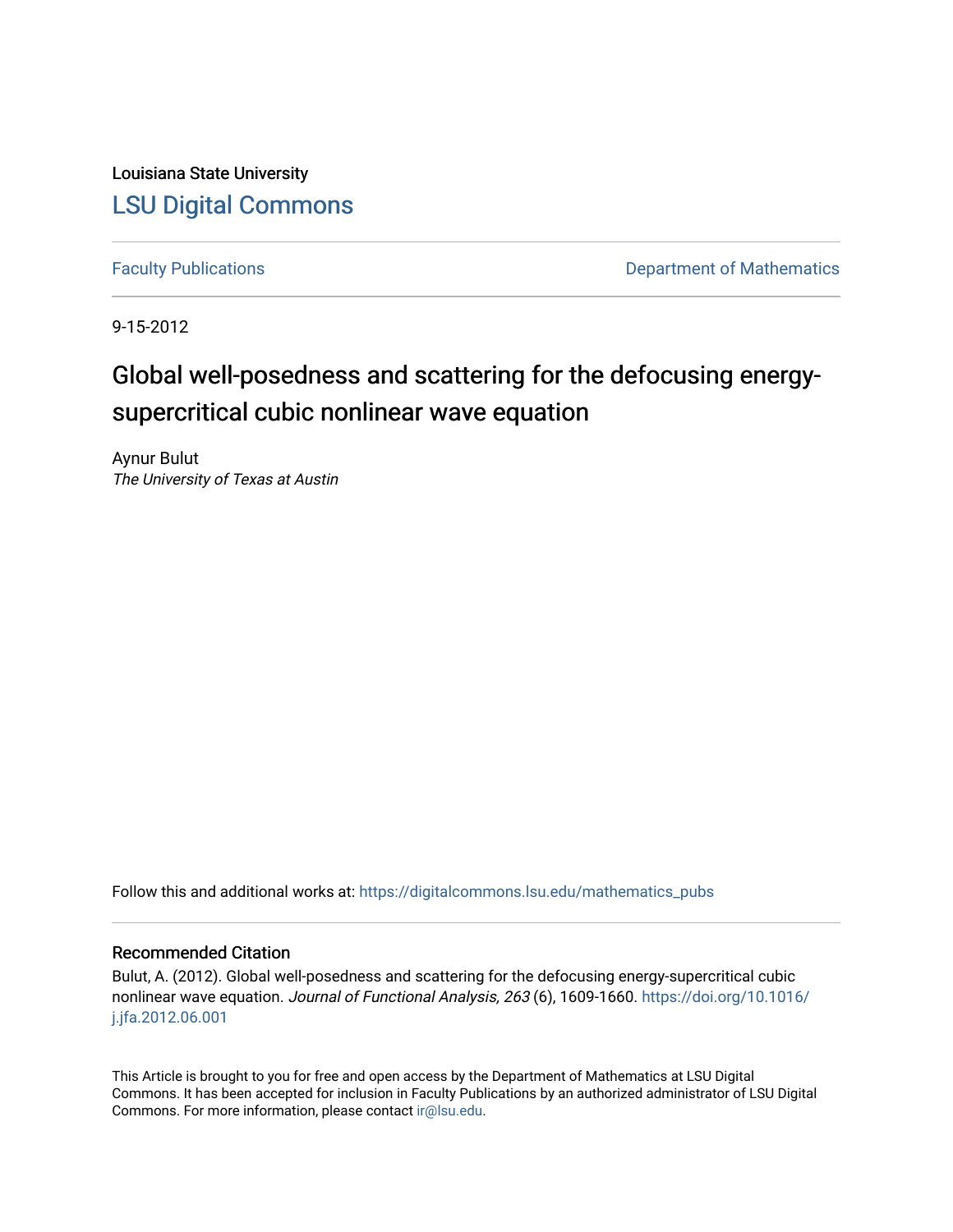

Available online at [www.sciencedirect.com](http://www.sciencedirect.com)



**JOURNAL OF Functional Analysis** 

[Journal of Functional Analysis 263 \(2012\) 1609–1660](http://dx.doi.org/10.1016/j.jfa.2012.06.001)

[www.elsevier.com/locate/jfa](http://www.elsevier.com/locate/jfa)

## Global well-posedness and scattering for the defocusing energy-supercritical cubic nonlinear wave equation

Aynur Bulut

*Department of Mathematics, University of Texas at Austin, 1 University Station C1200, Austin, TX 78712, United States*

Received 10 July 2010; accepted 2 June 2012

Available online 28 June 2012

Communicated by I. Rodnianski

#### **Abstract**

In this paper, we consider the defocusing cubic nonlinear wave equation  $u_{tt} - \Delta u + |u|^2 u = 0$  in the energy-supercritical regime, in dimensions  $d \ge 6$ , with no radial assumption on the initial data. We prove that if a solution satisfies an a priori bound in the critical homogeneous Sobolev space throughout its maximal interval of existence, that is,  $u \in L_t^{\infty}(\dot{H}_x^{s_c} \times \dot{H}_x^{s_c-1})$ , then the solution is global and it scatters. Our analysis is based on the methods of the recent works of Kenig and Merle (2008) [\[21\]](#page-52-0) and Killip and Visan (2010) [\[26,27\]](#page-52-0) treating the energy-supercritical nonlinear Schrödinger and wave equations. © 2012 Elsevier Inc. All rights reserved.

*Keywords:* Nonlinear wave equation; Global well-posedness; Scattering

#### **Contents**

| 3. Overview of the proof of Theorem $1.1 \ldots \ldots \ldots \ldots \ldots \ldots \ldots \ldots \ldots \ldots \ldots \ldots \ldots 1616$ |  |  |
|-------------------------------------------------------------------------------------------------------------------------------------------|--|--|
|                                                                                                                                           |  |  |
|                                                                                                                                           |  |  |
|                                                                                                                                           |  |  |
|                                                                                                                                           |  |  |
|                                                                                                                                           |  |  |

*E-mail address:* [abulut@math.ias.edu.](mailto:abulut@math.ias.edu)

<sup>0022-1236/\$ –</sup> see front matter © 2012 Elsevier Inc. All rights reserved. <http://dx.doi.org/10.1016/j.jfa.2012.06.001>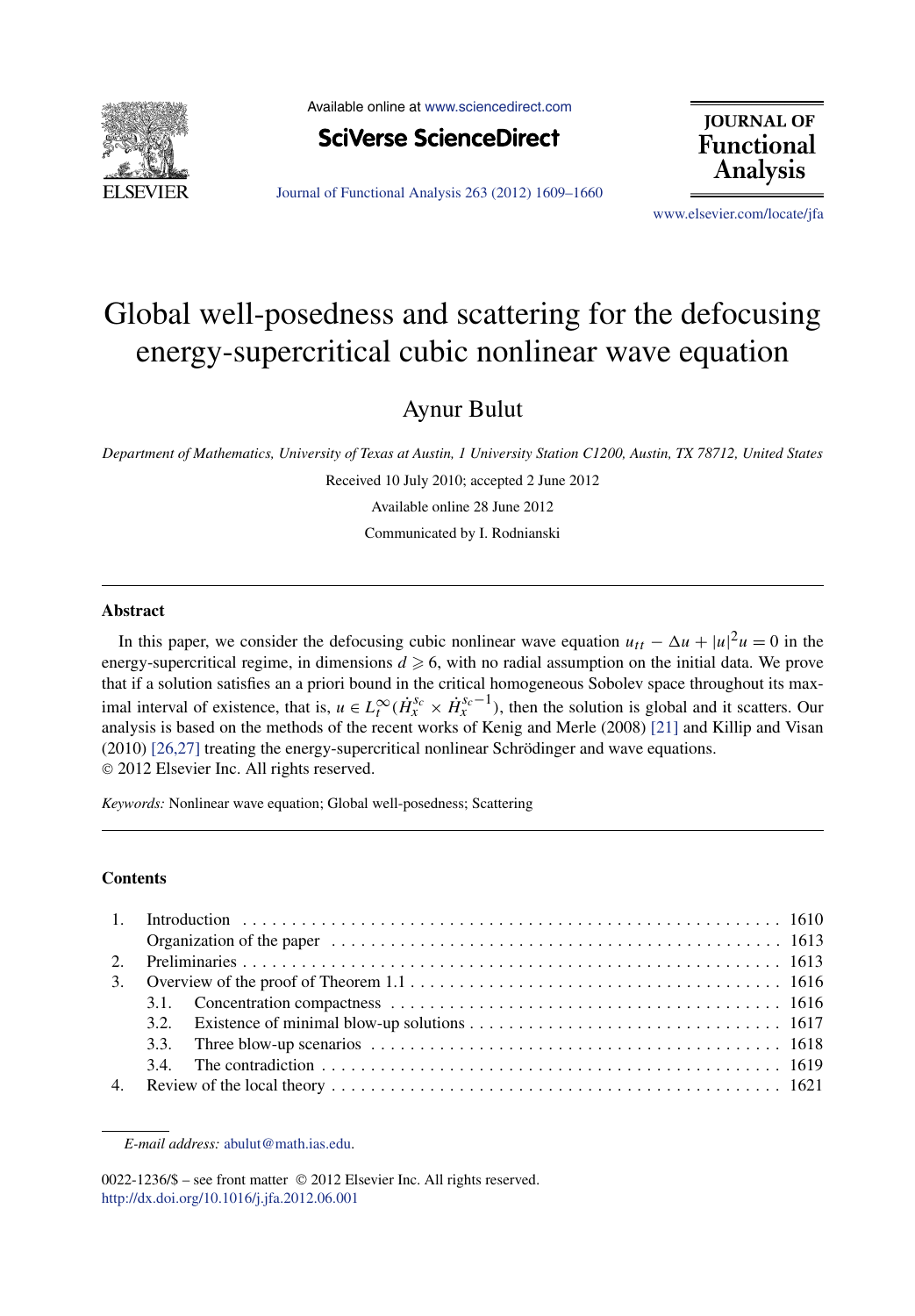<span id="page-2-0"></span>

|    | 4.1.    |                                                                                                                                                   |
|----|---------|---------------------------------------------------------------------------------------------------------------------------------------------------|
|    | 4.2.    |                                                                                                                                                   |
| 5. |         |                                                                                                                                                   |
| 6. |         |                                                                                                                                                   |
| 7. |         |                                                                                                                                                   |
|    | 71      |                                                                                                                                                   |
|    | 7.2.    | Proof of Lemma 7.3 $\dots$ , $\dots$ , $\dots$ , $\dots$ , $\dots$ , $\dots$ , $\dots$ , $\dots$ , $\dots$ , $\dots$ , $\dots$ , $\dots$ , $1643$ |
| 8. |         |                                                                                                                                                   |
| 9. |         |                                                                                                                                                   |
|    |         |                                                                                                                                                   |
|    |         |                                                                                                                                                   |
|    | $A.1$ . |                                                                                                                                                   |
|    | A.2.    |                                                                                                                                                   |
|    |         |                                                                                                                                                   |

#### **1. Introduction**

We consider the initial value problem for the defocusing nonlinear wave equation with cubic nonlinearity  $F(u) = |u|^2 u$  in the energy-supercritical regime, in dimensions  $d \ge 6$ . More precisely, we study

$$
\begin{cases} u_{tt} - \Delta u + |u|^2 u = 0, \\ (u, u_t)|_{t=0} = (u_0, u_1) \in \dot{H}_x^{s_c} \times \dot{H}_x^{s_c-1}(\mathbb{R}^d), \end{cases}
$$
 (NLW)

where  $u(t, x)$  is a real-valued function on  $I \times \mathbb{R}^d$  with  $d \ge 6$  and  $0 \in I \subset \mathbb{R}$  is a time interval.

Before explaining the terminology "energy-supercritical" let us first recall the notion of criticality. There is a natural scaling associated to the initial value problem (NLW). More precisely, if we set

$$
u_{\lambda}(t,x) = \lambda u(\lambda t, \lambda x), \quad \lambda > 0,
$$

then the map  $u \mapsto u_\lambda$  maps a solution of (NLW) to another solution of (NLW) and

$$
\|(u_{\lambda}, u_{\lambda,t})|_{t=0}\|_{\dot{H}_x^{s_c} \times \dot{H}_x^{s_c-1}} = \|(u_0, u_1)\|_{\dot{H}_x^{s_c} \times \dot{H}_x^{s_c-1}},
$$
\n(1.1)

where we define the *critical regularity* as  $s_c = \frac{d-2}{2}$ . Solutions to (NLW) conserve the *energy*,

$$
E(u(t), u_t(t)) = \int_{\mathbb{R}^d} \frac{1}{2} |\nabla u(t)|^2 + \frac{1}{2} |u_t(t)|^2 + \frac{1}{4} |u(t)|^4 dx,
$$

which is left invariant by the scaling in the case  $s_c = 1$ . We note that, in view of the cubic nonlinearity, dimension  $d > 4$  corresponds to the range  $s_c > 1$ , and is therefore known as the *energy-supercritical* regime for (NLW).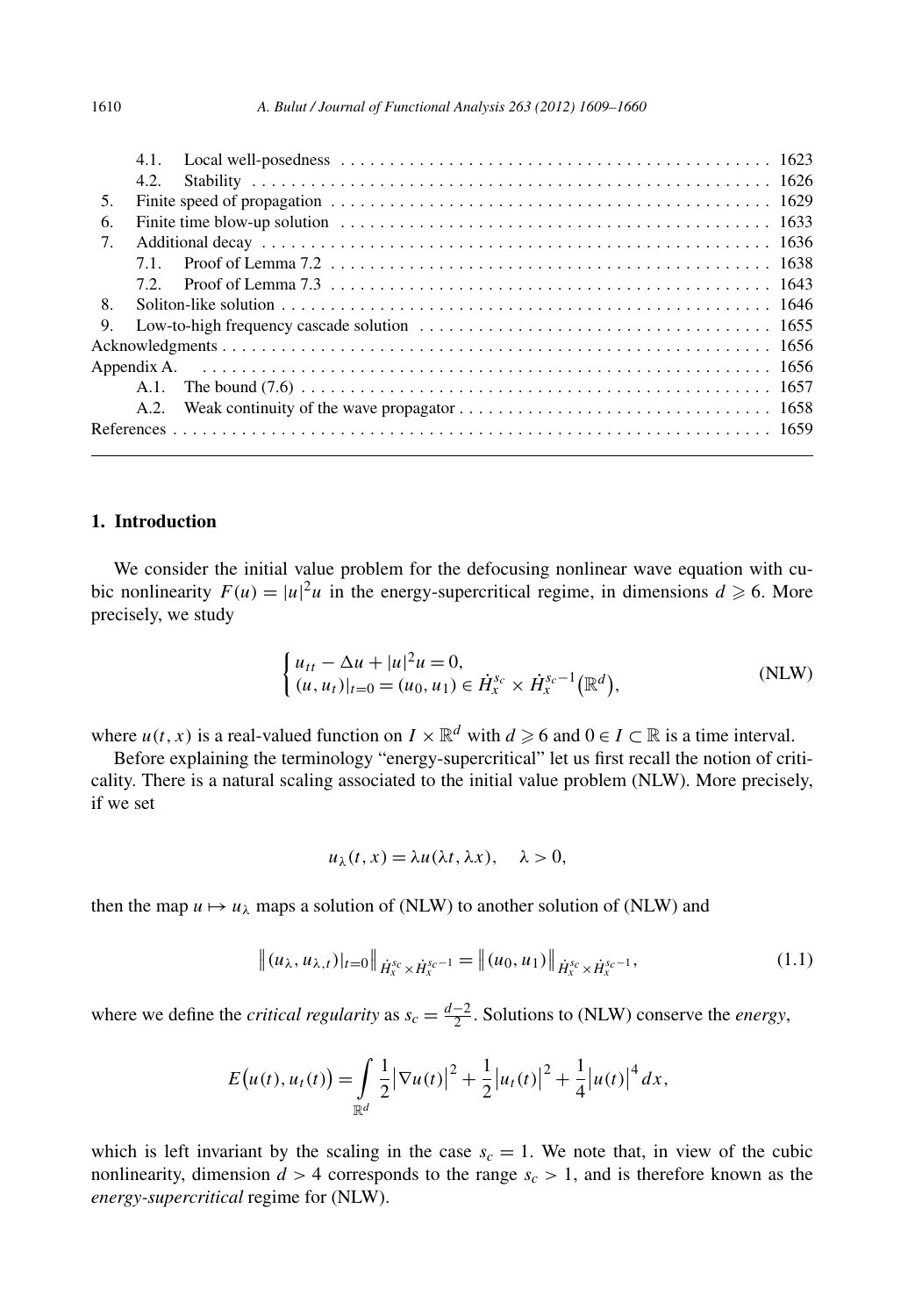<span id="page-3-0"></span>In the present work, we study (NLW) with initial data lying in the critical homogeneous Sobolev space  $\dot{H}_x^{s_c} \times \dot{H}_x^{s_c-1}$  in the energy-supercritical regime  $s_c > 1$ , in dimensions  $d \ge 6$ , with no radial assumption on the initial data.

We consider *solutions* to (NLW), that is, functions  $u : I \times \mathbb{R}^d \to \mathbb{R}$  such that for every  $K \subset I$ compact,  $(u, u_t) \in C_t(K; \dot{H}_x^{s_c} \times \dot{H}_x^{s_c-1}), u \in L_{t,x}^{d+1}(K \times \mathbb{R}^d)$ , and satisfying the *Duhamel formula* 

$$
u(t) = \mathcal{W}(t)(u_0, u_1) - \int_0^t \frac{\sin((t - t')|\nabla|)}{|\nabla|} F(u(t')) dt'
$$

for every  $t \in I$ , where  $0 \in I \subset \mathbb{R}$  is a time interval and the wave propagator

$$
\mathcal{W}(t)(u_0, u_1) = \cos(t|\nabla|)u_0 + \frac{\sin(t|\nabla|)}{|\nabla|}u_1
$$

is the solution to the linear wave equation with initial data  $(u_0, u_1)$ .

We refer to *I* as the *interval of existence* of *u*, and we say that *I* is the *maximal interval of existence* if *u* cannot be extended to any larger time interval. We say that *u* is a *global solution* if *I* =  $\mathbb{R}$ , and that *u* is a *blow-up solution* if  $||u||_{L^{d+1}_{t,x}(I \times \mathbb{R}^d)} = \infty$ .

In this paper, we prove that if  $u$  is a solution to (NLW) which is uniformly bounded in the critical space for all times in its maximal interval of existence, then it is defined globally in time and scatters.

More precisely, our main result is the following:

**Theorem 1.1.** *Let*  $d \ge 6$  *and*  $s_c = \frac{d-2}{2}$ *. Assume*  $u: I \times \mathbb{R}^d \to \mathbb{R}$  *is a solution to* (NLW) *with maximal interval of existence*  $I \subset \mathbb{R}$  *satisfying* 

$$
(u, u_t) \in L_t^{\infty} \left( I; \dot{H}_x^{s_c} \times \dot{H}_x^{s_c - 1} \right). \tag{1.2}
$$

*Then u is global and*

$$
||u||_{L^{d+1}_{t,x}(\mathbb{R}\times\mathbb{R}^d)}\leqslant C
$$

*for some constant*  $C = C(\|(u, u_t)\|_{L_t^{\infty}(I; \dot{H}_x^{s_c} \times \dot{H}_x^{s_c-1})})$ *.* 

*Moreover, u scatters in the sense that there exist unique*  $(u_0^{\pm}, u_1^{\pm}) \in \dot{H}_x^{s_c} \times \dot{H}_x^{s_c-1}$  such that

$$
\lim_{t\to\pm\infty}\left\|\big(u(t),u_t(t)\big)-\big(\mathcal{W}(t)\big(u_0^{\pm},u_1^{\pm}\big),\partial_t\mathcal{W}(t)\big(u_0^{\pm},u_1^{\pm}\big)\big)\right\|_{\dot{H}_x^{s_c}\times\dot{H}_x^{s_c-1}}=0.
$$

We note that when the cubic nonlinearity  $F(u) = |u|^2 u$  is replaced by the *d*-dimensional energy-supercritical nonlinearity  $|u|^p u$ ,  $p > \frac{4}{d-2}$ , the above theorem was proved by Kenig and Merle [\[21\]](#page-52-0) in  $d = 3$  for radial initial data, and by Killip and Visan [\[27\]](#page-52-0) for general data in  $d = 3$ with even values of p and also in [\[28\]](#page-52-0) for  $d \ge 3$  and radial initial data with a specified range of *p*.

The contribution of the present work to the study of the energy-supercritical regime is to consider the case of higher dimensions  $d \geq 6$  with no radial assumption on the initial data. The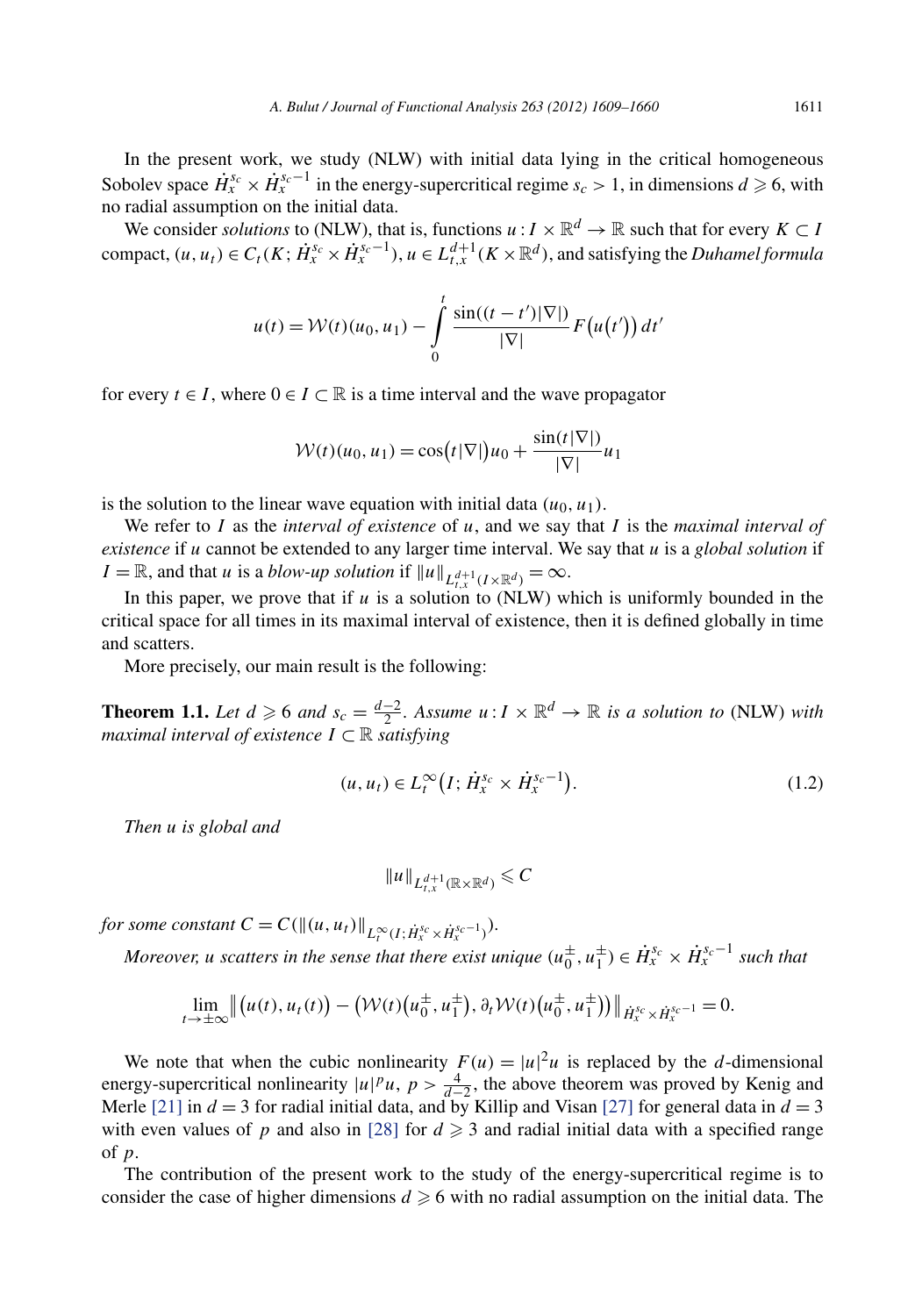restriction to the cubic nonlinearity in our considerations mainly serves to simplify the estimates required for the local theory.

The main tool which allows us to consider non-radial initial data, as in the Schrödinger context [\[26\],](#page-52-0) is to prove that certain solutions to (NLW) have finite energy. This result makes use of the double Duhamel technique [\[8,42\]](#page-51-0) which is used for the same purpose in [\[25,26\].](#page-52-0) In the present context, the restriction to dimensions  $d \geq 6$  appears as a consequence of our use of this technique; see the discussion in Section 3 for a more detailed account.

We also remark that similar results showing that the boundedness of a critical norm implies global well-posedness are known for Navier–Stokes, which is also a supercritical problem with respect to the control given by the known conservation laws and monotonicity formulae; see the work of Escauriaza, Serëgin, and Šverák [\[9\]](#page-51-0) as well as Kenig and Koch [\[18\].](#page-52-0)

In the case  $s_c = 1$  with the energy-critical defocusing nonlinearity  $|u|^{4/(d-2)}u$ , local wellposedness for the initial value problem (NLW) has been studied in a number of papers; see, for instance, [\[6,11,20,30,34,37–39\].](#page-51-0) Global well-posedness in the defocusing case was obtained in a series of works  $[1,12-14,33-36,38,40,41]$ . In particular, Struwe  $[40]$  obtained the global well-posedness for energy-critical (NLW) with radial initial data in  $d = 3$ , while Grillakis [\[12\]](#page-51-0) removed the radial assumption in this dimension. The global well-posedness and persistence of regularity was shown for  $3 \leq d \leq 5$  by Grillakis [\[13\],](#page-51-0) and for  $d \geq 3$  by Shatah and Struwe [\[36–38\]](#page-52-0) and Kapitanski [\[14\].](#page-51-0)

We remark that in all of the works cited in the previous paragraph, the key property in obtaining global well-posedness results for the energy-critical (NLW) is an immediate uniform control in time of the critical norm  $\dot{H}^1_x \times L^2_x$  by virtue of the conservation of energy. It is also important to note that monotonicity formulae like the Morawetz identity have the critical scaling in all of these results.

In the case  $s_c > 1$ , the energy-supercritical regime, the global behavior of solutions to (NLW) is a more delicate matter, as in this context we do not have instantaneous access to any conservation law at the critical regularity. In view of the energy-critical theory, it is then natural to impose an a priori uniform in time control of the critical norm  $\dot{H}_x^{s_c} \times \dot{H}_x^{s_c-1}$  to compensate for the lack of such a conservation law. This is the reason why we have the assumption  $(u, u_t) \in L_t^{\infty}(I; \dot{H}_x^{s_c} \times \dot{H}_x^{s_c-1})$  in Theorem [1.1.](#page-3-0) However, the difficulty that the scaling of the a priori bound [\(1.2\)](#page-3-0) no longer matches the scaling of the monotonicity formulae, namely the Morawetz identity, remains to be overcome. Thus, one must proceed in a different manner than in the energy-critical case.

A similar difficulty, where the monotonicity formula has a different scaling than the known conservation laws, also appears in the study of the nonlinear Schrödinger equation, and the techniques developed in that setting will play an important role in our analysis; see for instance the seminal work of Bourgain [\[2\]](#page-51-0) where the induction on energy method was introduced. Accordingly, we now briefly describe the approach that we follow in this paper. For a detailed discussion, we refer the reader to Section 3. To prove Theorem [1.1](#page-3-0) we argue by contradiction: assuming that the theorem fails, one constructs a minimal blow-up solution using the concentration compactness/rigidity approach introduced by Kenig and Merle in their work [\[19–21\].](#page-52-0) Then, using a further reduction obtained by Killip, Tao, and Visan [\[29\]](#page-52-0) and Killip and Visan [\[25–27\],](#page-52-0) we conclude that there exists a special solution satisfying one of three possible scenarios: the finite time blow-up solution, the soliton-like solution, and the low-to-high frequency cascade solution.

To conclude the argument, we then show that each such scenario cannot exist.

We note that the author has recently extended the result presented here to the remaining case of dimension  $d = 5$  in a subsequent work [\[4\].](#page-51-0) The necessity to work in dimensions  $d \ge 6$  in the case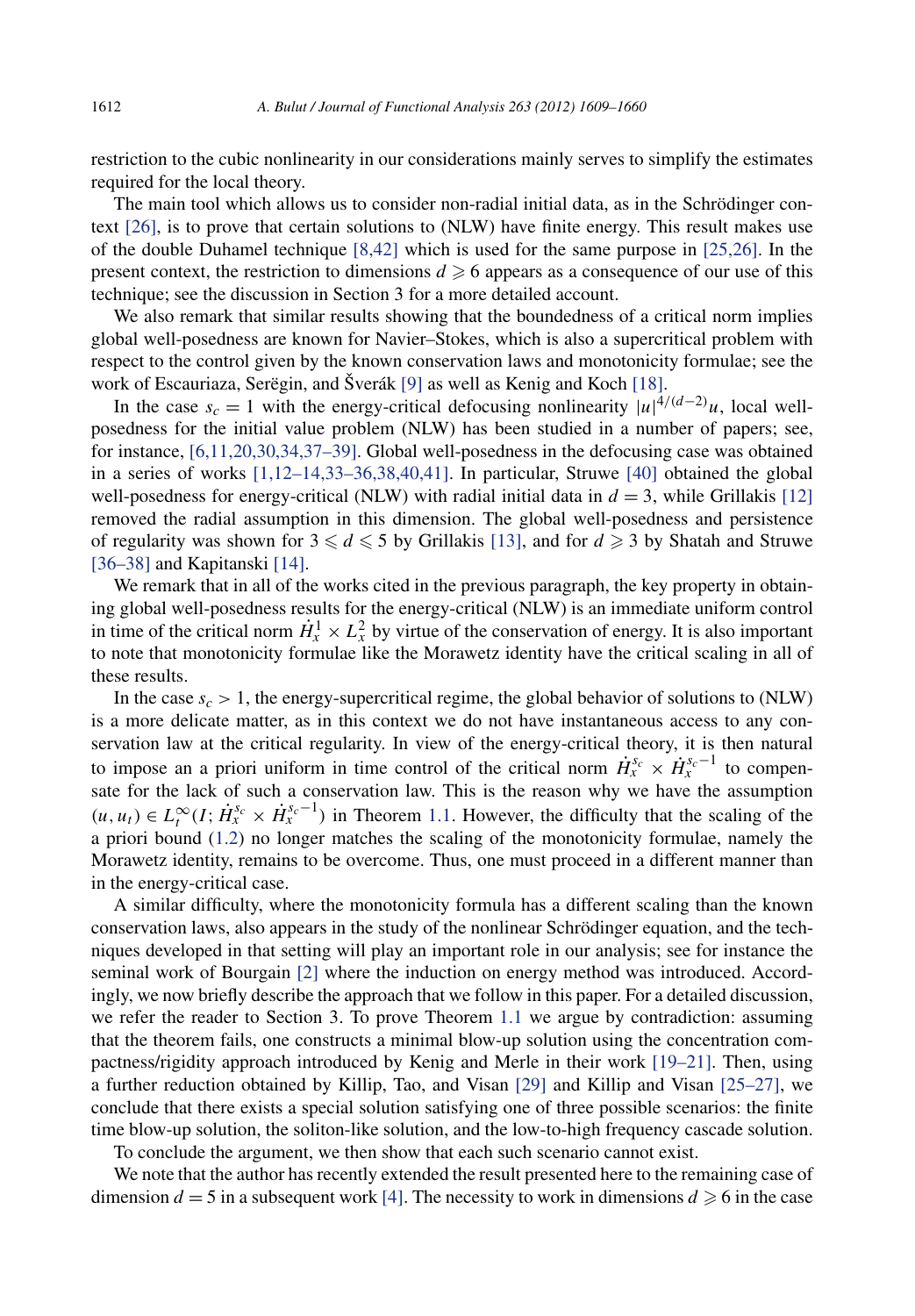treated in this paper arises as an outcome of the need for convergence of the Duhamel integrals discussed in Lemma [7.3.](#page-29-0) In [\[4\],](#page-51-0) this issue in the case of dimension  $d = 5$  is resolved via the use of an alternative approach, in which an additional localization of these integrals (cf. [\[27\]\)](#page-52-0) is combined with a collection of intricate estimates establishing strong decay properties of minimal blow-up solutions; see also [\[5\]](#page-51-0) for a survey of these results.

#### *Organization of the paper*

We now outline the remainder of this paper. In Section 2, we introduce our notation and present some preliminaries for our discussion. In Section 3, we give a detailed overview of the proof of Theorem [1.1.](#page-3-0) Section 4 is devoted to the study of the local theory (local well-posedness and stability), while in Section 5 we state and prove a lemma as a consequence of the finite speed of propagation that will be used in Sections 6 and 8. In Section 6, we rule out the finite time blow-up scenario. In Section 7, we prove an additional decay result for the soliton-like and low-to-high frequency cascade scenarios. This result is then used to rule out these two cases in Sections 8 and 9 respectively. We conclude the paper with a brief Appendix A, in which we provide the details of some arguments used in the main body of the paper.

#### **2. Preliminaries**

In this section, we introduce the notation and some basic estimates that we use throughout the paper. For any time interval  $I \subseteq \mathbb{R}$ , we write  $L_t^q L_x^r (I \times \mathbb{R}^d)$  to denote the spacetime norm

$$
||u||_{L_t^q L_x^r} = \bigg( \int\limits_{\mathbb{R}} \bigg( \int\limits_{\mathbb{R}^d} |u(t,x)|^r dx \bigg)^{\frac{q}{r}} dt \bigg)^{\frac{1}{q}}
$$

with the standard definitions when *q* or *r* is equal to infinity. In the case  $q = r$ , we shorten the notation  $L_t^q L_x^r$  and write  $L_{t,x}^q$ .

We write  $\ddot{X} \leq Y$  to indicate that there exists a constant  $C > 0$  such that  $X \leq CY$ . We use the symbol  $\nabla$  for the derivative operator in the space variable.

In what follows, we define the Fourier transform on  $\mathbb{R}^d$  by

$$
\hat{f}(\xi) := (2\pi)^{-d/2} \int_{\mathbb{R}^d} e^{-ix \cdot \xi} f(x) dx.
$$

We also define the homogeneous Sobolev space  $\dot{H}_x^s(\mathbb{R}^d)$ ,  $s \in \mathbb{R}$ , via the norm

$$
||f||_{\dot{H}_x^s} := ||\nabla|^s f||_{L_x^2}
$$

where the fractional differentiation operator is given by

$$
\widehat{|\nabla|^s f}(\xi) := |\xi|^s \widehat{f}(\xi).
$$

We use  $W(t)$  to denote the linear wave propagator associated to (NLW). In physical space the operator is given by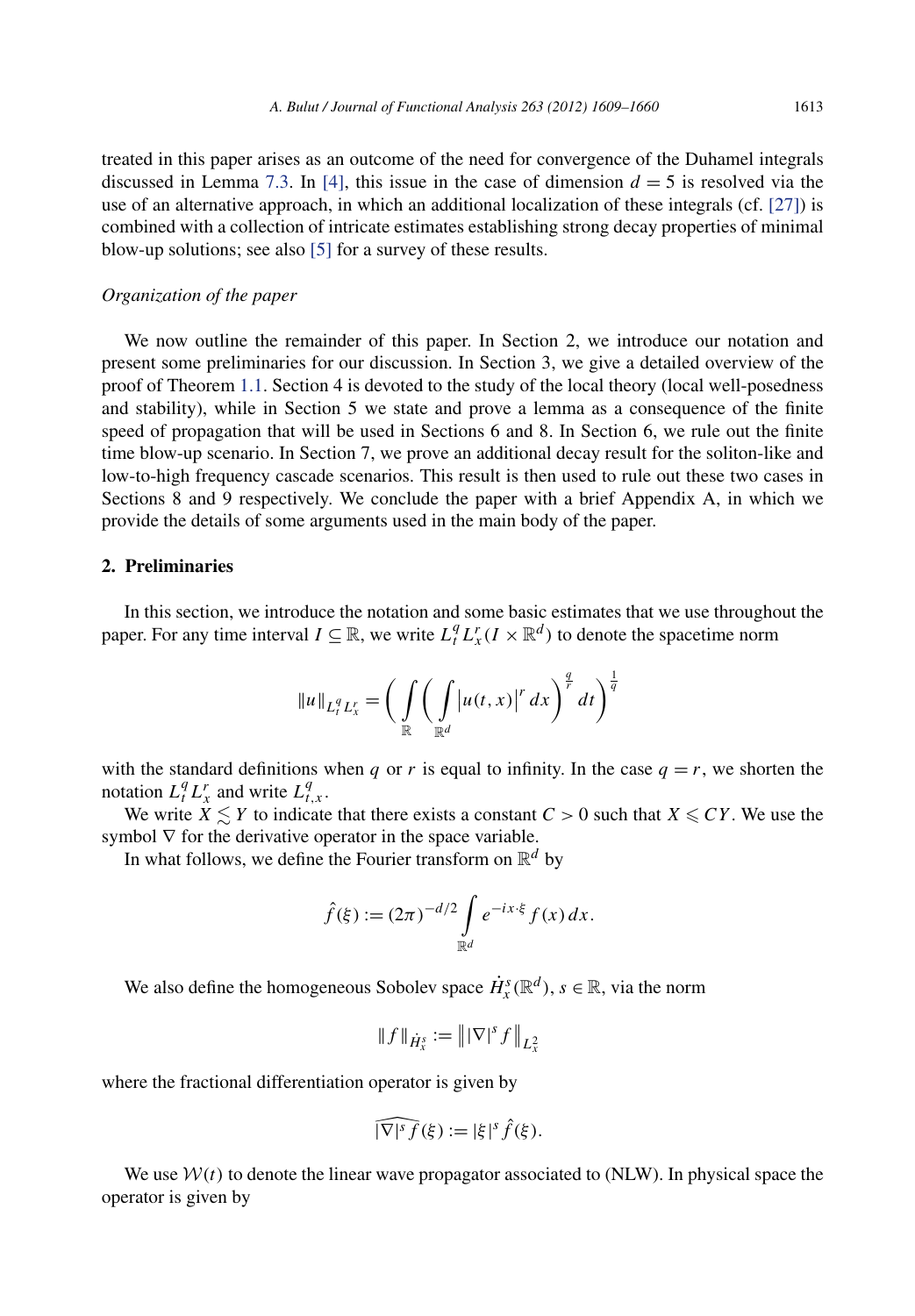<span id="page-6-0"></span>1614 *A. Bulut / Journal of Functional Analysis 263 (2012) 1609–1660*

$$
W(t)(f, g) = \cos(t|\nabla|) f + \frac{\sin(t|\nabla|)}{|\nabla|} g
$$

or, equivalently, in frequency space it is written as

$$
\widehat{W(t)}(f,g)(\xi) = \cos(t|\xi|)\widehat{f}(\xi) + \frac{\sin(t|\xi|)}{|\xi|}\widehat{g}(\xi).
$$

In particular, in terms of the explicit form of the propagator, we recall the following standard dispersive estimate (see, for instance, [\[38, Proposition 4.1\]\)](#page-52-0).

**Proposition 2.1** *(Dispersive estimate). (See [\[38\].](#page-52-0)) For any*  $d \geqslant 2$ ,  $2 \leqslant p < \infty$  and  $t \neq 0$  we have

$$
\left\| \frac{e^{it|\nabla|}}{|\nabla|} f \right\|_{L_x^p} \lesssim |t|^{-\frac{d-1}{2}(1-\frac{2}{p})} \|\nabla|^{\frac{d-1}{2}-\frac{d+1}{p}} f \right\|_{L_x^{p'}}.
$$
\n(2.1)

*In particular,*

$$
\left\| \frac{\sin(t|\nabla|)}{|\nabla|} f \right\|_{L_x^p(\mathbb{R}^d)} \lesssim |t|^{-\frac{(d-1)}{2}(1-\frac{2}{p})} \|\nabla|^{\frac{d-1}{2}-\frac{d+1}{p}} f \right\|_{L_x^{p'}(\mathbb{R}^d)} \tag{2.2}
$$

*and*

$$
\left\|\frac{\cos(t|\nabla|)}{|\nabla|^2}g\right\|_{L_x^p(\mathbb{R}^d)} \lesssim |t|^{-\frac{(d-1)}{2}(1-\frac{2}{p})}\|\nabla\|^{\frac{d-3}{2}-\frac{d+1}{p}}g\right\|_{L_x^{p'}(\mathbb{R}^d)},
$$

*for all*  $f, g \in \mathcal{S}(\mathbb{R}^d)$ *, where*  $\frac{1}{p'} + \frac{1}{p} = 1$ *.* 

For  $s \ge 0$ , we say that a pair of exponents  $(q, r)$  is  $\dot{H}_x^s$ -wave admissible if  $q, r \ge 2$ ,  $r < \infty$ and it satisfies

$$
\frac{1}{q} + \frac{d-1}{2r} \leqslant \frac{d-1}{4},
$$
  

$$
\frac{1}{q} + \frac{d}{r} = \frac{d}{2} - s.
$$

The *Strichartz estimates* then read as follows; for the estimate on the solution itself see [\[15,](#page-51-0) [39\],](#page-51-0) while for the estimate on the partial derivative one argues as in [\[10\].](#page-51-0) Assume  $u : I \times \mathbb{R}^d \to \mathbb{R}$ with time interval  $0 \in I \subset \mathbb{R}$  is a solution to the nonlinear wave equation

$$
\begin{cases} u_{tt} - \Delta u + F = 0, \\ (u, u_t)|_{t=0} = (u_0, u_1) \in \dot{H}_x^{\mu} \times \dot{H}_x^{\mu-1}(\mathbb{R}^d), \quad \mu \in \mathbb{R}. \end{cases}
$$

Then

$$
\| |\nabla|^s u \|_{L_t^q L_x^r} + \| |\nabla|^{s-1} u_t \|_{L_t^q L_x^r} + \| |\nabla|^{\mu} u \|_{L_t^{\infty} L_x^2} + \| |\nabla|^{\mu-1} u_t \|_{L_t^{\infty} L_x^2}
$$
  

$$
\lesssim \| (u_0, u_1) \|_{\dot{H}_x^{\mu} \times \dot{H}_x^{\mu-1}} + \| |\nabla|^{\tilde{s}} F \|_{L_t^{\tilde{q}'} L_x^{\tilde{r}'}}
$$
(2.3)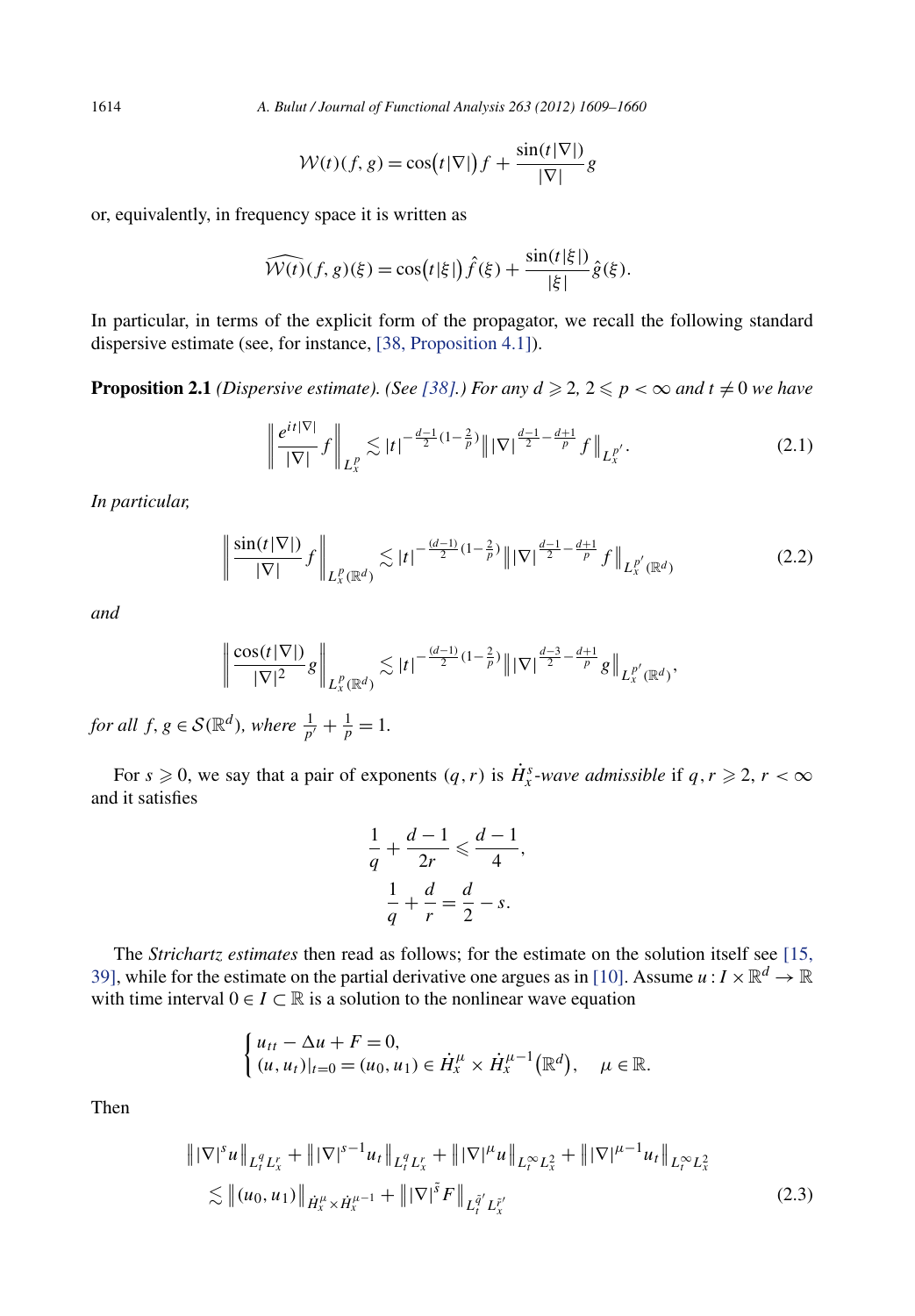for  $s, \tilde{s} \ge 0$ , where the pair  $(q, r)$  is  $\dot{H}^{\mu-s}_x$ -wave admissible and the pair  $(\tilde{q}, \tilde{r})$  is  $\dot{H}^{1+\tilde{s}-\mu}_x$ -wave admissible.

We also define the following *Strichartz norms*. For each  $I \subset \mathbb{R}$  and  $s \geq 0$ , we set

$$
||u||_{S_s(I)} = \sup_{(q,r)} \lim_{\dot{H}_x^s \text{-wave admissible}} ||u||_{L_t^q L_x^r(I \times \mathbb{R}^d)},
$$
  

$$
||u||_{N_s(I)} = \inf_{(q,r)} \lim_{\dot{H}_x^s \text{-wave admissible}} ||u||_{L_t^{q'} L_x^r(I \times \mathbb{R}^d)}.
$$

Taking the supremum over  $(q, r)$   $\dot{H}^{\mu-s}_{x}$ -wave admissible and the infimum over  $(\tilde{q}, \tilde{r})$  $\dot{H}_x^{1+\tilde{s}-\mu}$  wave admissible pairs in [\(2.3\)](#page-6-0), we also have

$$
\| |\nabla|^s u \|_{S_{\mu-s}(I)} + \| |\nabla|^{s-1} u_I \|_{S_{\mu-s}(I)} \lesssim \| (u_0, u_1) \|_{\dot{H}_x^{\mu} \times \dot{H}_x^{\mu-1}} + \| |\nabla|^{\tilde{s}} F \|_{N_{1+\tilde{s}-\mu}(I)}.
$$

We next recall some basic facts from Littlewood–Paley theory that will be used frequently in the sequel. Let  $\phi(\xi)$  be a real-valued radially symmetric bump function supported in the ball  ${\{\xi \in \mathbb{R}^d : |\xi| \leq 2\}}$  which equals 1 on the ball  ${\{\xi \in \mathbb{R}^d : |\xi| \leq 1\}}$ . For any dyadic number  $N = 2^k$ ,  $k \in \mathbb{Z}$ , we define the following Littlewood–Paley operators:

$$
\widehat{P_{\leq N}f}(\xi) = \phi(\xi/N)\hat{f}(\xi),
$$

$$
\widehat{P_{>N}f}(\xi) = (1 - \phi(\xi/N))\hat{f}(\xi),
$$

$$
\widehat{P_Nf}(\xi) = (\phi(\xi/N) - \phi(2\xi/N))\hat{f}(\xi).
$$

Similarly, we define  $P_{\leq N}$  and  $P_{\geq N}$  with

$$
P_{N} + P_N,
$$

and also

$$
P_{M < \cdot \leq N} := P_{\leq N} - P_{\leq M} = \sum_{M < N_1 \leq N} P_{N_1}
$$

whenever  $M \leq N$ .

These operators commute with one another, with derivative operators and with the wave propagator  $W(t)(f, g)$ . Moreover, they are bounded on  $L_x^p$  for  $1 \leq p \leq \infty$  and obey the following *Bernstein inequalities*,

$$
\|P_N f\|_{L_x^q} \lesssim N^{\frac{d}{p} - \frac{d}{q}} \|P_N f\|_{L_x^p},
$$
  

$$
\| |\nabla|^{\pm s} P_N f \|_{L_x^p} \sim N^{\pm s} \|P_N f\|_{L_x^p},
$$
  

$$
\|P_{\leq N} f\|_{L_x^q} \lesssim N^{\frac{d}{p} - \frac{d}{q}} \|P_{\leq N} f\|_{L_x^p}
$$

with  $s \geqslant 0$  and  $1 \leqslant p \leqslant q \leqslant \infty$ .

We also recall the following Morawetz estimate for the wave equation.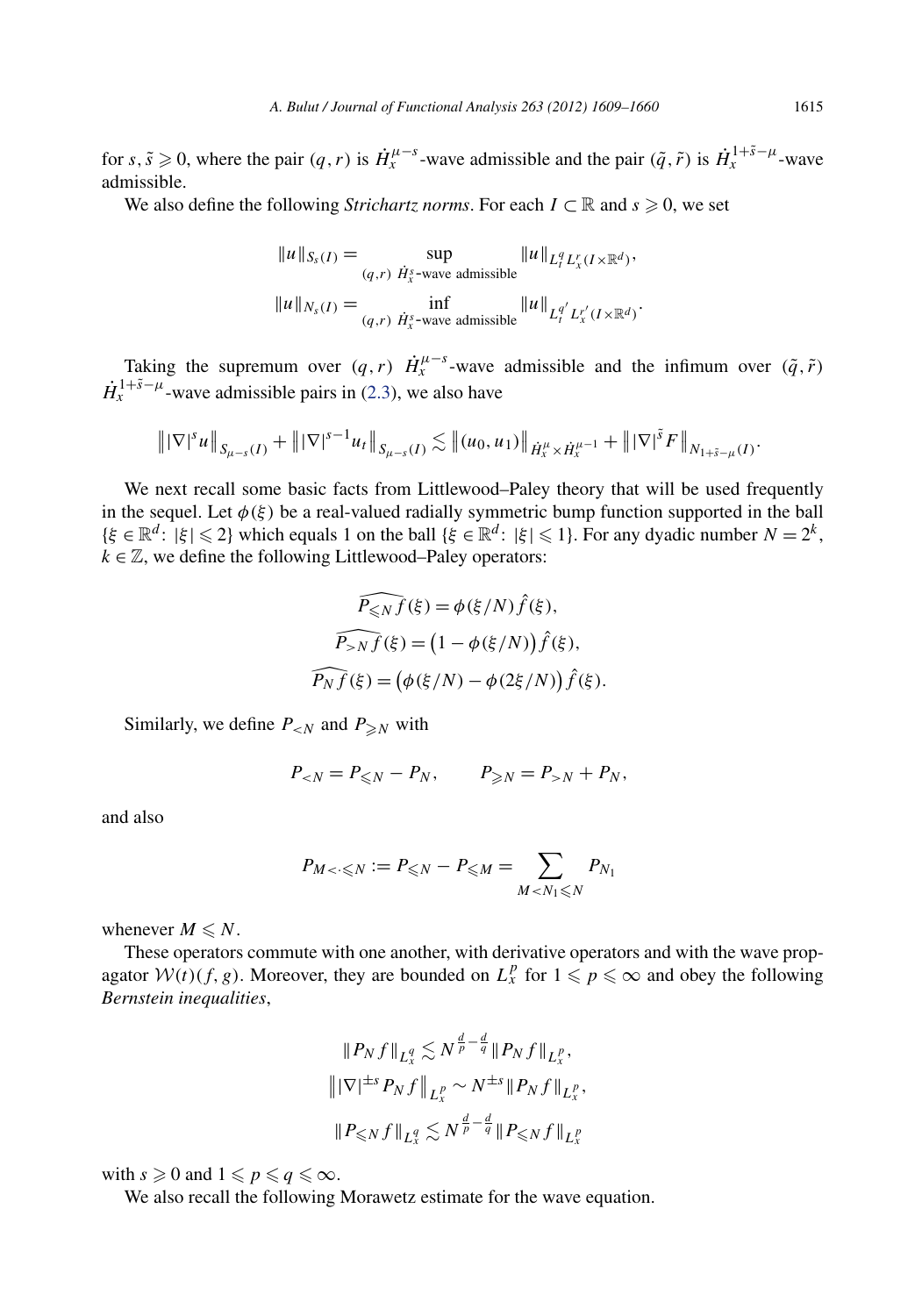<span id="page-8-0"></span>**Theorem 2.2** *(Morawetz estimate). (See [\[31,32\].](#page-52-0)) Assume*  $u : I \times \mathbb{R}^d \to \mathbb{R}$  *is a solution to (NLW). Then we have*

$$
\iint\limits_{I \mathbb{R}^d} \frac{|u(t,x)|^4}{|x|} dx dt \leqslant CE(u,u_t).
$$

We end this section by noting some basic facts concerning the fractional derivative operator.

**Remark 2.3.** Suppose  $\phi \in C_0^{\infty}(\mathbb{R}^d)$ , where  $C_0^{\infty}$  denotes the space of smooth functions having compact support. Then for all nonnegative integers *s* and all  $p \geq 1$  we have  $|\nabla|^s \phi \in L_x^p$  by the locality of the operator, while for  $s > 0$  one can interpolate between integer derivatives to obtain  $|\nabla|^s \phi \in L_x^p$  for all  $p \in [2, d)$ .

We also note a (simple) version of the chain rule which allows us to compute the fractional derivative of a composition with a linear function.

**Remark 2.4.** For all  $s > 0$ ,  $|\nabla|^s[u(\alpha \cdot)](x) = \alpha^s(|\nabla|^s u)(\alpha x)$ .

#### **3. Overview of the proof of Theorem 1.1**

We now give a brief outline of the proof of our main result, Theorem [1.1.](#page-3-0) The approach we pursue here follows the methods introduced by Kenig and Merle [\[19,20\]](#page-52-0) and Killip, Tao, and Visan [\[29\],](#page-52-0) and developed in the works [\[21,22,25–27\].](#page-52-0)

As we have mentioned in the introduction, the proof of Theorem [1.1](#page-3-0) is an argument by contradiction and consists of the following components:

#### *3.1. Concentration compactness*

The first ingredient in establishing Theorem [1.1](#page-3-0) is a concentration compactness result in the form of a profile decomposition theorem for solutions of the linear wave equation. In a broad sense, it asserts that any bounded sequence of initial data in the critical space  $\dot{H}_x^{s_c} \times \dot{H}_x^{s_c-1}$  can be decomposed up to a subsequence as the sum of a superposition of profiles and an error term. The profiles are asymptotically orthogonal and the remainder term is small in a Strichartz norm. The idea behind this decomposition is to compensate for the lack of compactness of the linear wave propagator  $W(t)$  as a map from the space  $\dot{H}_x^{s_c} \times \dot{H}_x^{s_c-1}$  to the Strichartz space  $S_{s_c}(\mathbb{R})$ .

In the present context, the higher dimensional version of the profile decomposition with initial data lying in  $\dot{H}_x^{s_c} \times \dot{H}_x^{s_c-1}$  reads as follows:

**Theorem 3.1** *(Profile decomposition). (See* [\[3\].](#page-51-0)) Let  $s_c = \frac{d-2}{2}$  and  $(u_{0,n}, u_{1,n})_{n \in \mathbb{N}}$  be a bounded *sequence in*  $\dot{H}_x^{s_c} \times \dot{H}_x^{s_c-1}(\mathbb{R}^d)$  *with*  $d \geqslant 6$ . Then there exist a subsequence of  $(u_{0,n}, u_{1,n})$  (*still* denoted  $(u_{0,n},u_{1,n})$ ), a sequence of profiles  $(V_0^j,V_1^j)_{j\in\mathbb{N}}\subset \dot{H}_x^{s_c}\times\dot{H}_x^{s_c-1}(\mathbb{R}^d)$ , and a sequence *of triples*  $(\epsilon_n^j, x_n^j, t_n^j) \in \mathbb{R}^+ \times \mathbb{R}^d \times \mathbb{R}$ , which are orthogonal in the sense that for every  $j \neq j'$ ,

$$
\frac{\epsilon_n^j}{\epsilon_n^{j'}} + \frac{\epsilon_n^{j'}}{\epsilon_n^j} + \frac{|t_n^j - t_n^{j'}|}{\epsilon_n^j} + \frac{|x_n^j - x_n^{j'}|}{\epsilon_n^j} \underset{n \to \infty}{\to} \infty,
$$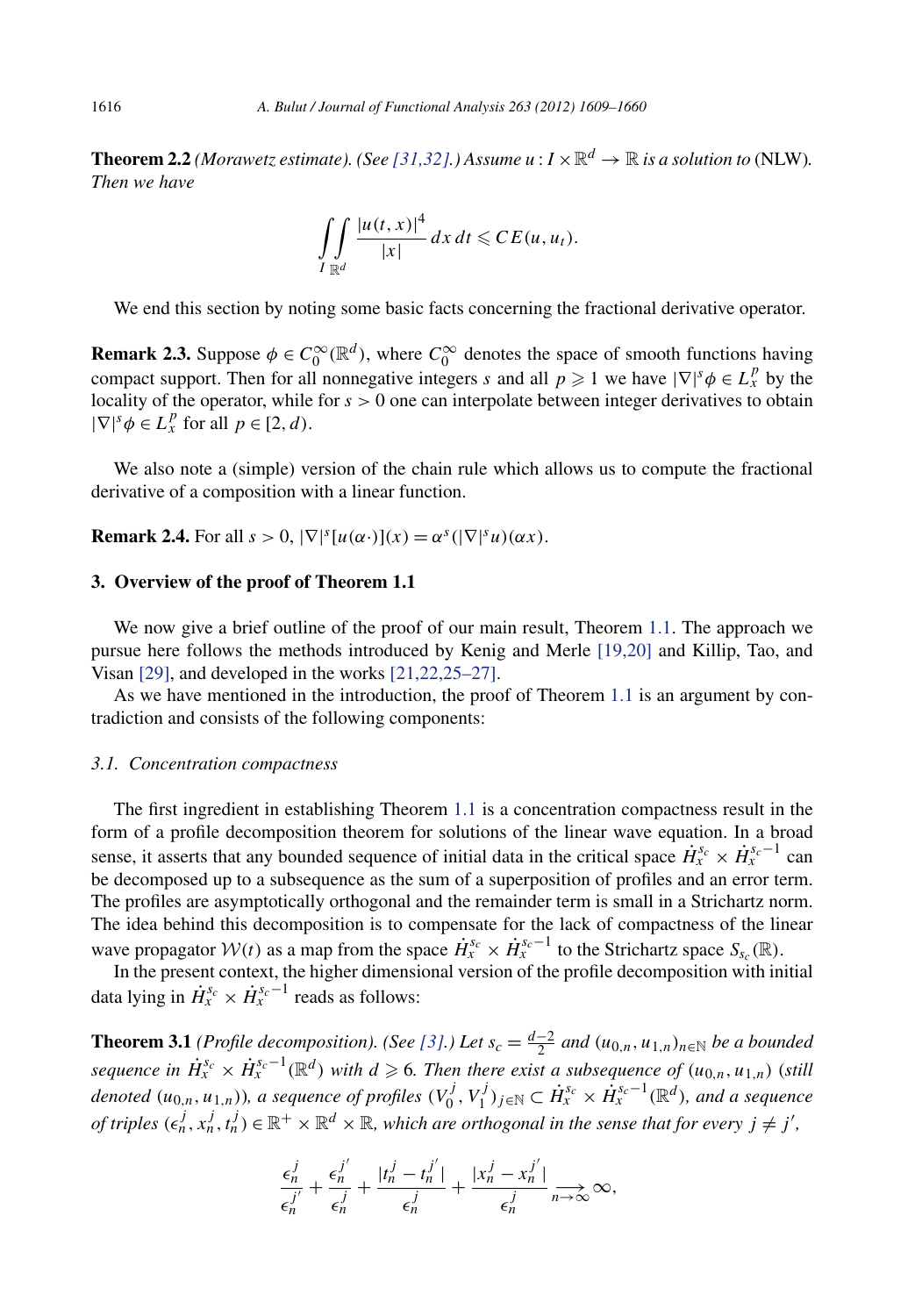<span id="page-9-0"></span>and for every  $l \geqslant 1$ , if

$$
V^j = \mathcal{W}(t) \left(V_0^j, V_1^j\right) \quad \text{and} \quad V_n^j(t, x) = \frac{1}{(\epsilon_n^j)} V^j \left(\frac{t - t_n^j}{\epsilon_n^j}, \frac{x - x_n^j}{\epsilon_n^j}\right),
$$

*then*

$$
(u_{0,n}(x), u_{1,n}(x)) = \sum_{j=1}^{l} (V_n^j(0, x), \partial_t V_n^j(0, x)) + (w_{0,n}^l(x), w_{1,n}^l(x))
$$

*with*

$$
\limsup_{n\to\infty} \|\mathcal{W}(t)\left(w_{0,n}^l, w_{1,n}^l\right)\|_{L_t^q L_x^r} \to 0
$$

*for every*  $(q, r)$  *an*  $\dot{H}_x^{s_c}$ -wave admissible pair with  $q, r \in (2, \infty)$ . For all  $l \geqslant 1$ , we also have

$$
\|u_{0,n}\|_{\dot{H}_x^{s_c}}^2 + \|u_{1,n}\|_{\dot{H}_x^{s_c-1}}^2
$$
  
= 
$$
\sum_{j=1}^l [\|V_0^j\|_{\dot{H}_x^{s_c}}^2 + \|V_1^j\|_{\dot{H}_x^{s_c-1}}^2] + \|w_{0,n}^l\|_{\dot{H}_x^{s_c}}^2 + \|w_{1,n}^l\|_{\dot{H}_x^{s_c-1}}^2 + o(1), \quad n \to \infty.
$$

For initial data in  $\dot{H}_x^1 \times L_x^2$ , the profile decomposition for the wave equation was established by Bahouri and Gérard [\[1\]](#page-51-0) in dimension 3 and was extended to higher dimensions by the author in [\[3\].](#page-51-0) Roughly speaking, the proof of Theorem [3.1](#page-8-0) is obtained by observing that for any sequence of initial data  $\{(u_{0,n}, u_{1,n})\} \subset \dot{H}_x^{s_c} \times \dot{H}_x^{s_c-1}$ , the sequence  $\{(|\nabla|^{s_c-1}u_{0,n}, |\nabla|^{s_c-1}u_{1,n})\}$  lies in the energy space  $\dot{H}_x^1 \times L_x^2$ . Applying the energy-critical profile decomposition to this new sequence, the result then follows from an application of the Sobolev embedding. For more details, we refer the reader to  $[1,3]$ .

#### *3.2. Existence of minimal blow-up solutions*

The first part in the "concentration compactness + rigidity" method introduced by Kenig and Merle [\[19,20\]](#page-52-0) consists of reducing the argument to the study of minimal blow-up solutions to (NLW). Informally speaking, this reduction is a consequence of the observation that if Theorem [1.1](#page-3-0) fails, the above profile decomposition can be applied to study a minimizing sequence of blow-up solutions to (NLW) with respect to the  $L_t^{\infty}(\dot{H}_x^{s_c} \times \dot{H}_x^{s_c-1})$  norm. Through this analysis, one may extract a minimal blow-up solution which is then shown to possess an additional compactness property up to the symmetries of the equation.

More precisely, we recall the following result from [\[21\].](#page-52-0)

**Theorem 3.2.** *(See [\[21\].](#page-52-0)) Suppose that Theorem [1.1](#page-3-0) fails. Then there exists a solution*  $u: I \times I$  $\mathbb{R}^d \to \mathbb{R}$  *to* (NLW) with maximal interval of existence *I*,

$$
(u, u_t) \in L_t^{\infty}(I; \dot{H}_x^{s_c} \times \dot{H}_x^{s_c-1}), \text{ and } \|u\|_{L_{t,x}^{d+1}(I \times \mathbb{R}^d)} = \infty
$$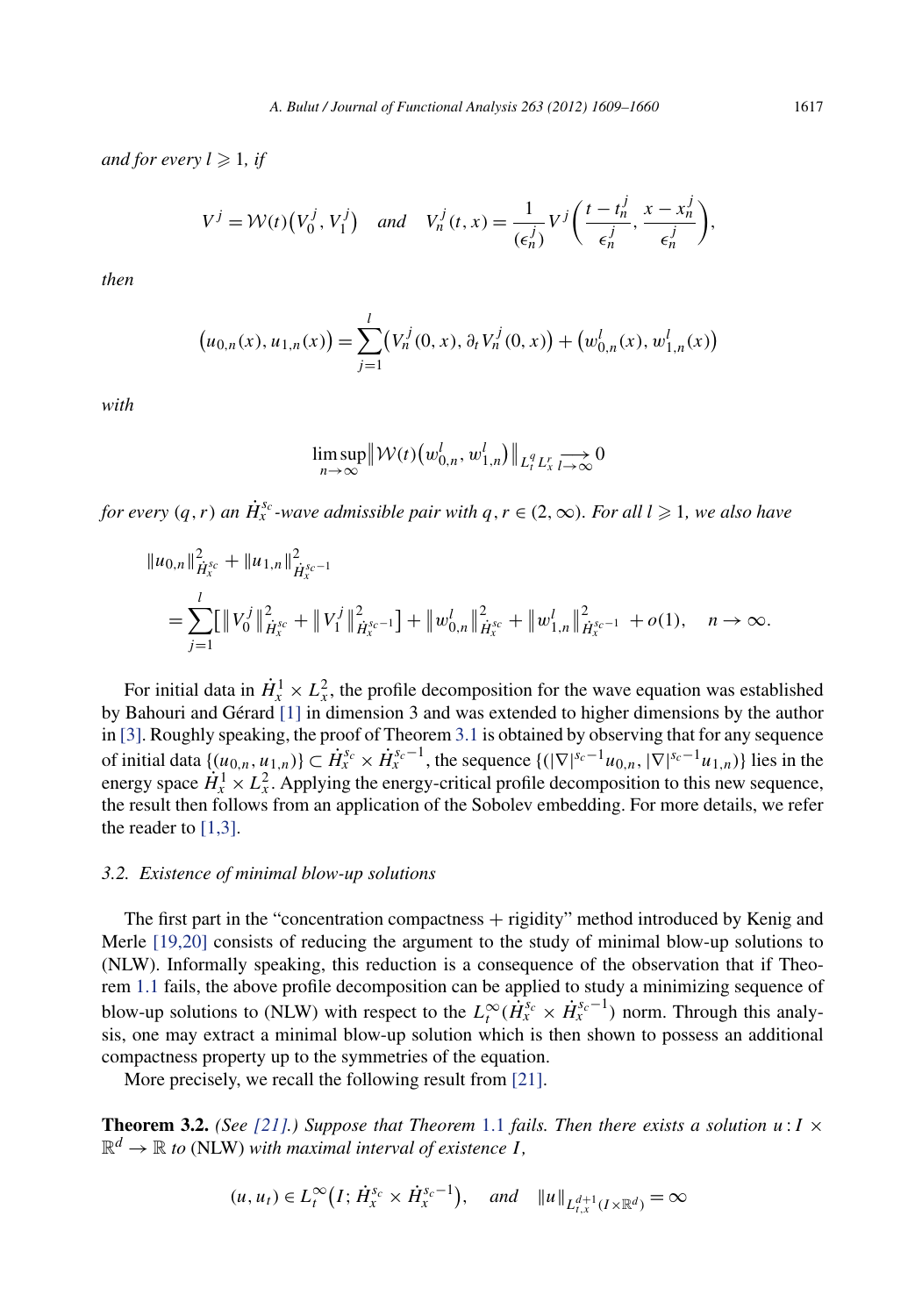*such that u is a minimal blow-up solution in the following sense*: *for any solution v with maximal interval of existence J* such that  $\|v\|_{L^{d+1}_{t}({J}\times\mathbb{R}^d)} = \infty$ , we have

$$
\sup_{t\in I} \|(u(t), u_t(t))\|_{\dot{H}_x^{s_c}\times\dot{H}_x^{s_c-1}} \leq \sup_{t\in J} \|(v(t), v_t(t))\|_{\dot{H}_x^{s_c}\times\dot{H}_x^{s_c-1}}.
$$

*Moreover, there exist*  $N: I \to \mathbb{R}^+$  and  $x: I \to \mathbb{R}^d$  such that the set

$$
K = \left\{ \left( \frac{1}{N(t)} u\left(t, x(t) + \frac{x}{N(t)}\right), \frac{1}{N(t)^2} u_t\left(t, x(t) + \frac{x}{N(t)}\right) \right): t \in I \right\}
$$
(3.1)

*has compact closure in*  $\dot{H}_x^{s_c} \times \dot{H}_x^{s_c-1}(\mathbb{R}^d)$ *.* 

The above theorem was proved by Kenig and Merle in [\[21\]](#page-52-0) in three dimensions with radial initial data. However, as pointed out in [\[16,17\],](#page-51-0) when a satisfactory local theory is present the proof is independent of the dimension and the assumption of radial symmetry. We briefly summarize the main steps of the argument. First, by means of the profile decomposition along with the local theory (local well-posedness and stability) discussed in Section 4 below, a minimal blow-up solution is extracted. Then, the remainder of the proof consists of showing the compactness property (3.1), which is a consequence of the minimality. For a detailed treatment, we refer the reader to the works [\[20,21\].](#page-52-0)

#### *3.3. Three blow-up scenarios*

In view of Theorem [3.2,](#page-9-0) if Theorem [1.1](#page-3-0) fails then there exists a minimal blow-up solution with the compactness property (3.1). To obtain the desired contradiction, the next step in the argument is to show that no such blow-up solution can exist. As we will see below, this failure of existence arises as a consequence of the compactness property (3.1). Before proceeding further, we now recall an equivalent formulation of (3.1) from [\[27,28\]](#page-52-0) which will be an essential tool for our analysis of blow-up solutions.

**Definition 3.3.** A solution *u* to (NLW) with time interval *I* is said to be almost periodic modulo symmetries if  $(u, u_t) \in L_t^{\infty}(I; \dot{H}_x^{s_c} \times \dot{H}_x^{s_c-1})$  and there exist functions  $N: I \to \mathbb{R}^+, x: I \to \mathbb{R}^d$ and  $C: \mathbb{R}^+ \to \mathbb{R}^+$  such that for all  $t \in I$  and  $\eta > 0$ ,

$$
\int_{|x-x(t)|\geqslant C(\eta)/N(t)}\left|\left|\nabla\right|^{s_c}u(t,x)\right|^2+\left|\left|\nabla\right|^{s_c-1}u_t(t,x)\right|^2dx\leqslant \eta
$$

and

$$
\int_{|\xi| \geqslant C(\eta)N(t)} |\xi|^{2s_c} |\hat{u}(t,\xi)|^2 + |\xi|^{2(s_c-1)} |\hat{u}_t(t,\xi)|^2 d\xi \leqslant \eta.
$$

We will also record two consequences of almost periodicity from [\[26,27\].](#page-52-0)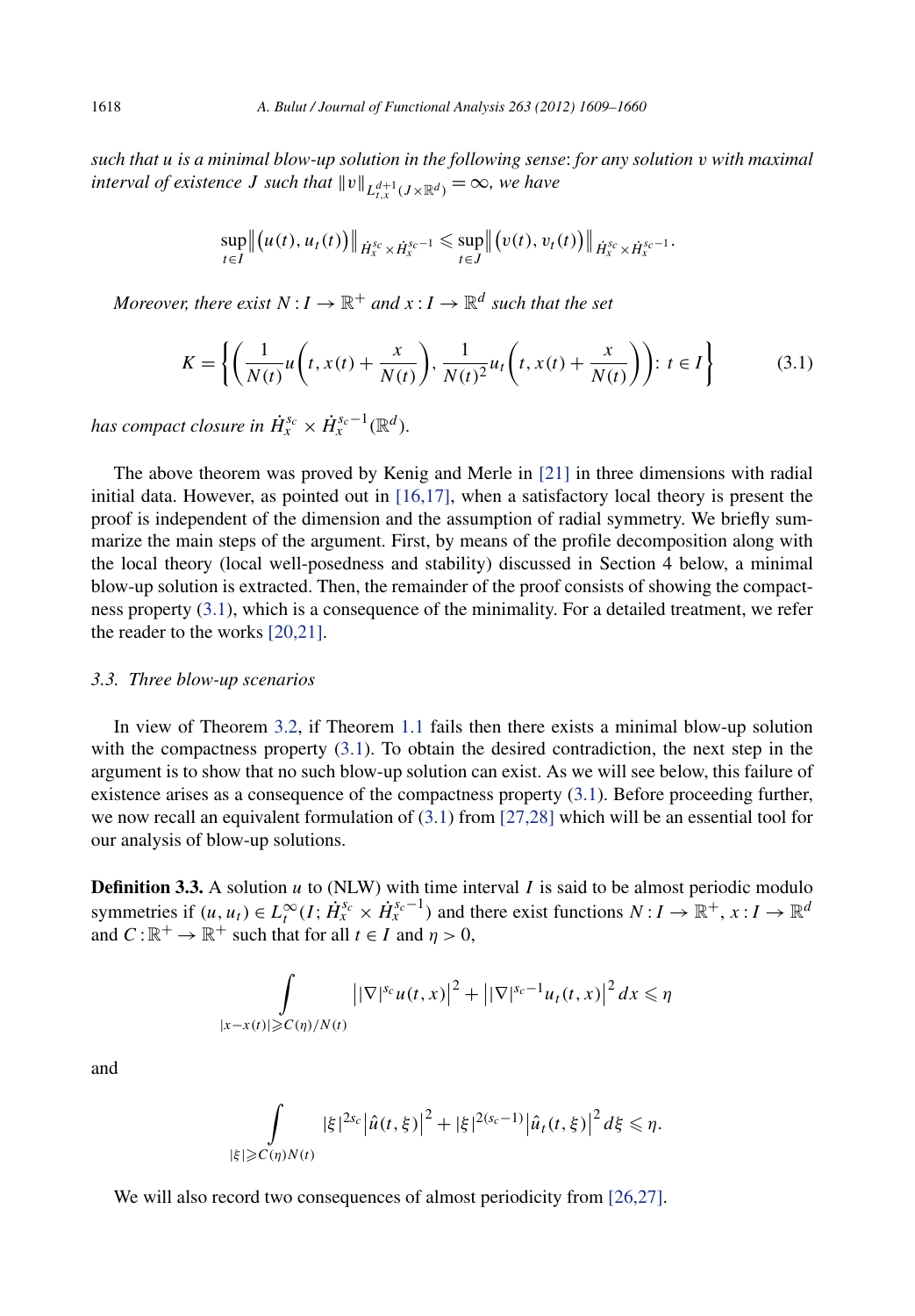<span id="page-11-0"></span>**Remark 3.4.** If *u* is an almost periodic solution modulo symmetries, then for each  $\eta > 0$  there exist constants  $c_1(\eta)$ ,  $c_2(\eta) > 0$  such that for all  $t \in I$ ,

$$
\int_{|x-x(t)|\geqslant c_1(\eta)/N(t)}\left|u(t,x)\right|^d dx + \int_{|x-x(t)|\geqslant c_1(\eta)/N(t)}\left|u_t(t,x)\right|^{\frac{d}{2}} dx \leqslant \eta
$$

and also

$$
\int_{|\xi| \leqslant c_2(\eta)N(t)} |\xi|^{2s_c} |\hat{u}(t,\xi)|^2 + |\xi|^{2(s_c-1)} |\hat{u}_t(t,\xi)|^2 d\xi \leqslant \eta.
$$
\n(3.2)

The following theorem now shows that failure of Theorem [1.1,](#page-3-0) in addition to implying the existence of a minimal blow-up solution (the consequence of Theorem [3.2\)](#page-9-0), also implies the existence of an almost periodic solution which belongs to one of three particular classes for which the associated function  $N(t)$  is specified further. Thus in order to prove Theorem [1.1,](#page-3-0) it will suffice to show that such solutions cannot exist.

**Theorem 3.5.** *(See [\[27\].](#page-52-0)) Suppose that Theorem [1.1](#page-3-0) fails. Then there exists a solution*  $u : I \times I$  $\mathbb{R}^d \to \mathbb{R}$  to (NLW) with maximal interval of existence *I* such that *u* is almost periodic modulo *symmetries,*

$$
(u, u_t) \in L_t^{\infty}\big(I; \dot{H}_x^{s_c} \times \dot{H}_x^{s_c-1}\big), \quad \text{and} \quad \|u\|_{L_{t,x}^{d+1}(I \times \mathbb{R}^d)} = \infty,
$$

*and u satisfies one of the following*:

- (*finite time blow-up solution*) *either*  $\sup I < \infty$  *or*  $\inf I > -\infty$ ;
- (*soliton-like solution*)  $I = \mathbb{R}$  and  $N(t) = 1$  for all  $t \in \mathbb{R}$ ;
- (*low-to-high frequency cascade solution*)  $I = \mathbb{R}$ ,

$$
\inf_{t \in \mathbb{R}} N(t) \geq 1, \quad \text{and} \quad \limsup_{t \to \infty} N(t) = \infty.
$$

In the context of the mass critical nonlinear Schrödinger equation, a more refined version of this theorem was proved by Killip, Tao and Visan in [\[29\].](#page-52-0) The version that we use here was obtained by Killip and Visan in [\[25\].](#page-52-0) As remarked in [\[27\],](#page-52-0) the argument applies equally to the present NLW setting.

#### *3.4. The contradiction*

We conclude our proof of Theorem [1.1](#page-3-0) by showing that each of the scenarios identified in Theorem 3.5 cannot occur.

The key ingredient that we use to rule out each of these scenarios is the conservation of energy. However, we note that in our current setting we do not have immediate access to the finiteness of energy, since it has scaling below the critical regularity. Nevertheless, in our analysis of each scenario, this obstruction is overcome with an observation that the solutions in that case do indeed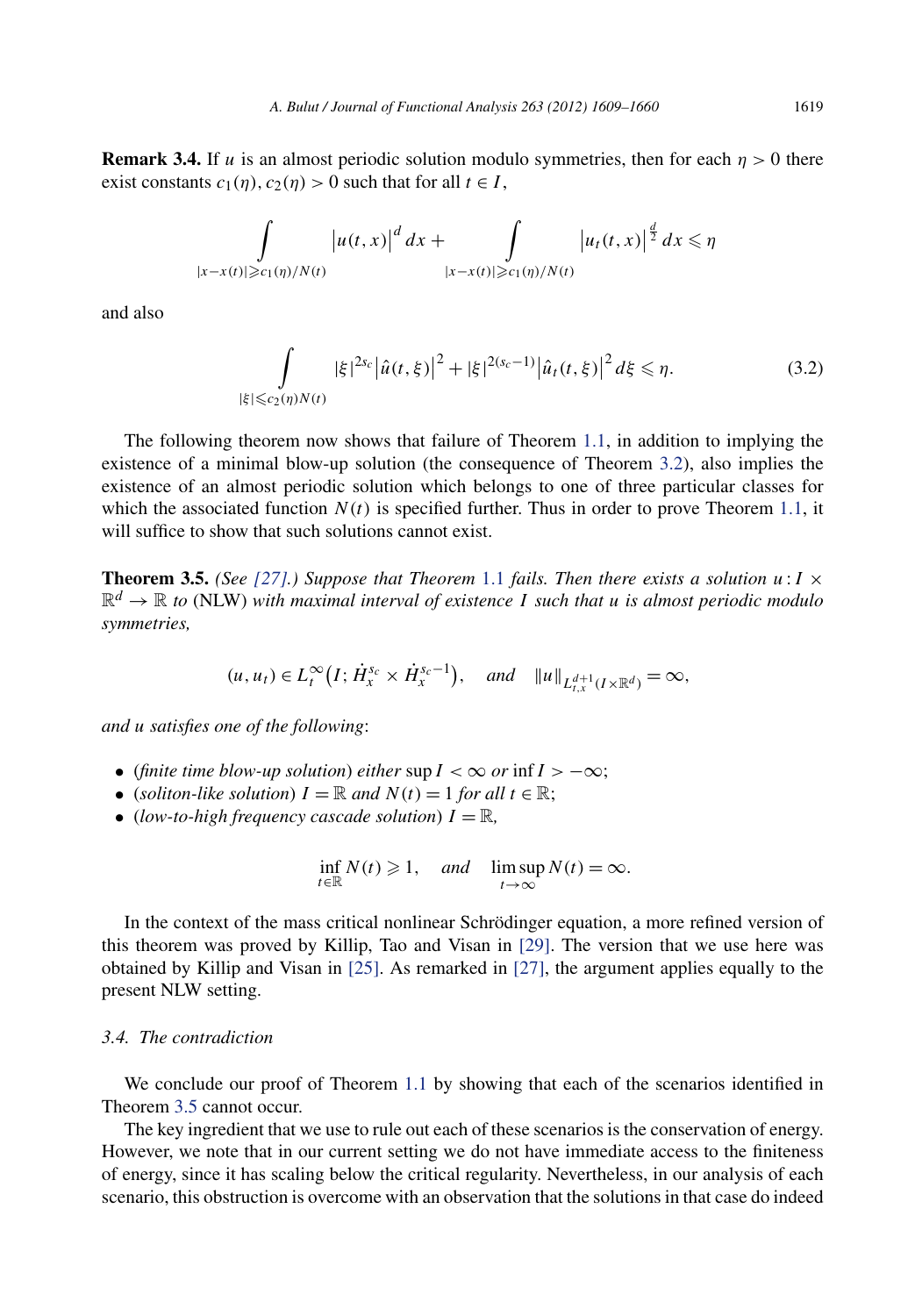<span id="page-12-0"></span>have finite energy, due to the particular properties they possess. We then exploit the conservation of energy in a manner well-suited to each scenario to obtain the desired contradiction.

We now briefly describe how we exclude each possible scenario in Theorem [3.5:](#page-11-0)

We first consider the finite time blow-up solution. In this case, our arguments are in the spirit of related results in  $[20,21]$ . We also note that a similar approach is taken in  $[27]$ . The key observation here is that when the maximal interval of existence of a solution  $u$  is finite, the finite speed of propagation forces the supports of  $u$  and  $u_t$  to be localized to a ball which shrinks to 0 as one approaches the blow-up time (see Lemma [6.2\)](#page-26-0). We then show that the energy  $E(u(t), u_t(t))$  tends to 0 as  $t$  tends to the blow-up time, contradicting the construction of  $u$  as a blow-up solution.

We next study the remaining two scenarios, the soliton-like solution and the low-to-high frequency cascade. In these cases, as in [\[26,27\],](#page-52-0) we prove that the solutions possess an additional decay property: for almost periodic solutions with the function  $N(t)$  bounded away from zero, the a priori bound  $(u, u_t) \in L_t^{\infty}(\dot{H}_x^{s_c} \times \dot{H}_x^{s_c-1})$  allows us to obtain the bound  $(u, u_t)$  ∈  $L_t^{\infty}(\dot{H}_x^{1-\epsilon} \times \dot{H}_x^{-\epsilon})$  for some  $\epsilon > 0$  (see Theorem [7.1](#page-28-0) for further details). In the NLS context the corresponding result was obtained in [\[25,26\],](#page-52-0) while for the energy-supercritical NLW in  $d = 3$ , see [\[27\].](#page-52-0)

A main ingredient in the proof of the additional decay property is the following Duhamel formula, which states that if  $u$  is an almost periodic solution, the linear components of the evolutions  $u$  and  $u_t$  vanish as  $t$  approaches the endpoints of  $I$ . In the context of the mass critical NLS, this formula was introduced in [\[44\]](#page-52-0) (see also [\[24\]](#page-52-0) for further discussion). We recall the version that we use here from [\[27\].](#page-52-0)

**Lemma 3.6.** *(See [\[27,44\].](#page-52-0))* Let  $u: I \times \mathbb{R}^d \to \mathbb{R}$  be a solution to (NLW) with maximal interval of *existence I* which is almost periodic modulo symmetries. Then for all  $t \in I$ ,

$$
\left(\int_{t}^{T} \frac{\sin((t-t')|\nabla|)}{|\nabla|} F(u(t')) dt', \int_{t}^{T} \cos((t-t')|\nabla|) F(u(t')) dt'\right) \newline \rightarrow \sum_{T \to \sup I} (u(t), u_t(t)) \tag{3.3}
$$

*and*

$$
\left(-\int_{T}^{t} \frac{\sin((t-t')|\nabla|)}{|\nabla|} F(u(t')) dt', -\int_{T}^{t} \cos((t-t')|\nabla|) F(u(t')) dt'\right) \newline \sum_{T \to \inf I} (u(t), u_t(t)) \tag{3.4}
$$

*weakly in*  $\dot{H}_x^{s_c} \times \dot{H}_x^{s_c-1}$ *.* 

Arguing as in [\[26,27\],](#page-52-0) we prove the additional decay property as follows:

• (Lemma [7.2\)](#page-29-0) We first refine the bound  $u \in L_t^{\infty} L_x^d$  (which is immediate from the Sobolev embedding and the a priori assumption  $u \in L_t^{\infty} \dot{H}_x^{s_c^*}$  to  $L_t^{\infty} L_x^p$  for some  $p < d$ . In particular, we use a bootstrap argument to bound the low frequencies of *u* via Lemma 3.6, while the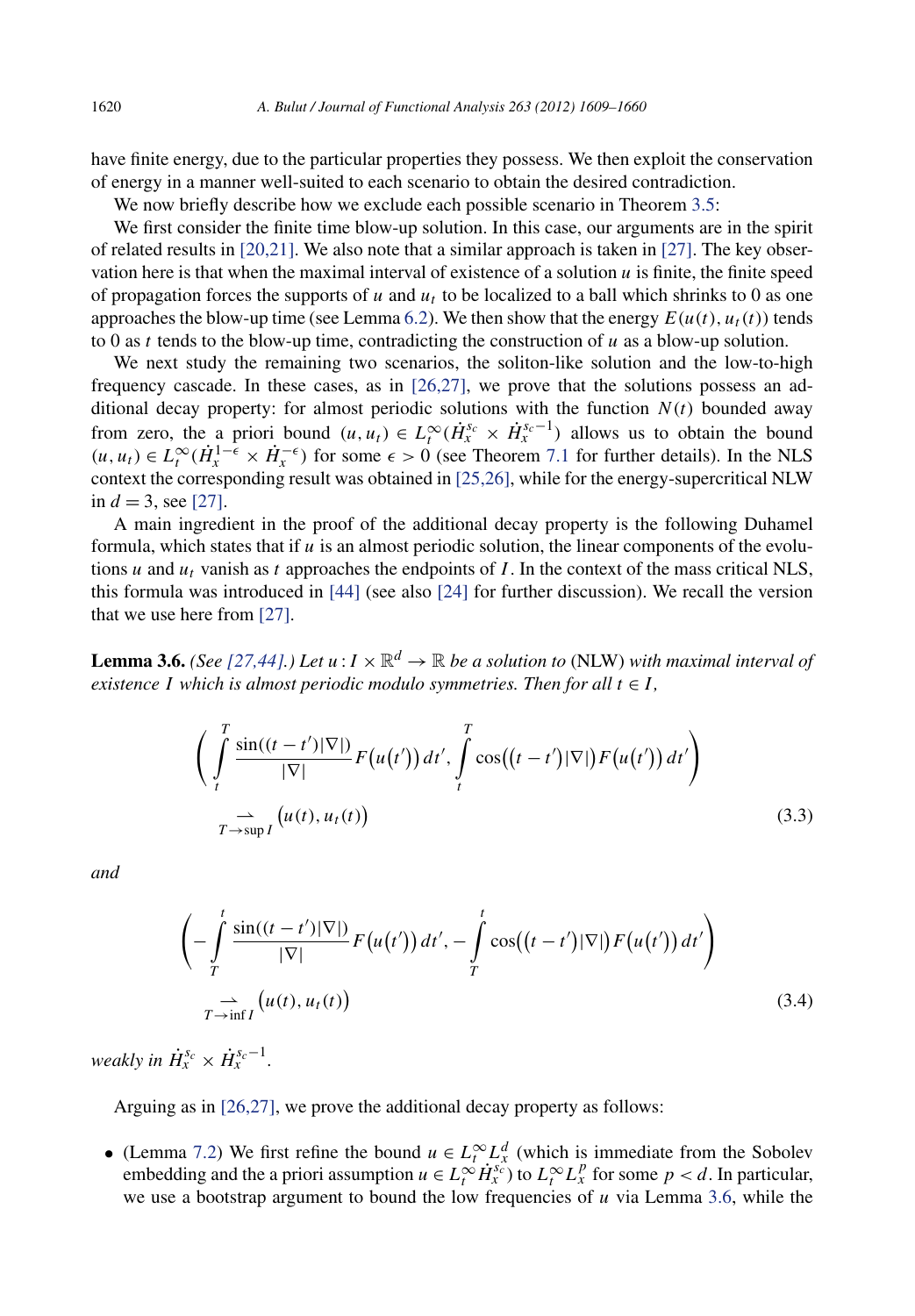<span id="page-13-0"></span>high frequencies are bounded by the a priori bound. We note that this argument imposes the restriction  $p > 2(d-1)/(d-3)$ .

- (Lemma [7.3\)](#page-29-0) We next use this  $L_t^{\infty} L_x^p$  bound to improve bounds of the form  $(u, u_t) \in$  $L_t^{\infty}(\mathbb{R}; \dot{H}_x^s \times \dot{H}_x^{s-1})$  to  $(u, u_t) \in L_t^{\infty}(\mathbb{R}; \dot{H}_x^{s-s_0} \times \dot{H}_x^{s-1-s_0})$  for some  $s_0 > 0$ . This is accomplished by using the double Duhamel technique [\[8,42\].](#page-51-0) More precisely, we consider the inner product of the forward-in-time Duhamel formula with its backward-in-time counterpart given in Lemma [3.6,](#page-12-0) and use the dispersive estimate. When *p* is such that the resulting integrals are convergent, this gives the desired improvement. We note that this argument imposes the restriction  $p < d - 1$ .
- (Theorem [7.1\)](#page-28-0) Once we obtain the second step, we iterate the argument, starting with the a priori bound  $(u, u_t) \in L_t^{\infty}(\dot{H}_x^{s_c} \times \dot{H}_x^{s_c-1})$ , to obtain the desired decay  $L_t^{\infty}(\dot{H}_x^{1-\epsilon} \times \dot{H}_x^{-\epsilon})$  for some  $\epsilon > 0$ . In particular, we obtain that the energy is finite.

We remark that the balance between the bounds provided by Lemma [7.2](#page-29-0) and the bound re-quired by Lemma [7.3](#page-29-0) is the source of our restriction to dimensions  $d \ge 6$ . As we noted above, Lemma [7.2](#page-29-0) provides the  $L_t^{\infty} L_x^p$  bounds for  $p > 2(d-1)/(d-3)$ , while Lemma [7.3](#page-29-0) requires this bound with  $p < d - 1$ . These conditions on  $p$  impose the restriction  $d \ge 6$ .

We now return to the study of the two remaining blow-up scenarios: the soliton-like solution and the low-to-high frequency cascade solution.

To preclude the soliton-like solution, we note that the finite speed of propagation implies a bound on the growth of  $x(t)$  (see Lemma [8.2\)](#page-39-0), while the almost periodicity gives a uniform bound from below on the  $L_t^4([s, s + 1]; L_x^4(\mathbb{R}^d))$  norm (see Lemma [8.1\)](#page-38-0). The latter bound is closely related to a similar bound in [\[27\].](#page-52-0) However, we point out that in [\[27\]](#page-52-0) the bound is based on the  $L_x^d$  norm, while our estimate is obtained via the  $L_x^{2d/(d-2)}$  norm. This allows us to use the dispersive estimate to control the linear propagator, rather than using the Strichartz estimate and a bootstrap argument. Arguing as in  $[27]$ , we then obtain a contradiction via the Morawetz identity by combining the bound on  $x(t)$  with the  $L_{t,x}^4$  bound and the finiteness of energy.

To conclude, as in the soliton-like solution, our preclusion of the low-to-high frequency cascade scenario is also based on the additional decay result. We argue in a similar spirit as in [\[26\]](#page-52-0) to show that the energy tends to 0 as  $N(t)$  approaches infinity. Since the energy is conserved, this contradicts our construction of *u* as a blow-up solution.

#### **4. Review of the local theory**

In this section, we review the standard local theory: local well-posedness and stability theorems for (NLW). The versions that we present here are in the spirit of [\[20,21,26,28,43\].](#page-52-0)

We note that the product structure of the cubic nonlinearity  $F(u) = |u|^2 u$  plays an important role in our arguments. In particular, the necessary estimates on the nonlinearity reduce to the following product rule for fractional derivatives; see for instance [\[7,23\].](#page-51-0)

**Lemma 4.1.** *For all*  $s \geq 0$  *we have* 

$$
\left\| |\nabla|^s (fg) \right\|_{L^p_x} \leqslant \left\| |\nabla|^s f \right\|_{L^{p_1}_x} \left\| g \right\|_{L^{p_2}_x} + \left\| f \right\|_{L^{p_3}_x} \left\| |\nabla|^s g \right\|_{L^{p_4}_x},
$$

*where*  $1 < p_1, p_4 < \infty$  *and*  $1 < p, p_2, p_3 \le \infty$  *satisfy*  $\frac{1}{p} = \frac{1}{p_1} + \frac{1}{p_2} = \frac{1}{p_3} + \frac{1}{p_4}$ .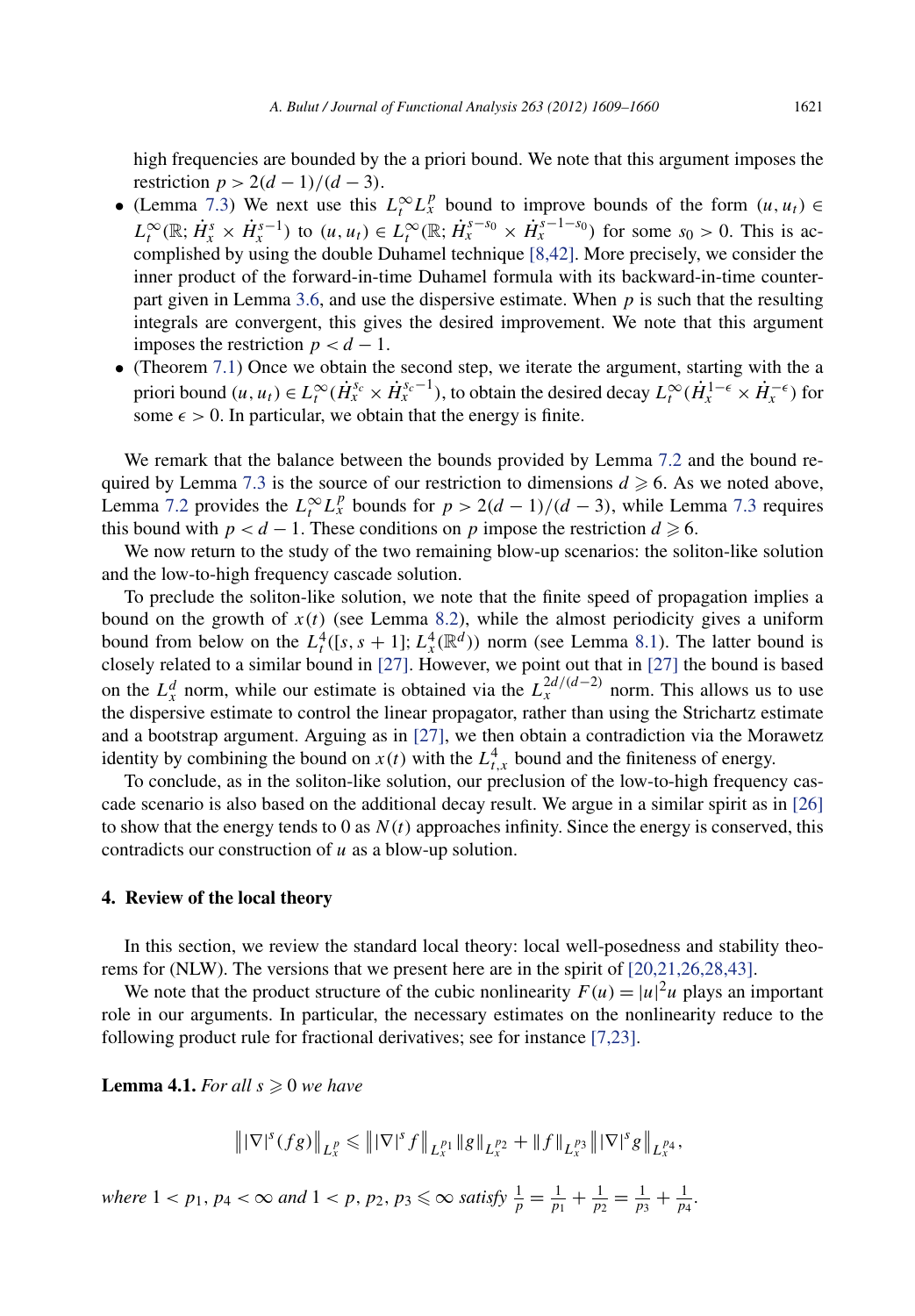<span id="page-14-0"></span>In the following two lemmas, using Lemma [4.1,](#page-13-0) we obtain the estimates that will help us control the nonlinear term in establishing the local well-posedness and stability results.

**Lemma 4.2.** Let  $d \geq 4$  be given. Then the following estimate holds:

$$
\begin{aligned} \left\| |\nabla|^{\frac{d^2-4d+1}{2(d-1)}}(fg) \right\|_{N_{\frac{d-3}{2(d-1)}}} &\lesssim \left\| |\nabla|^{\frac{d^2-4d+1}{2(d-1)}} f \right\|_{S_{\frac{d+1}{2(d-1)}}} \|g\|_{L_{t,x}^{\frac{d+1}{2}}} \\&+ \left\| |\nabla|^{\frac{d^2-4d+1}{2(d-1)}} f \right\|_{S_{\frac{d+1}{2(d-1)}}} \left\| |\nabla|^{\frac{d^2-4d+1}{2(d-1)}} g \right\|_{L_{t}^{\frac{d+1}{2}} L_{x}^{\frac{2d(d^2-1)}{d^3+d^2-7d+1}}} \end{aligned}
$$

*.*

**Proof.** We begin by noting that  $(\frac{2(d+1)}{d-3}, \frac{2(d^2-1)}{d^2-2d+5})$  is an  $\dot{H}_x^{\frac{d-3}{2(d-1)}}$ -wave admissible pair. Applying Lemma [4.1](#page-13-0) followed by Sobolev's inequality, we obtain

$$
\| |\nabla|^{\frac{d^2-4d+1}{2(d-1)}}(fg) \|_{N_{\frac{d-3}{2(d-1)}}}
$$
\n
$$
\lesssim \| |\nabla|^{\frac{d^2-4d+1}{2(d-1)}}(fg) \|_{L_t^{\frac{2(d+1)}{d+5}} L_x^{\frac{2(d^2-1)}{d^2+2d-7}}}
$$
\n
$$
\lesssim \| |\nabla|^{\frac{d^2-4d+1}{2(d-1)}} f \|_{L_t^2 L_x^{\frac{2(d-1)}{d-3}}} \| g \|_{L_{t,x}^{\frac{d+1}{2}}} + \| f \|_{L_t^2 L_x^{2d}} \| |\nabla|^{\frac{d^2-4d+1}{2(d-1)}} g \|_{L_t^{\frac{2d(d^2-1)}{d^3+d^2-7d+1}}}
$$
\n
$$
\lesssim \| |\nabla|^{\frac{d^2-4d+1}{2(d-1)}} f \|_{L_t^2 L_x^{\frac{2(d-1)}{d-3}}} \| g \|_{L_{t,x}^{\frac{4+1}{2}}}
$$
\n
$$
+ \| |\nabla|^{\frac{d^2-4d+1}{2(d-1)}} f \|_{L_t^2 L_x^{\frac{2(d-1)}{d-3}}} \| |\nabla|^{\frac{d^2-4d+1}{2(d-1)}} g \|_{L_t^{\frac{2d(d^2-1)}{d^3+d^2-7d+1}}.
$$

We conclude the proof by noting that  $(2, \frac{2(d-1)}{d-3})$  is an  $\dot{H}_x^{\frac{d+1}{2(d-1)}}$  admissible pair, which gives the right-hand side of the desired inequality.  $\Box$ 

We will also need the following estimate, which is a variant of the fractional chain rule for the cubic nonlinearity.

**Lemma 4.3.** Let  $d \geqslant 6$  be given. Then we have

$$
\begin{aligned} \left\| |\nabla|^{\frac{d^2-4d+1}{2(d-1)}} \left(|f|^2 f \right) \right\|_{N_{\frac{d-3}{2(d-1)}}} &\lesssim \left\| |\nabla|^{\frac{d^2-4d+1}{2(d-1)}} f \right\|_{L_t^2 L_x^{\frac{2(d-1)}{d-3}}} \|f\|_{L_{t,x}^2}^2 \\ &\lesssim \left\| |\nabla|^{\frac{d^2-4d+1}{2(d-1)}} f \right\|_{S_{\frac{d+1}{2(d-1)}}} \|f\|_{L_{t,x}^d}^2. \end{aligned}
$$

**Proof.** We note that, proceeding as in the proof of Lemma 4.2,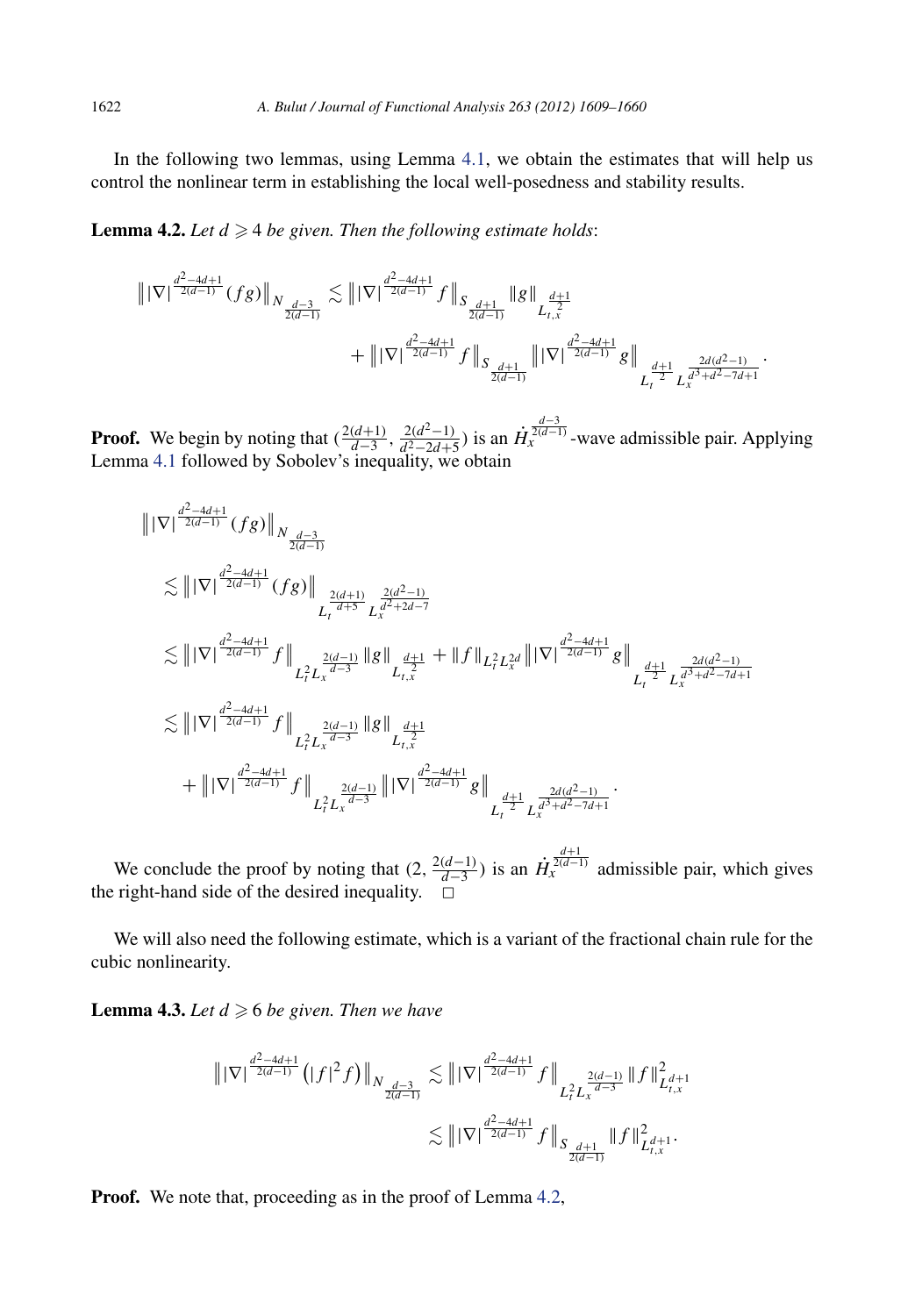<span id="page-15-0"></span>
$$
\| |\nabla|^{\frac{d^2-4d+1}{2(d-1)}} (|f|^2 f) \|_{N_{\frac{d-3}{2(d-1)}}}
$$
\n
$$
\lesssim \| |\nabla|^{\frac{d^2-4d+1}{2(d-1)}} (|f|^2 f) \|_{L_t^{\frac{2(d+1)}{d+5}} L_x^{\frac{2(d^2-1)}{d^2+2d-7}}}
$$
\n
$$
\lesssim \| |\nabla|^{\frac{d^2-4d+1}{2(d-1)}} f \|_{L_t^2 L_x^{\frac{2(d-1)}{d-3}}} \| f^2 \|_{L_{t,x}^{\frac{d+1}{d+3}} + \| f \|_{L_{t,x}^{d+1}} \| |\nabla|^{\frac{d^2-4d+1}{2(d-1)}} (f^2) \|_{L_t^{\frac{2(d+1)}{d^2-5}} L_x^{\frac{2(d^2-1)}{d^2-5}}}
$$
\n
$$
\lesssim \| |\nabla|^{\frac{d^2-4d+1}{2(d-1)}} f \|_{L_t^2 L_x^{\frac{2(d-1)}{d-3}}} \| f \|_{L_{t,x}^2}^2 + \| f \|_{L_{t,x}^{d+1}} \| |\nabla|^{\frac{d^2-4d+1}{2(d-1)}} f \|_{L_t^2 L_x^{\frac{2(d-1)}{d-3}}} \| f \|_{L_{t,x}^d}.
$$
\n
$$
\lesssim \| |\nabla|^{\frac{d^2-4d+1}{2(d-1)}} f \|_{S_{\frac{d+1}{2(d-1)}}} \| f \|_{L_{t,x}^d}^2 + 1,
$$
\n(4.1)

where in the third inequality we use Lemma [4.1](#page-13-0) and we note that  $(2, \frac{2(d-1)}{d-3})$  is an  $\dot{H}_x^{\frac{d+1}{2(d-1)}}$ -wave admissible pair to obtain the desired estimate.  $\Box$ 

#### *4.1. Local well-posedness*

We now give a standard local well-posedness theorem for (NLW) with our cubic nonlinearity  $F(u) = |u|^2 u$ . The version that we present here is in the spirit of the related results in the works of [\[20,26\].](#page-52-0) For similar results see also [\[6,11,19,34,37,43\].](#page-51-0)

**Theorem 4.4.** Let  $d \ge 6$  and  $s_c = \frac{d-2}{2}$ . Then for all  $A > 0$ , there exists  $\delta_0 = \delta_0(d, A) > 0$  such *that for every*  $0 < \delta \leq \delta_0$ ,  $0 \in I \subset \mathbb{R}$ , and  $(u_0, u_1) \in \dot{H}_x^{s_c} \times \dot{H}_x^{s_c-1}(\mathbb{R}^d)$  with

$$
\|(u_0, u_1)\|_{\dot{H}_x^{s_c} \times \dot{H}_x^{s_c-1}} \leq A,\tag{4.2}
$$

*the condition*

$$
\|\mathcal{W}(t)(u_0, u_1)\|_{L_{t,x}^{d+1}(I \times \mathbb{R}^d)} \leq \delta \tag{4.3}
$$

*implies that there exists a unique solution <i>u to* (NLW) *on*  $I \times \mathbb{R}^d$  *with* 

$$
||u||_{L^{d+1}_{t,x}} \leq 2\delta,
$$

*and*

$$
\big\||\nabla|^{\frac{d^2-4d+1}{2(d-1)}}u\big\|_{S_{\frac{d+1}{2(d-1)}}(I)}+\big\||\nabla|^{\frac{d^2-4d+1}{2(d-1)}-1}u_I\big\|_{S_{\frac{d+1}{2(d-1)}}(I)}<\infty.
$$

**Proof.** We use a contraction mapping argument. Fix  $\alpha = \frac{d^2 - 4d + 1}{2(d-1)}$  and note that by the Duhamel representation for the solution to (NLW), we have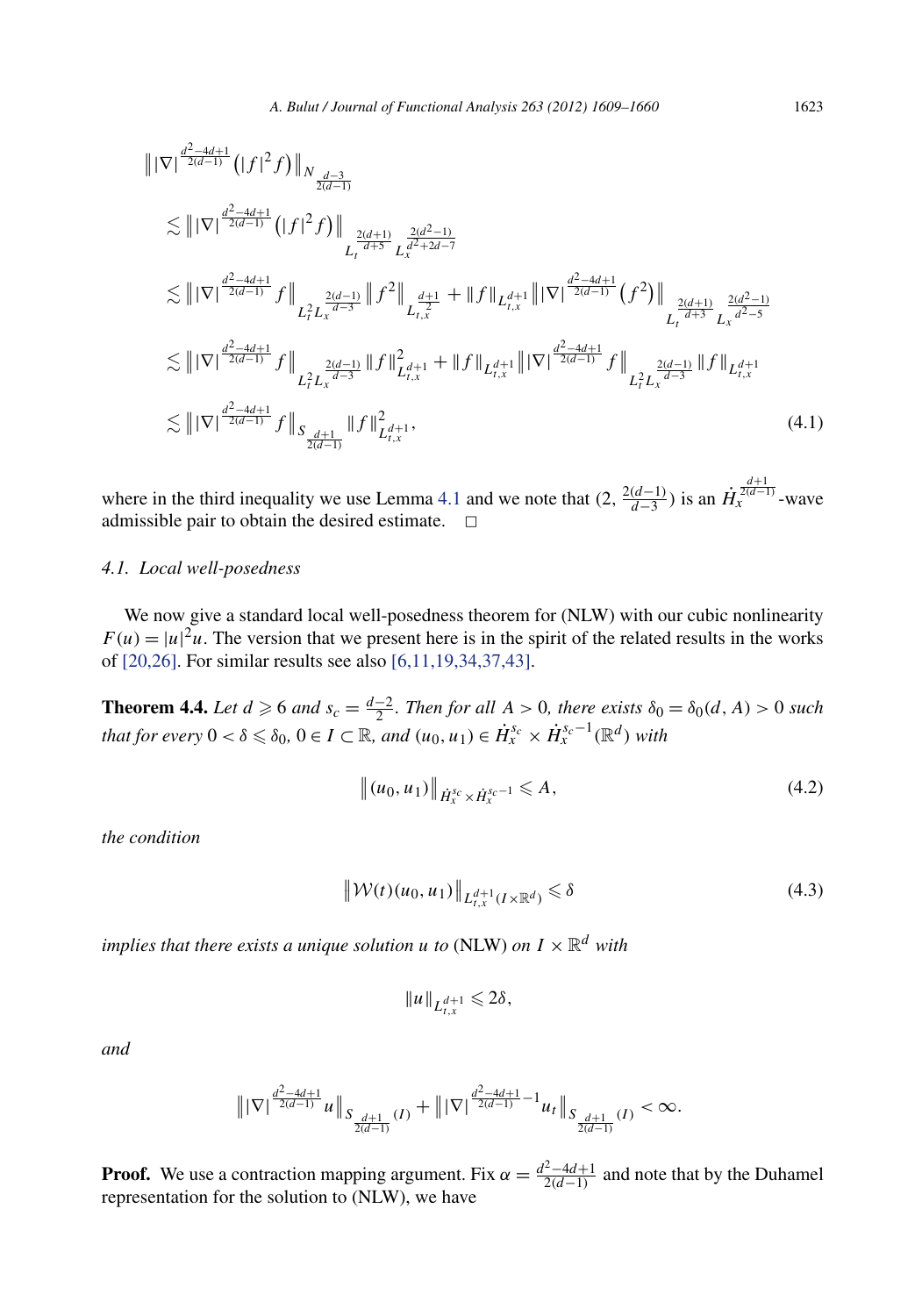1624 *A. Bulut / Journal of Functional Analysis 263 (2012) 1609–1660*

$$
u(t) = \mathcal{W}(t)(u_0, u_1) - \int_0^t \frac{\sin((t-s)|\nabla|)}{|\nabla|} (|u(s)|^2 u(s)) ds.
$$

For all  $a, b > 0$ , we define the contraction space

$$
B_{a,b}:=\big\{v\colon\|v\|_{L^{d+1}_{t,x}}\leqslant a,\;\big\|\,|\nabla|^{\alpha}v\,\big\|_{S_{\frac{d+1}{2(d-1)}}}+\big\|\,|\nabla|^{\alpha-1}v_t\,\big\|_{S_{\frac{d+1}{2(d-1)}}}\leqslant b\big\}
$$

with norm

$$
||v||_{B_{a,b}} = ||\nabla|^{\alpha} v||_{S_{\frac{d+1}{2(d-1)}}} + ||\nabla|^{\alpha-1} v_t||_{S_{\frac{d+1}{2(d-1)}}} + ||v||_{L^{d+1}_{t,x}},
$$

and the map

$$
\Phi(v)(t) := \mathcal{W}(t)(u_0, u_1) - \int\limits_0^t \frac{\sin((t-s)|\nabla|)}{|\nabla|} (|v(s)|^2 v(s)) ds.
$$

We would like to show that for suitably chosen *a* and *b*, we have the inclusion  $\Phi(B_{a,b}) \subset B_{a,b}$ and the mapping  $\Phi: B_{a,b} \to B_{a,b}$  is a contraction.

We first note that using Minkowski's inequality followed by the assumption [\(4.2\)](#page-15-0) and the Strichartz inequality, we obtain for  $v \in B_{a,b}$ ,

$$
\| |\nabla|^{\alpha} \Phi(v) \|_{S_{sc-\alpha}} + \| |\nabla|^{\alpha-1} \partial_t \Phi(v) \|_{S_{sc-\alpha}}
$$
\n
$$
\leq \| |\nabla|^{\alpha} \mathcal{W}(t)(u_0, u_1) \|_{S_{sc-\alpha}} + \| |\nabla|^{\alpha} \int_0^t \frac{\sin((t-s)|\nabla|)}{|\nabla|} (|v(s)|^2 v(s)) ds \|_{S_{sc-\alpha}}
$$
\n
$$
+ \| |\nabla|^{\alpha-1} \partial_t \mathcal{W}(t)(u_0, u_1) \|_{S_{sc-\alpha}} + \| |\nabla|^{\alpha-1} \int_0^t \cos((t-s)|\nabla|) (|v(s)|^2 v(s)) ds \|_{S_{sc-\alpha}}
$$
\n
$$
\leq \| (u_0, u_1) \|_{\dot{H}_x^{s_c} \times \dot{H}_x^{s_c-1}} + \| |\nabla|^{\alpha} (|v|^2 v) \|_{N_{1+\alpha-s_c}}
$$
\n
$$
\leq C A + C' \| |\nabla|^{\alpha} v \|_{S_{sc-\alpha}} \| v \|_{L_{t,x}^{d+1}}^2 \tag{4.4}
$$
\n
$$
\leq C A + C a^2 b,
$$

where we used Lemma [4.3](#page-14-0) to obtain (4.4).

Similarly fixing *δ >* 0 and using Minkowski's inequality together with condition [\(4.3\)](#page-15-0) and the Strichartz estimate (since the pair  $(d+1, d+1)$  is  $\hat{H}_{x}^{s_c}$ -wave admissible), we get the bound

$$
\|\Phi(v)\|_{L^{d+1}_{t,x}} \leq \|\mathcal{W}(t)(u_0, u_1)\|_{L^{d+1}_{t,x}} + \left\|\int\limits_0^t \frac{\sin((t-s)|\nabla|)}{|\nabla|} (|u(s)|^2 u(s)) ds \right\|_{L^{d+1}_{t,x}}
$$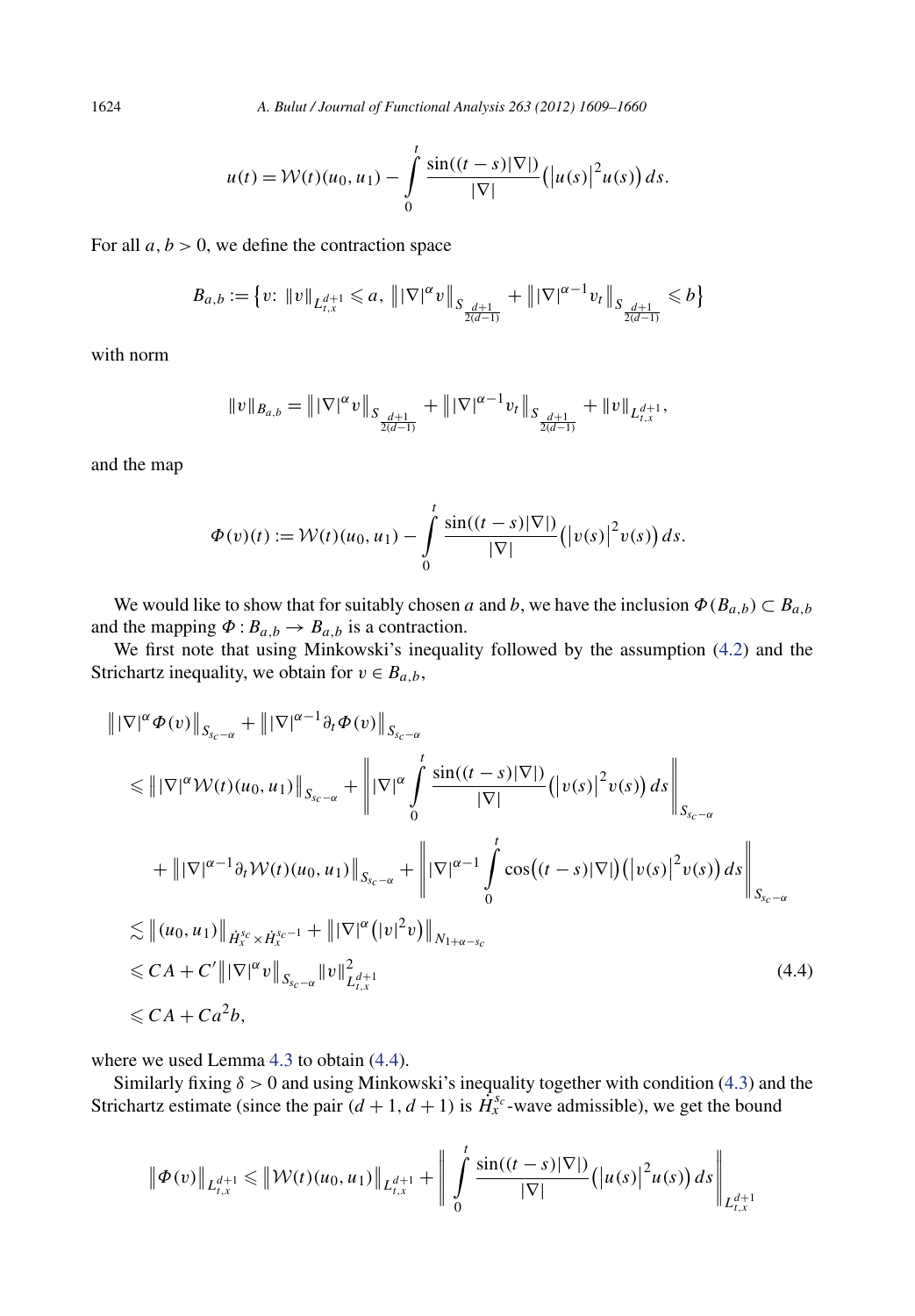$$
\leq \delta + C \|\nabla|^{\alpha} (|u|^2 u)\|_{N_{1+\alpha-s_c}}
$$
  

$$
\leq \delta + C \|\nabla|^{\alpha} u\|_{S_{s_c-\alpha}} \|u\|_{L_{t,x}^{d+1}}^2
$$
  

$$
\leq \delta + C a^2 b.
$$

Choosing  $b = 2AC$  and *a* such that  $Ca^2 \le \frac{1}{2}$ , we obtain

$$
\left\| |\nabla|^{\alpha} \varPhi(v) \right\|_{S_{sc-\alpha}} \leqslant b. \tag{4.5}
$$

If we also fix  $\delta = \frac{a}{2}$  and *a* small enough such that  $Ca^2b \leq \frac{a}{2}$ , we have

$$
\|\Phi(v)\|_{L_{t,x}^{d+1}} \leqslant a. \tag{4.6}
$$

Combining (4.5) and (4.6) with the above choices of *a*, *b* and  $\delta$ , we have the desired inclusion  $\Phi(B_{a,b}) \subset B_{a,b}$ .

We now show that the mapping  $\Phi$  is a contraction for suitable *a*, *b* and  $\delta$ . Let *a*, *b* and  $\delta$  be as chosen above. Note that by the Strichartz inequality and Lemma [4.2](#page-14-0) along with Minkowski's inequality we have

$$
\begin{split}\n&\|\Phi(u) - \Phi(v)\|_{B_{a,b}} \\
&= \|\nabla|^{\alpha} [\Phi(u) - \Phi(v)]\|_{S_{c-\alpha}} + \|\nabla|^{\alpha-1} \partial_t [\Phi(u) - \Phi(v)]\|_{S_{c-\alpha}} + \|\Phi(u) - \Phi(v)\|_{L_{t,x}^{d+1}} \\
&\lesssim \|\nabla|^{\alpha} [(|v|^2 v) - (|u|^2 u)]\|_{N_{1+\alpha-s_c}} \\
&= \|\nabla|^{\alpha} [v - u) \{v^2 + uv + u^2\}\|_{N_{\frac{d-3}{2(d-1)}}} \\
&\lesssim \|\nabla|^{\alpha} (v - u) \|_{S_{\frac{d+1}{2(d-1)}}} \left[ \|\{v^2 + uv + u^2\}\|_{L_{t,x}^{\frac{d+1}{2}}} + \|\nabla|^{\alpha} \{v^2 + uv + u^2\}\|_{L_{t}^{\frac{d+1}{2}}} \right]_{L_{t}^{\frac{d+1}{2}} L_{x}^{\frac{2d(d^2-1)}{d^2(d^2-1)}}} \\
&\lesssim \|\nabla|^{\alpha} (v - u) \|_{S_{\frac{d+1}{2(d-1)}}} \left[ \|v^2\|_{L_{t,x}^{\frac{d+1}{2}}} + \|uv\|_{L_{t,x}^{\frac{d+1}{2}}} + \|u^2\|_{L_{t,x}^{\frac{d+1}{2}}} + \|\nabla|^{\alpha} (v^2)\|_{L_{t}^{\frac{d+1}{2}}} \right]_{L_{t}^{\frac{d+1}{2}} L_{x}^{\frac{2d(d^2-1)}{d^2+d^2-7d+1}}} \\
&+ \|\nabla|^{\alpha} (uv) \|_{L_{t}^{\frac{d+1}{2}} L_{x}^{\frac{2d(d^2-1)}{d^2+d^2-7d+1}}} + \|\nabla|^{\alpha} (u^2) \|_{L_{t,x}^{\frac{d+1}{2}} L_{x}^{\frac{2d(d^2-1)}{d^2+d^2-7d+1}}} \\
&\lesssim \|v - u\|_{B_{a,b}} [||v||_{L_{t,x}^{d+1}}^2 + ||u||_{L_{t,x}^{d+1}} + ||v||_{L_{t,x}^{d+1}}^2 + ||v||_{L_{t,x}^{d+1}}^2]_{L_{t}^{\frac{2d(d^
$$

where we use Hölder's inequality and Lemma [4.1](#page-13-0) to obtain (4.7). Thus, if *a* is chosen such that  $C(a^2 + ab) < 1$  we conclude that  $\Phi$  is a contraction as desired.  $\Box$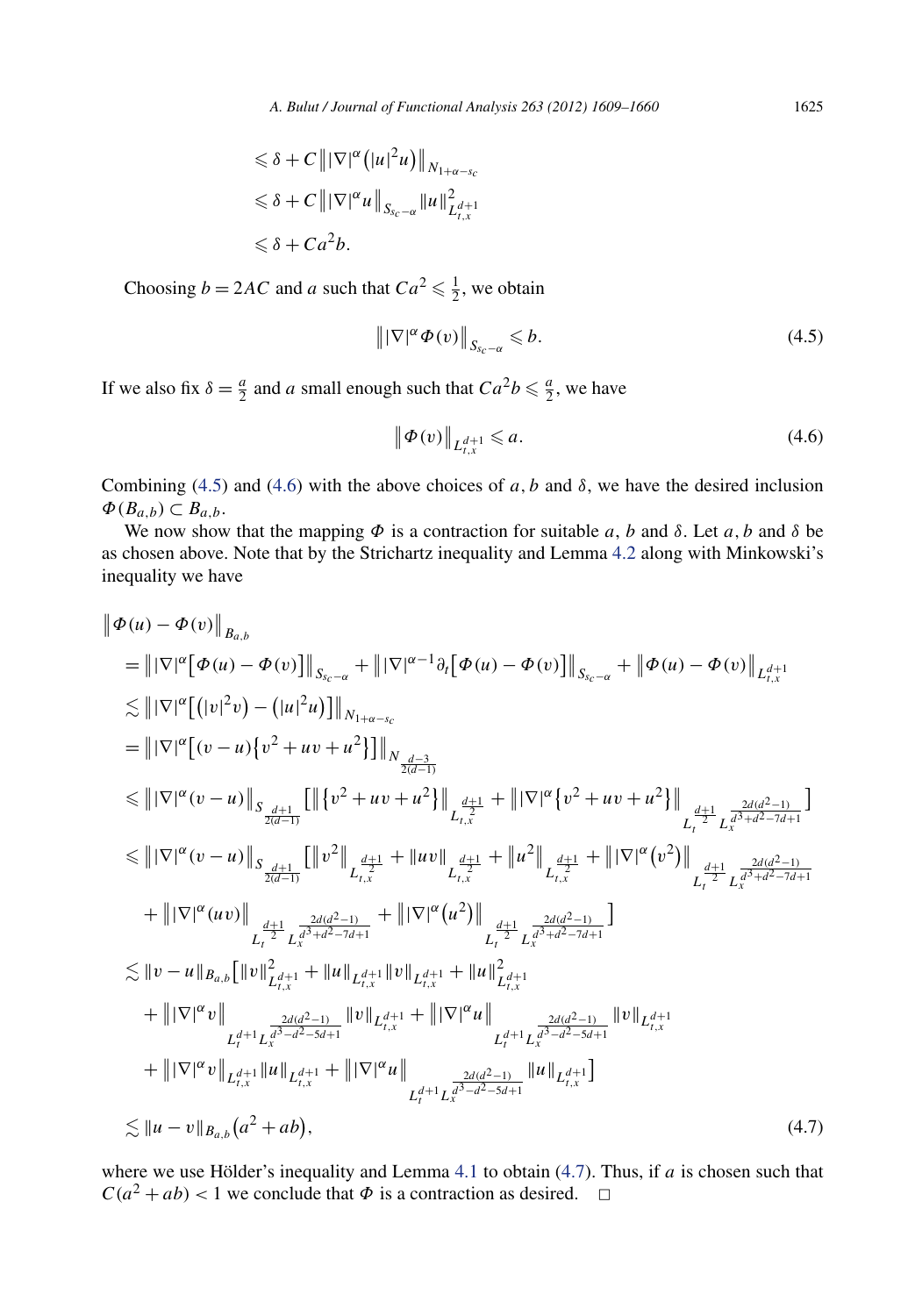<span id="page-18-0"></span>**Remark 4.5.** Note that if  $u^{(1)}$  and  $u^{(2)}$  are two solutions to (NLW) as stated in Section 1 with maximal interval of existence I such that  $(u^{(1)}(0), u_t^{(1)}(0)) = (u^{(2)}(0), u_t^{(2)}(0))$ , then

$$
u^{(1)}(t) = u^{(2)}(t)
$$
 for all  $t \in I$ .

This result follows from standard arguments; see for instance [\[39, §IV.3\].](#page-52-0)

#### *4.2. Stability*

In this section, we prove a stability result for (NLW). As in the local well-posedness theorem, the argument that we present follows a standard approach and makes use of the cubic nature of the nonlinearity  $F(u) = |u|^2 u$ . In particular, the argument that we present here is in the spirit of the related works [\[21,26\].](#page-52-0) For similar treatments, see also [\[6,8,17,28,43\].](#page-51-0)

**Theorem 4.6.** *Let*  $d \ge 6$  *and*  $s_c = \frac{d-2}{2}$ . Assume  $0 \in I \subset \mathbb{R}$  *is a compact time interval and*  $\tilde{u}$  :  $I \times$  $\mathbb{R}^d \to \mathbb{R}$  *is a solution of the equation* 

$$
\tilde{u}_{tt} - \Delta \tilde{u} + |\tilde{u}|^2 \tilde{u} = e,
$$

*for some e.*

*Then for every*  $E, L > 0$ *, there exists*  $\epsilon_1 = \epsilon_1(E, L) > 0$  *such that for each*  $0 < \epsilon < \epsilon_1$ *, the conditions*

$$
\sup_{t \in I} \left\| \left( \tilde{u}(t), \tilde{u}_t(t) \right) \right\|_{\dot{H}_x^{s_c} \times \dot{H}_x^{s_c-1}(\mathbb{R}^d)} \leq E,
$$
  

$$
\left\| \left( u_0 - \tilde{u}(0), u_1 - \tilde{u}_t(0) \right) \right\|_{\dot{H}_x^{s_c} \times \dot{H}_x^{s_c-1}(\mathbb{R}^d)} \leq \epsilon,
$$
  

$$
\left\| |\nabla \right|^{\frac{d^2 - 4d + 1}{2(d - 1)}} e \left\|_{N_{\frac{d - 2}{2(d - 1)}}(I)} \leq \epsilon, \text{ and}
$$
  

$$
\left\| \tilde{u} \right\|_{L_{t,x}^{d+1}} \leq L
$$

*imply that there exists a unique solution*  $u : I \times \mathbb{R}^d \to \mathbb{R}$  to (NLW) with initial data  $(u_0, u_1)$  such *that*

$$
\|\tilde{u} - u\|_{L_{t,x}^{d+1}} \leqslant C(E, L)\epsilon,\tag{4.8}
$$

$$
\left\| |\nabla| \frac{d^2 - 4d + 1}{2(d - 1)} (u - \tilde{u}) \right\|_{S_{\frac{d+1}{2(d-1)}}(I)} \leq C(E, L)\epsilon,
$$
\n(4.9)

$$
\left\| |\nabla| \frac{d^2 - 4d + 1}{2(d-1)} u \right\|_{S_{\frac{d+1}{2(d-1)}}(I)} \leq C(E, L). \tag{4.10}
$$

**Proof.** Fix  $\alpha = \frac{d^2 - 4d + 1}{2(d-1)}$ . We begin by obtaining a bound on

$$
\|\nabla|^{\alpha}\tilde{u}\|_{S_{s_c-\alpha}(I)}.
$$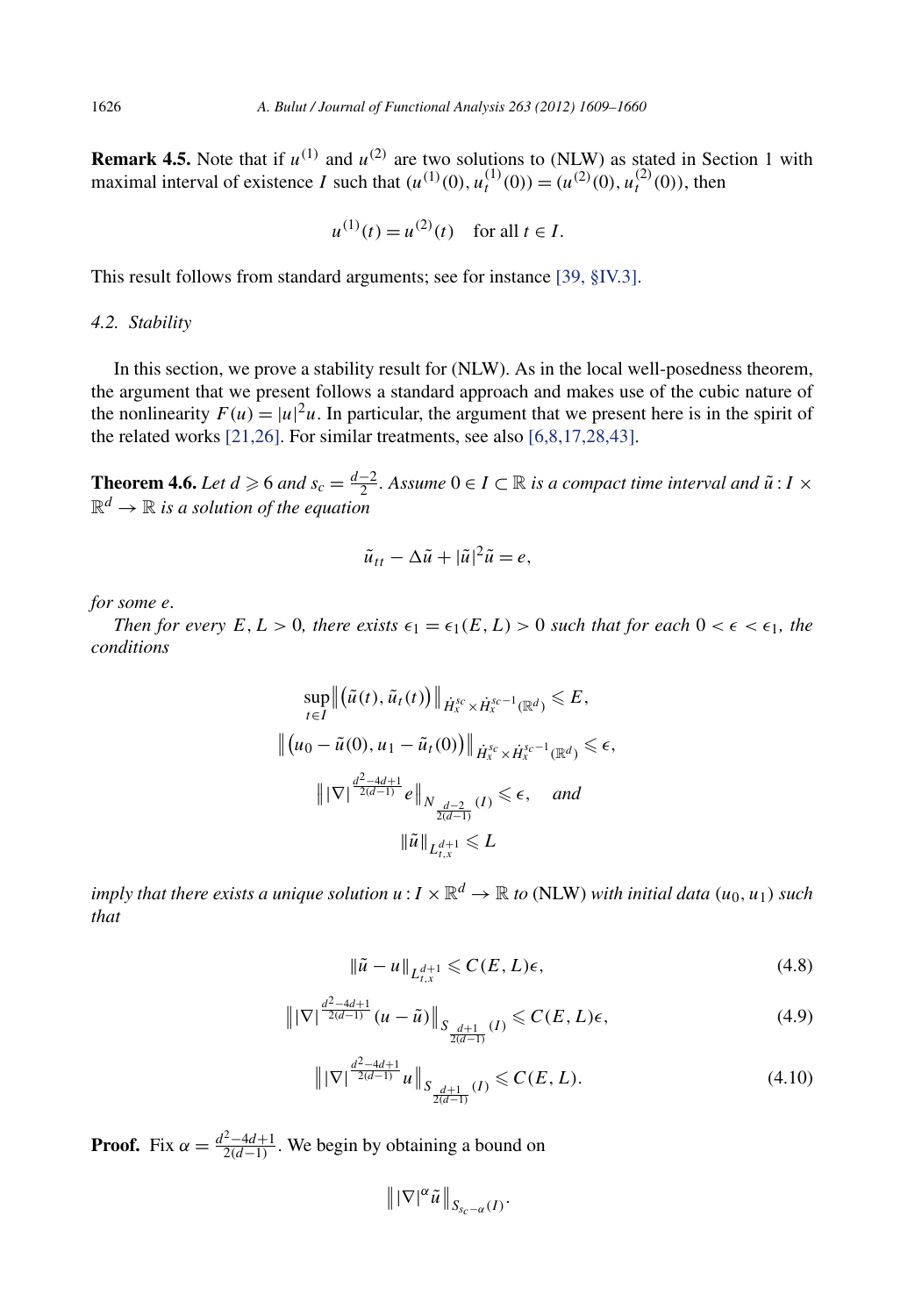<span id="page-19-0"></span>To do so, we fix  $\epsilon_1$ ,  $\eta > 0$  (to be determined later in the argument) and partition *I* into  $J_0 =$  $J_0(L, \eta)$  subintervals  $I_j = [t_j, t_{j+1}]$  such that for each  $j = 1, \ldots, J_0$ ,

$$
\|\tilde{u}\|_{L^{d+1}_{t,x}(I_j\times\mathbb{R}^d)}\leqslant\eta.
$$

Applying the Strichartz inequality followed by Lemma [4.3,](#page-14-0) we obtain

$$
\| |\nabla|^{\alpha} \tilde{u} \|_{S_{s_c - \alpha}(I_j)} \lesssim \| (\tilde{u}(t_j), \tilde{u}_t(t_j)) \|_{\dot{H}_x^{s_c} \times \dot{H}_x^{s_c - 1}} + \| |\nabla|^{\alpha} e \|_{N_{1 + \alpha - s_c}(I_j)} + \| |\nabla|^{\alpha} F(\tilde{u}(s)) \|_{N_{1 + \alpha - s_c}(I_j)} \n\lesssim E + \epsilon + \| \tilde{u} \|_{L_{t,x}^{d+1}}^2 \| |\nabla|^{\alpha} \tilde{u} \|_{S_{s_c - \alpha}(I_j)} \n\lesssim E + \epsilon_1 + \eta^2 \| |\nabla|^{\alpha} \tilde{u} \|_{S_{s_c - \alpha}(I_j)}
$$

for each  $\epsilon < \epsilon_1$ . Choosing  $\eta > 0$  sufficiently small and  $\epsilon_1 < E$ , we obtain

$$
\|\nabla|^{\alpha}\tilde{u}\|_{S_{s_c-\alpha}(I_j)}\lesssim E.
$$

Summing the contributions of the subintervals, we conclude

$$
\left\| |\nabla|^{\alpha} \tilde{u} \right\|_{S_{sc-\alpha}(I)} \lesssim C(E, L) \tag{4.11}
$$

as desired.

To continue, fixing  $\epsilon_1 \leqslant E$  and  $\delta > 0$  (to be determined later in the argument), we note that  $(d+1, \frac{2d(d^2-1)}{d^3-d^2-5d+1})$  is an  $\dot{H}_x^{\frac{d+1}{2(d-1)}}$ -wave admissible pair. Then by virtue of (4.11), we may divide *I* into  $J_1 = J_1(E, L, \delta)$  subintervals  $I_j = [t_j, t_{j+1}]$  such that for each  $j = 1, ..., J_1$ , we have

$$
\|\nabla|^{\alpha}\tilde{u}\|_{L_t^{d+1}L_x^{\frac{2d(d^2-1)}{d^3-d^2-5d+1}}}\leq \delta.
$$

Let  $w = u - \tilde{u}$ , and define, for  $t \in I$  and  $j = 1, \ldots, J_1$ ,

$$
\gamma_j(t) := \left\| |\nabla|^{\alpha} \left[ F(\tilde{u} + w) - F(\tilde{u}) \right] \right\|_{N_{1+\alpha-s_c}([t_j,t])}.
$$

Let  $j \in \{1, ..., J_1\}$  be given. We now obtain an estimate on  $\gamma_j(t)$ . We begin by writing

$$
F(x) - F(y) = (x - y) [(x - y)^{2} + 3xy].
$$

Invoking Lemma [4.2,](#page-14-0) followed by Minkowski's and Hölder's inequalities, we obtain

$$
\begin{aligned} \gamma_j(t)&\leqslant \left\|\left|\nabla\right|^{\alpha}w\right\|_{S_{s_c-\alpha}}\Big[\left\|w^2+3(\tilde{u}+w)\tilde{u}\right\|_{L_{t,x}^{\frac{d+1}{2}}}+\left\|\left|\nabla\right|^{\alpha}\big[w^2+3(\tilde{u}+w)\tilde{u}\big]\right\|_{L_{t}^{\frac{d+1}{2}}L_{x}^{\frac{2d(d^2-1)}{d^3+d^2-7d+1}}\\ &\lesssim \left\|\left|\nabla\right|^{\alpha}w\right\|_{S_{s_c-\alpha}}\Big[\left\|w^2\right\|_{L_{t,x}^{\frac{d+1}{2}}}+\left\|\tilde{u}^2\right\|_{L_{t,x}^{\frac{d+1}{2}}}+\left\|w\tilde{u}\right\|_{L_{t,x}^{\frac{d+1}{2}}}+\left\|\left|\nabla\right|^{\alpha}\big[w^2\big]\right\|_{L_{t}^{\frac{d+1}{2}}L_{x}^{\frac{2d(d^2-1)}{d^3+d^2-7d+1}}}\\ \end{aligned}
$$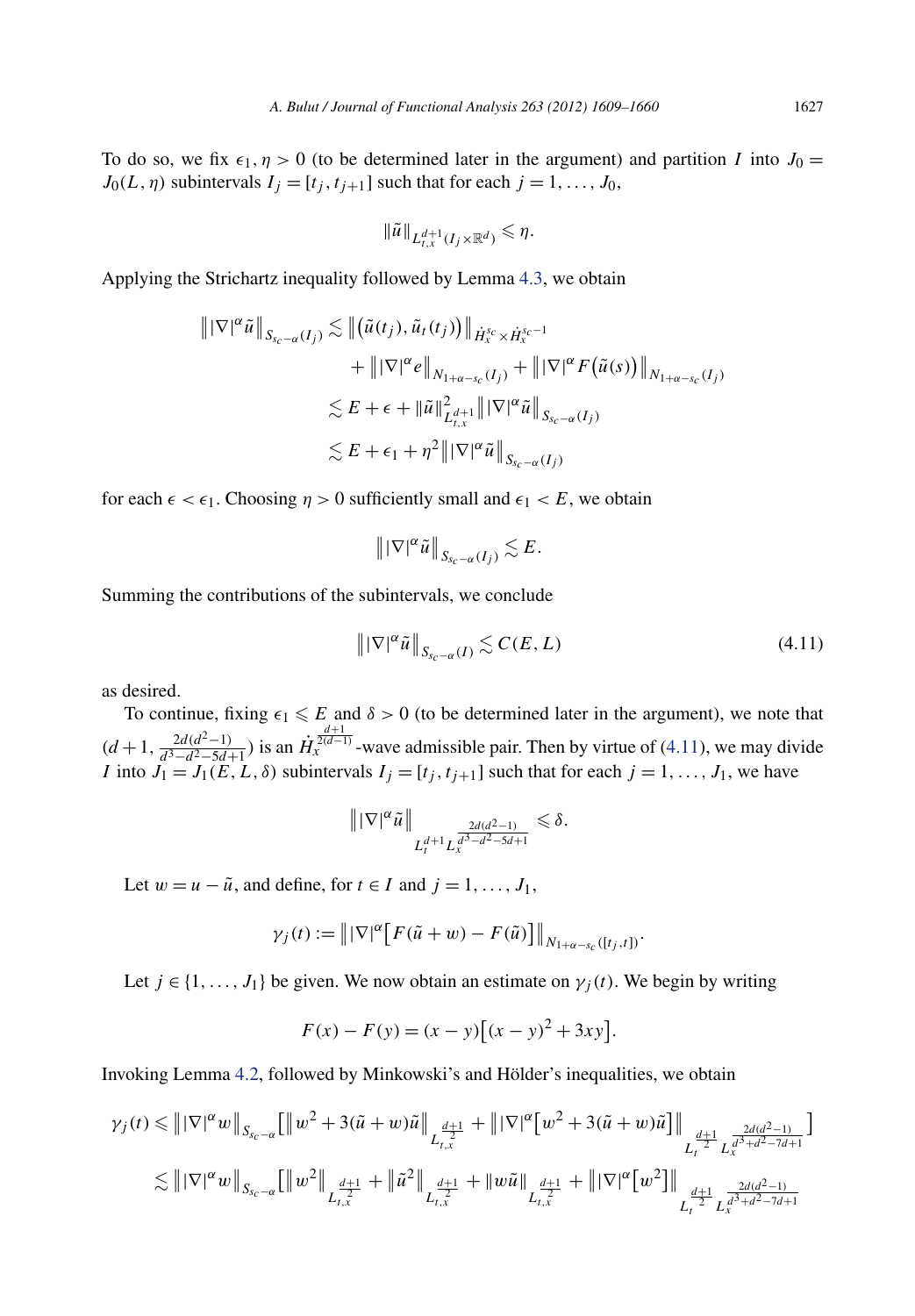<span id="page-20-0"></span>
$$
+ \|\nabla|^{\alpha} \left[\tilde{u}^{2}\right]\|_{L_{t}^{\frac{d+1}{2}} L_{x}^{\frac{2d(d^{2}-1)}{d^{3}+d^{2}-7d+1}}} + \|\nabla|^{\alpha} \left[w\tilde{u}\right]\|_{L_{t}^{\frac{d+1}{2}} L_{x}^{\frac{2d(d^{2}-1)}{d^{3}+d^{2}-7d+1}}}
$$
\n
$$
\lesssim \|\nabla|^{\alpha} w\|_{S_{s_{c}-\alpha}} \left[\|w\|_{L_{t,x}^{d+1}}^{2} + \|\tilde{u}\|_{L_{t,x}^{d+1}}^{2} + \|\tilde{u}\|_{L_{t,x}^{d+1}}^{2} \|\|w\|_{L_{t,x}^{d+1}}
$$
\n
$$
+ \|\nabla|^{\alpha} w\|_{L_{t}^{\frac{2d(d^{2}-1)}{d^{3}-d^{2}-5d+1}}} \|\omega\|_{L_{t,x}^{d+1}} + \|\nabla|^{\alpha} \tilde{u}\|_{L_{t}^{\frac{2d(d^{2}-1)}{d^{3}-d^{2}-5d+1}}} \|\tilde{u}\|_{L_{t,x}^{d+1}}
$$
\n
$$
+ \|\nabla|^{\alpha} w\|_{L_{t}^{\frac{2d(d^{2}-1)}{d^{3}-d^{2}-5d+1}}} \|\tilde{u}\|_{L_{t,x}^{d+1}} + \|w\|_{L_{t,x}^{d+1}} \|\nabla|^{\alpha} \tilde{u}\|_{L_{t}^{\frac{2d(d^{2}-1)}{d^{3}-d^{2}-5d+1}}} \frac{2d(d^{2}-1)}{L_{t}^{\frac{2d(d^{2}-1)}{d^{3}-d^{2}-5d+1}}} \right]
$$
\n
$$
\lesssim \|\nabla|^{\alpha} w\|_{S_{s_{c}-\alpha}(I_{j})}^{3} + \delta \|\nabla|^{\alpha} w\|_{S_{s_{c}-\alpha}(I_{j})}^{2} + \delta^{2} \|\nabla|^{\alpha} w\|_{S_{s_{c}-\alpha}(I_{j})}^{2}, \qquad (4.12)
$$

where we have used Lemma [4.1](#page-13-0) along with Sobolev's inequality in obtaining the last inequality.

Having obtained the bound (4.12) on  $\gamma_i(t)$  for all  $j \in \{1, ..., J_1\}$ , we next show by induction that for every  $j = 1, ..., J_1$ , there exists a constant  $C(j, d) > 0$  such that

$$
\gamma_j(t) \leqslant C(j,d)\epsilon. \tag{4.13}
$$

In the remainder of the argument, we let  $\epsilon \in \mathbb{R}$  be arbitrary such that  $\epsilon < \epsilon_1$  and we note that without loss of generality we may assume  $t_1 = 0$ .

To obtain (4.13) we argue as follows: we first observe that when  $j = 1$ , the Strichartz inequality gives, for every  $t \in I_1$ ,

$$
\|\nabla|^{\alpha} w\|_{S_{s_c-\alpha}([t_1,t])}
$$
  
\n
$$
\lesssim \| (w(t_1), w_t(t_1)) \|_{\dot{H}_x^{s_c} \times \dot{H}_x^{s_c-1}} + \|\nabla|^{\alpha} [F(\tilde{u}) - F(u)] \|_{N_{1+\alpha-s_c}([t_1,t])} + \|\nabla|^{\alpha} e \|_{N_{1+\alpha-s_c}(I_1)}
$$
  
\n
$$
\lesssim \| (w(0), w_t(0)) \|_{\dot{H}_x^{s_c} \times \dot{H}_x^{s_c-1}} + \gamma_1(t) + \epsilon
$$
  
\n
$$
\lesssim \epsilon + \gamma_1(t) + \epsilon.
$$
\n(4.14)

Putting (4.12) and (4.14) together, we obtain

$$
\gamma_1(t) \lesssim (\gamma_1(t) + \epsilon)^3 + \delta(\gamma_1(t) + \epsilon)^2 + \delta^2(\gamma_1(t) + \epsilon).
$$

A bootstrap argument then implies that for  $\delta$  and  $\epsilon$  sufficiently small,  $\gamma_1(t) \lesssim \epsilon$  for all  $t \in I_1$ .

For the induction step, we now assume that for all  $j \leq j_0$  there exists  $C(j, d, \delta) > 0$  such that  $\gamma_i(t) \leq C(j, d) \in$  for all  $t \in I_i$ . We then prove the validity of (4.13) for  $j = j_0 + 1$ .

Note that for every  $t \in I_{j_0+1}$ , two successive applications of the Strichartz inequality give

$$
\| |\nabla|^{\alpha} w \|_{S_{s_c-\alpha}([t_{j_0+1},t])} \lesssim \| (w(t_{j_0+1}), w_t(t_{j_0+1})) \|_{\dot{H}_x^{s_c} \times \dot{H}_x^{s_c-1}} + \| |\nabla|^{\alpha} [F(\tilde{u}) - F(u)] \|_{N_{1+\alpha-s_c}([t_{j_0+1},t])} + \| |\nabla|^{\alpha} e \|_{N_{1+\alpha-s_c}([t_{j_0+1})} \lesssim \| (w(t_{j_0+1}), w_t(t_{j_0+1})) \|_{\dot{H}_x^{s_c} \times \dot{H}_x^{s_c-1}} + \gamma_{j_0+1}(t) + \epsilon \lesssim \| (w(0), w_t(0)) \|_{\dot{H}_x^{s_c} \times \dot{H}_x^{s_c-1}} + \| |\nabla|^{\alpha} [F(\tilde{u}) - F(u)] \|_{N_{1+\alpha-s_c}([0,t_{j_0+1}])} + \| |\nabla|^{\alpha} e \|_{N_{1+\alpha-s_c}([0,t_{j_0+1}])} + \gamma_{j_0+1}(t) + \epsilon
$$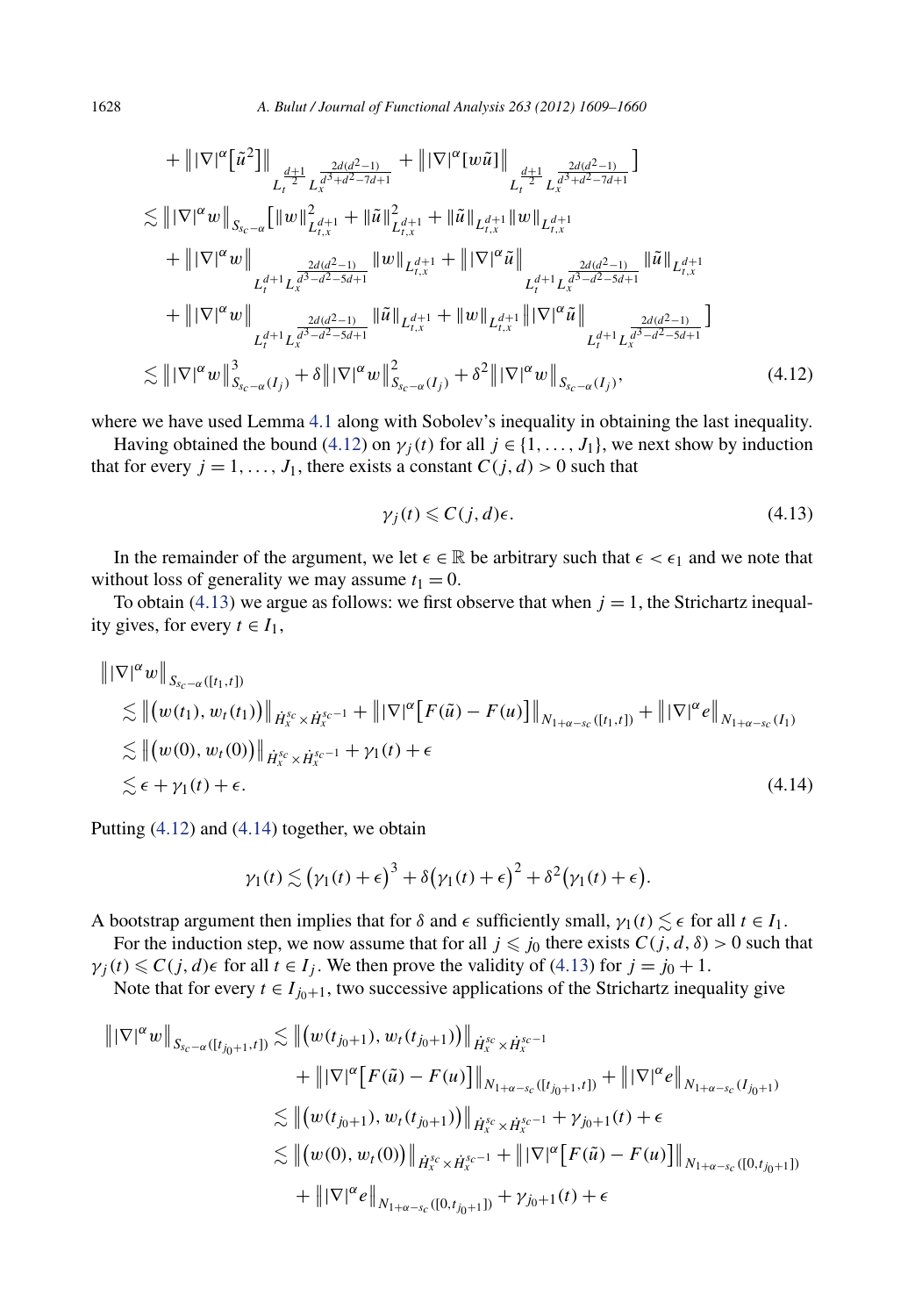$$
\lesssim 3\epsilon + \gamma_{j_0+1}(t) + \sum_{k=1}^{j_0} \gamma_k(t_{k+1})
$$
  

$$
\lesssim \left(3 + \sum_{k=1}^{j_0} C(k, d)\right) \epsilon + \gamma_{j_0+1}(t) \tag{4.15}
$$

where we used the induction assumption in obtaining the last inequality. Noting  $\sum_{k=1}^{j_0} C(k,d)$   $\lesssim$  $C(j_0, d)$  and combining [\(4.12\)](#page-20-0) and (4.15), we obtain

$$
\gamma_{j_0+1}(t) \lesssim \left(\gamma_{j_0+1}(t) + \epsilon\right)^3 + \delta\left(\gamma_{j_0+1}(t) + \epsilon\right)^2 + \delta^2\left(\gamma_{j_0+1}(t) + \epsilon\right).
$$

A bootstrap argument then implies that for  $\delta$  and  $\epsilon_1$  sufficiently small,  $\gamma_{i0+1}(t) \lesssim \epsilon$  for all  $t \in I_{j_0+1}$ . This immediately establishes the inductive step  $j_0 \rightarrow j_0 + 1$ .

Combining the estimates (4.[13](#page-20-0)) that we have obtained on  $\gamma_i(t)$  for  $j = 1, \ldots, J_1$ , we obtain

$$
\left\| |\nabla|^{\alpha} \left[ F(u) - F(\tilde{u}) \right] \right\|_{N_{1+\alpha-s_c}(I)} \lesssim \sum_{j=1}^{J_1} \gamma_j(t_{j+1}) \lesssim C(E, L)\epsilon
$$
\n(4.16)

where we note that  $J_1 = J_1(E, L)$ .

We now conclude the proof by showing the desired bounds  $(4.8)$ – $(4.10)$ . For  $(4.8)$ , we note that by the Sobolev embedding and the definition of the  $S_{s_c-\alpha}$  norm, we have

$$
\|\tilde{u} - u\|_{L_{t,x}^{d+1}} \lesssim \| |\nabla|^{\alpha} (\tilde{u} - u) \|_{L_{t}^{d+1} L_{x}^{\frac{2d(d^{2}-1)}{d^{3}-d^{2}-5d+1}}} \lesssim \| |\nabla|^{\alpha} (\tilde{u} - u) \|_{S_{sc}-\alpha}.
$$

On the other hand, for [\(4.10\)](#page-18-0), Minkowski's inequality and [\(4.11\)](#page-19-0) imply

$$
\|\nabla|^{\alpha} u\|_{S_{sc}-\alpha} \leq \|\nabla|^{\alpha} (u-\tilde{u})\|_{S_{sc}-\alpha} + \|\nabla|^{\alpha} \tilde{u}\|_{S_{sc}-\alpha}
$$
  

$$
\lesssim \|\nabla|^{\alpha} (\tilde{u}-u)\|_{S_{sc}-\alpha} + C(E,L).
$$

Thus, both [\(4.8\)](#page-18-0) and [\(4.10\)](#page-18-0) follow from [\(4.9\)](#page-18-0), which is proved as follows: by the Strichartz inequality and (4.16), we have

$$
\|\nabla|^{\alpha}(\tilde{u}-u)\|_{S_{sc-\alpha}} \lesssim \epsilon + \|\nabla|^{\alpha} F(\tilde{u}) - F(u)\|_{N_{1+\alpha-s_c}} \lesssim C(E, L)\epsilon. \qquad \Box
$$

#### **5. Finite speed of propagation**

A key property of NLW which is not present in the NLS setting is the finite speed of propagation. Using this property, we next give the following lemma which will facilitate our arguments in the proofs of Lemmas [6.2](#page-26-0) and [8.2.](#page-39-0)

Let  $\psi$  be a smooth radial function such that  $0 \le \psi \le 1$  and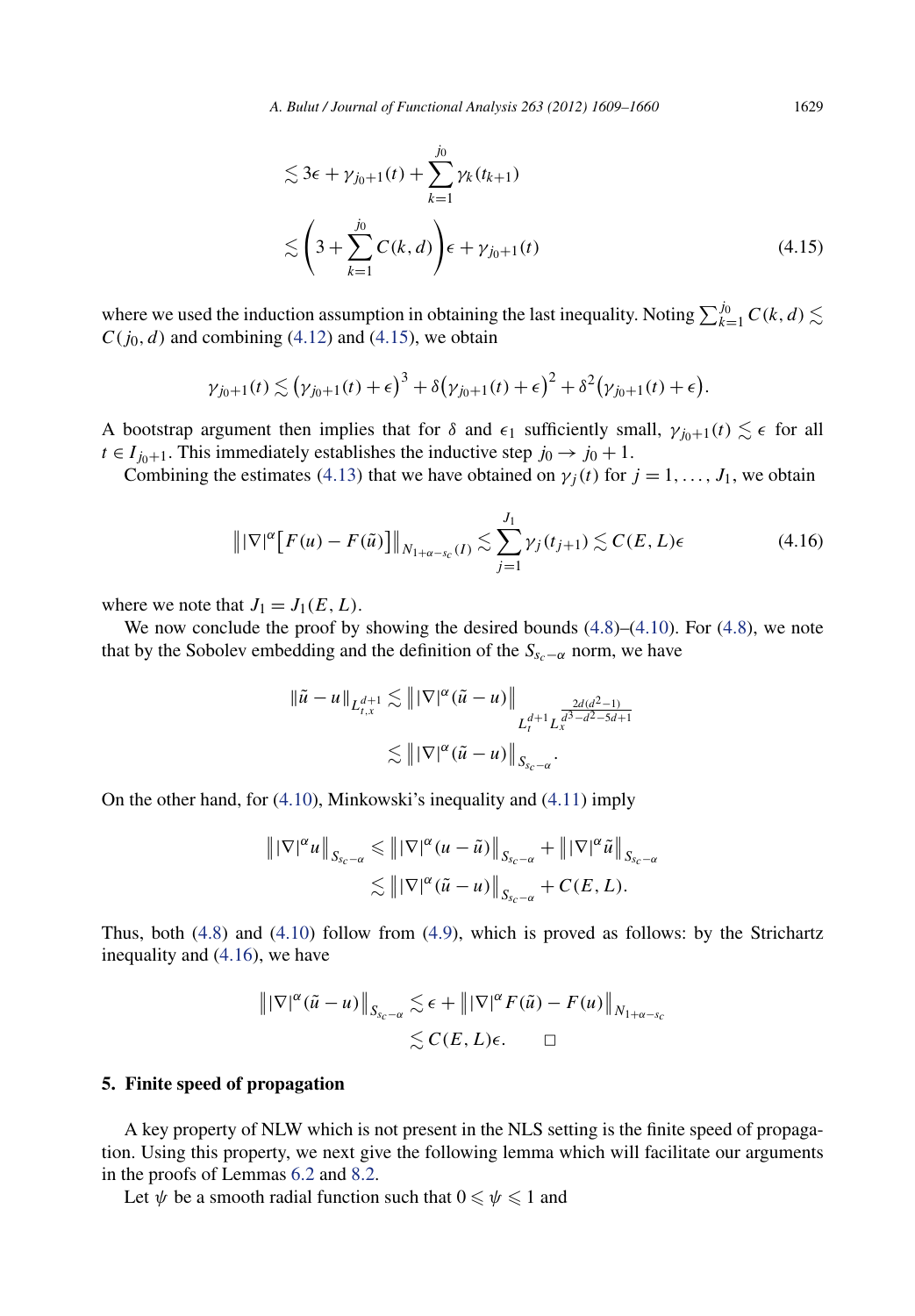$$
\psi(x) = \begin{cases} 0, & |x| < 1, \\ 1, & |x| \geqslant 2. \end{cases}
$$

For all  $R > 0$ , define  $\psi_R \in C^\infty(\mathbb{R}^d)$  by

$$
\psi_R(x) = \psi\left(\frac{x}{R}\right), \quad x \in \mathbb{R}^d.
$$

**Lemma 5.1.** *Suppose that*  $u: I \times \mathbb{R}^d \to \mathbb{R}$  *is an almost periodic solution to* (NLW) *with maximal interval of existence I and*  $(u, u_t) \in L_t^{\infty}(I; \dot{H}_x^{s_c} \times \dot{H}_x^{s_c-1})$ *.* 

*Then for each*  $\epsilon > 0$  *there exists*  $R > 0$  *such that for every*  $t \in I$ *, if*  $(v_0^{(t)}, v_1^{(t)})$  *is defined by* 

$$
(v_0^{(t)}, v_1^{(t)}) := \left(\frac{1}{N(t)}u\left(t, x(t) + \frac{x}{N(t)}\right), \frac{1}{N(t)^2}u_t\left(t, x(t) + \frac{x}{N(t)}\right)\right) \in \dot{H}_x^{s_c} \times \dot{H}_x^{s_c-1}
$$

*and*  $v_R^{(t)}$  *is the solution to* (NLW) *with initial data*  $(\psi_R v_0^{(t)}, \psi_R v_1^{(t)})$  *given by Theorem* [4.4](#page-15-0)*, then v(t) <sup>R</sup> is global, satisfies the bound*

$$
\left\| \left( v_R^{(t)}(\tau), \partial_t v_R^{(t)}(\tau) \right) \right\|_{L_t^{\infty}(\mathbb{R}; \dot{H}_x^{s_c} \times \dot{H}_x^{s_c-1})} < \epsilon,\tag{5.1}
$$

*and for*  $r \in I - t = \{s - t: s \in I\}$ *, and*  $x \in \{x \in \mathbb{R}^d: |x| \geqslant 2R + rN(t)\}$  *we have* 

$$
v^{(t)}(rN(t),x) = v_R^{(t)}(rN(t),x)
$$
\n(5.2)

*where*  $v^{(t)}(\tau, x) = \frac{1}{N(t)}u(t + \frac{\tau}{N(t)}, x(t) + \frac{x}{N(t)})$  *is the solution to* (NLW) *with initial data*  $(v_0^{(t)}, v_1^{(t)})$ .

**Proof.** We argue as in [\[21\].](#page-52-0) Fix  $R > 0$  to be determined later in the argument and let  $t \in I$  be arbitrary. Our first goal is to obtain the global solution  $v_R^{(t)}$  to (NLW) via the local well-posedness result, Theorem [4.4.](#page-15-0)

We begin by showing that there exists a constant  $A > 0$  (independent of R and t) such that

$$
\left\| \left( \psi_R v_0^{(t)}, \psi_R v_1^{(t)} \right) \right\|_{\dot{H}_x^{s_c} \times \dot{H}_x^{s_c - 1}} \leq A. \tag{5.3}
$$

Using Lemma [4.1](#page-13-0) followed by the Sobolev embedding and Remark [2.4,](#page-8-0) we argue as follows:

$$
\begin{split}\n\|(\psi_R v_0^{(t)}, \psi_R v_1^{(t)})\|_{\dot{H}_x^{s_c} \times \dot{H}_x^{s_c-1}} \\
&\leq \left\|(\psi_R - 1) v_0^{(t)}\right\|_{\dot{H}_x^{s_c}} + \left\|v_0^{(t)}\right\|_{\dot{H}_x^{s_c}} + \left\|(\psi_R - 1) v_1^{(t)}\right\|_{\dot{H}_x^{s_c-1}} + \left\|v_1^{(t)}\right\|_{\dot{H}_x^{s_c-1}} \\
&\leq \left\| |\nabla|^{s_c} (\psi_R - 1) \right\|_{L_x^{\frac{2d}{d-2}}} \|v_0^{(t)}\|_{L_x^d} + \left\|\psi_R - 1\right\|_{L_x^{\infty}} \left\| |\nabla|^{s_c} v_0^{(t)}\right\|_{L_x^2} + \left\|v_0^{(t)}\right\|_{\dot{H}_x^{s_c}} \\
&\quad + \left\| |\nabla|^{s_c-1} (\psi_R - 1) \right\|_{L_x^{\frac{2d}{d-4}}} \|v_1^{(t)}\|_{L_x^{\frac{d}{2}}} + \left\|\psi_R - 1\right\|_{L_x^{\infty}} \left\| |\nabla|^{s_c-1} v_1^{(t)}\right\|_{L_x^2} + \left\|v_1^{(t)}\right\|_{\dot{H}_x^{s_c-1}}\n\end{split}
$$

<span id="page-22-0"></span>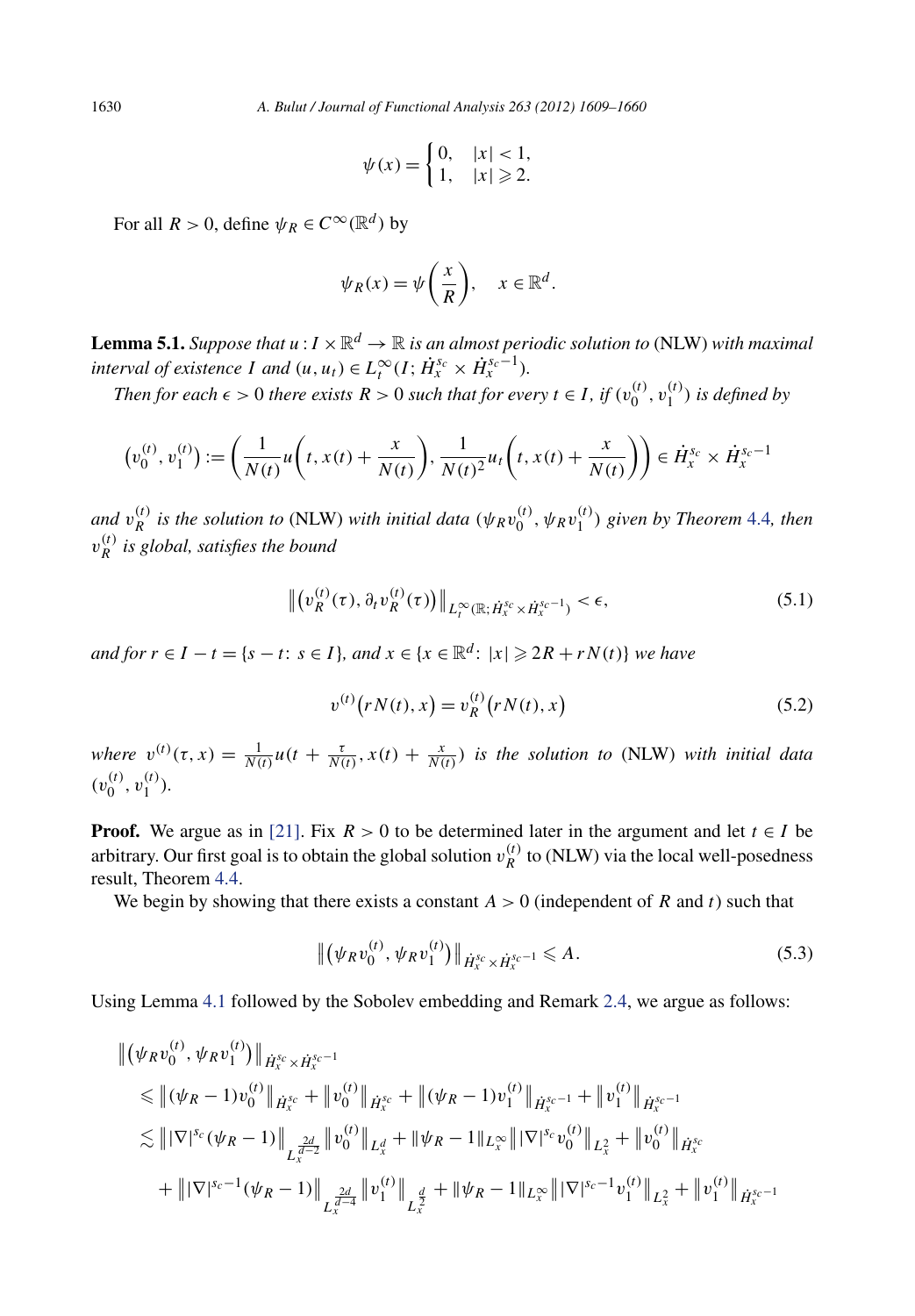*A. Bulut / Journal of Functional Analysis 263 (2012) 1609–1660* 1631

<span id="page-23-0"></span>
$$
\lesssim \left[ \left\| \frac{1}{R^{s_c}} |\nabla|^{s_c} (\psi - 1) \left( \frac{x}{R} \right) \right\|_{L_x^{\frac{2d}{d-2}}} + \|\psi_R - 1\|_{L_x^{\infty}} + 1 \right] \|v_0^{(t)}\|_{\dot{H}_x^{s_c}}
$$
  
+ 
$$
\left[ \left\| \frac{1}{R^{s_c-1}} |\nabla|^{s_c-1} (\psi - 1) \left( \frac{x}{R} \right) \right\|_{L_x^{\frac{2d}{d-4}}} + \|\psi_R - 1\|_{L_x^{\infty}} + 1 \right] \|v_1^{(t)}\|_{\dot{H}_x^{s_c-1}}
$$
  
= 
$$
\left[ \left\| |\nabla|^{s_c} (\psi - 1) \right\|_{L_x^{\frac{2d}{d-2}}} + \|\psi_R - 1\|_{L_x^{\infty}} + 1 \right] \|v_0^{(t)}\|_{\dot{H}_x^{s_c}}
$$
  
+ 
$$
\left[ \left\| |\nabla|^{s_c-1} (\psi - 1) \right\|_{L_x^{\frac{2d}{d-4}}} + \|\psi_R - 1\|_{L_x^{\infty}} + 1 \right] \|v_1^{(t)}\|_{\dot{H}_x^{s_c-1}}
$$
  

$$
\lesssim \| (v_0^{(t)}, v_1^{(t)}) \|_{\dot{H}_x^{s_c} \times \dot{H}_x^{s_c-1}}, \tag{5.4}
$$

where in the last inequality we note that by Remark [2.3,](#page-8-0)  $\psi - 1 \in C_0^{\infty}$  gives the finiteness of  $|||\nabla|^{s_c}(\psi - 1)||$ *L* 2*d <sup>d</sup>*−<sup>2</sup> *<sup>x</sup>* and  $\|\nabla|^{s_c-1}(\psi - 1)\|$  $L_x^{\frac{2d}{d-4}}$ , with  $s_c = 2$  for  $d = 6$  and  $\frac{2d}{d-2}, \frac{2d}{d-4} \in [2, d)$  for  $d \geqslant 7$ .

Hence, by the scaling invariance [\(1.1\)](#page-2-0),

$$
\begin{aligned} \| \left( \psi_R v_0^{(t)}, \psi_R v_1^{(t)} \right) \|_{\dot{H}_x^{s_c} \times \dot{H}_x^{s_c-1}} &\lesssim \| \left( v_0^{(t)}, v_1^{(t)} \right) \|_{\dot{H}_x^{s_c} \times \dot{H}_x^{s_c-1}} \\ &\lesssim \| \left( u(t), u_t(t) \right) \|_{\dot{H}_x^{s_c} \times \dot{H}_x^{s_c-1}} \\ &\lesssim \| (u, u_t) \|_{L_t^\infty (I; \dot{H}_x^{s_c} \times \dot{H}_x^{s_c-1})}, \end{aligned}
$$

and we set  $A = C \|(u, u_t)\|_{L_t^{\infty}(I; \dot{H}_x^{s_c} \times \dot{H}_x^{s_c-1})}$  to get the desired bound.

Let us now choose  $\delta_0 > 0$  as in Theorem [4.4.](#page-15-0) We next show that for every  $0 < \delta < \delta_0$  we may choose *R* independent of *t* such that

$$
\|\mathcal{W}(\tau)\big(\psi_R v_0^{(t)}, \psi_R v_1^{(t)}\big)\|_{L_{\tau,x}^{d+1}} < \delta. \tag{5.5}
$$

To do so, recalling that  $(d + 1, d + 1)$  is an  $\dot{H}_x^{s_c}$ -wave admissible pair and using the Strichartz inequality, we see that it suffices to prove

$$
\left\| \left( \psi_R v_0^{(t)}, \psi_R v_1^{(t)} \right) \right\|_{\dot{H}_x^{s_c} \times \dot{H}_x^{s_c-1}} < \frac{\delta}{C},\tag{5.6}
$$

where  $C$  is the constant from the Strichartz inequality. Suppose for contradiction that the claim (5.6) failed. We may then choose  $\delta'_0 > 0$  together with sequences  $R_n \to \infty$  and  $t_n \in I$  such that for each  $n \in \mathbb{N}$ 

$$
\left\| \left( \psi_{R_n} v_0^{(t_n)}, \psi_{R_n} v_1^{(t_n)} \right) \right\|_{\dot{H}_x^{s_c} \times \dot{H}_x^{s_c - 1}} > \delta_0', \tag{5.7}
$$

where  $(v_0^{(t_n)}, v_1^{(t_n)})$  is the pair defined in the statement of the theorem. Since *u* is almost periodic, we may then choose  $(f, g) \in \dot{H}_x^{s_c} \times \dot{H}_x^{s_c-1}$  such that  $(v_0^{(t_n)}, v_1^{(t_n)})$  converges to  $(f, g)$  in  $\dot{H}_x^{s_c} \times$  $\dot{H}_x^{s_c-1}$ . Moreover, the density of  $C_0^{\infty} \times C_0^{\infty}$  in  $\dot{H}_x^{s_c} \times \dot{H}_x^{s_c-1}$  allows us to choose  $(f_m, g_m) \in$  $C_0^{\infty} \times C_0^{\infty}(\mathbb{R}^d)$  with  $(f_m, g_m)$  converging to  $(f, g)$  in  $\dot{H}_x^{s_c} \times \dot{H}_x^{s_c-1}$ .

Thus, invoking (5.4) and using Minkowski's inequality, we obtain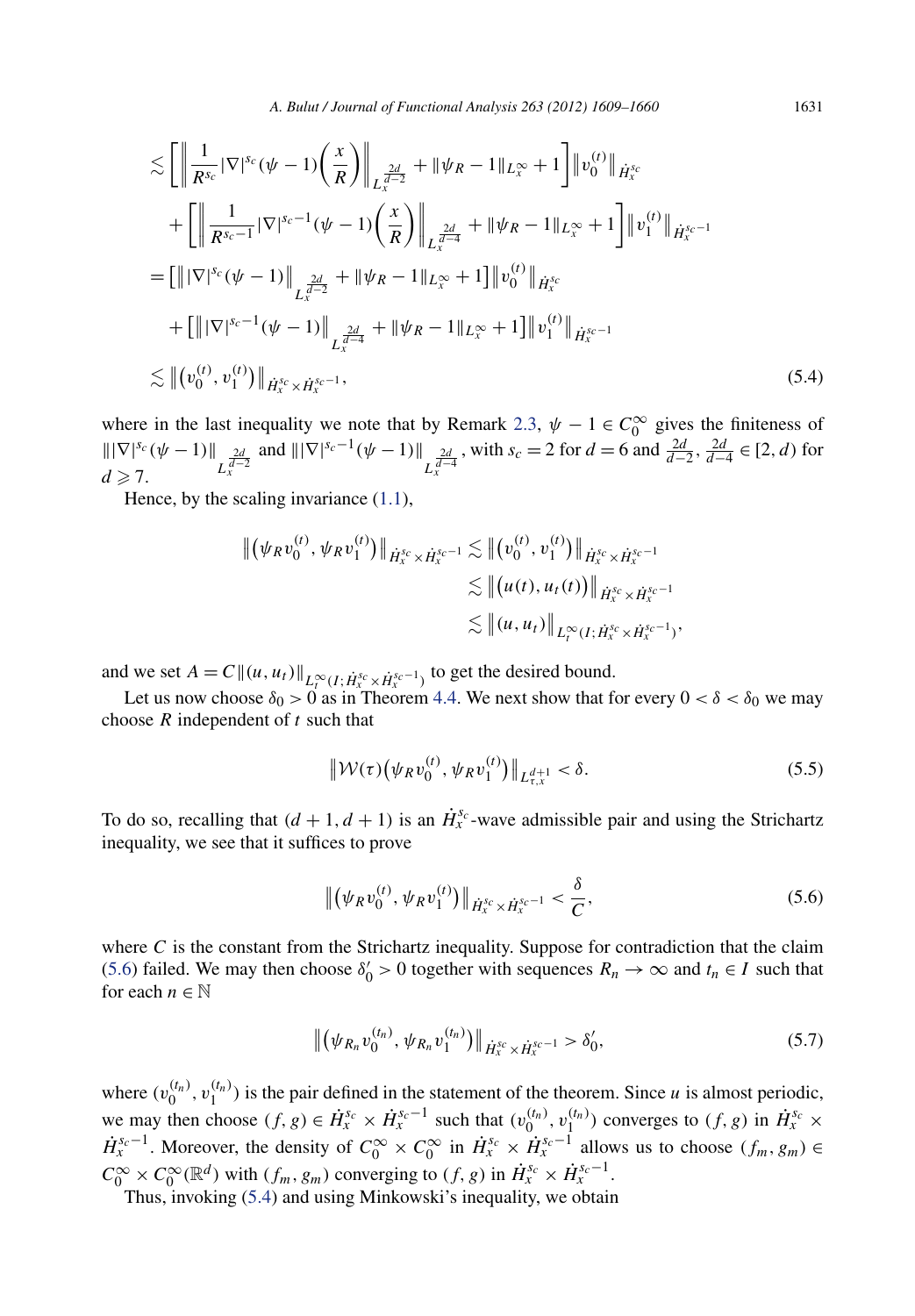$$
\begin{split}\n\| (\psi_{R_n} v_0^{(t_n)}, \psi_{R_n} v_1^{(t_n)}) \|_{\dot{H}_x^{S_c} \times \dot{H}_x^{S_c-1}} \\
&\lesssim \| (\psi_{R_n} (v_0^{(t_n)} - f), \psi_{R_n} (v_1^{(t_n)} - g)) \|_{\dot{H}_x^{S_c} \times \dot{H}_x^{S_c-1}} \\
&\quad + \| (\psi_{R_n} (f - f_m), \psi_{R_n} (g - g_m)) \|_{\dot{H}_x^{S_c} \times \dot{H}_x^{S_c-1}} + \| (\psi_{R_n} f_m, \psi_{R_n} g_m) \|_{\dot{H}_x^{S_c} \times \dot{H}_x^{S_c-1}} \\
&\lesssim \| (v_0^{(t_n)} - f, v_1^{(t_n)} - g) \|_{\dot{H}_x^{S_c} \times \dot{H}_x^{S_c-1}} + \| (f - f_m, g - g_m) \|_{\dot{H}_x^{S_c} \times \dot{H}_x^{S_c-1}} \\
&\quad + \| (\psi_{R_n} f_m, \psi_{R_n} g_m) \|_{\dot{H}_x^{S_c} \times \dot{H}_x^{S_c-1}},\n\end{split} \tag{5.8}
$$

where we note that [\(5.4\)](#page-23-0) holds for any  $(v_0, v_1) \in \dot{H}_x^{s_c} \times \dot{H}_x^{s_c-1}$ . As  $(f_m, g_m) \in C_0^\infty \times C_0^\infty$  and supp  $\psi_{R_n} \subset \{x: |x| > R_n\}$ , we have

$$
\psi_{R_n} f_m \equiv \psi_{R_n} g_m \equiv 0
$$

for *n* sufficiently large. Thus, taking the limit  $n \to \infty$  in (5.8) followed by the limit  $m \to \infty$ yields

$$
\left\|\left(\psi_{R_n}v_0^{(t_n)},\psi_{R_n}v_1^{(t_n)}\right)\right\|_{\dot{H}_x^{s_c}\times\dot{H}_x^{s_c-1}}\underset{n\to\infty}{\longrightarrow}0.
$$

But this contradicts [\(5.7\)](#page-23-0), proving that the desired estimate [\(5.6\)](#page-23-0) holds.

Fix  $0 < \delta < \delta_0$  to be determined later in the argument. Collecting [\(5.3\)](#page-22-0) and [\(5.5\)](#page-23-0), Theorem [4.4](#page-15-0) now implies that there exists a global solution  $v_R^{(t)}$  with the bounds

$$
\|v_R^{(t)}\|_{L_{t,x}^{d+1}} \lesssim 2\delta,\tag{5.9}
$$

$$
\left\| |\nabla| \frac{d^2 - 4d + 1}{2(d-1)} v_R^{(t)} \right\|_{S_{\frac{d+1}{2(d-1)}}(\mathbb{R})} + \left\| |\nabla| \frac{d^2 - 4d + 1}{2(d-1)} - 1 \partial_t v_R^{(t)} \right\|_{S_{\frac{d+1}{2(d-1)}}(\mathbb{R})} < \infty. \tag{5.10}
$$

Moreover, using the Strichartz inequality and Lemma [4.3](#page-14-0) followed by the bounds [\(5.6\)](#page-23-0), (5.9) and  $(5.10)$ , we obtain

$$
\begin{split} & \left\| \left( v_R^{(t)}, \partial_t v_R^{(t)} \right) \right\|_{L_t^\infty(\mathbb{R}; \dot{H}_x^{s_c} \times \dot{H}_x^{s_c-1})} \\ & \lesssim \left\| \left( \psi_R v_0^{(t)}, \psi_R v_1^{(t)} \right) \right\|_{\dot{H}_x^{s_c} \times \dot{H}_x^{s_c-1}} + \left\| |\nabla \right|^{\frac{d^2 - 4d + 1}{2(d-1)}} \left( v_R^{(t)} \right)^3 \right\|_{N_{\frac{d-3}{2(d-1)}}(\mathbb{R})} \\ & \lesssim \delta + \left\| |\nabla \right|^{\frac{d^2 - 4d + 1}{2(d-1)}} v_R^{(t)} \left\|_{S_{\frac{d+1}{2(d-1)}}(\mathbb{R})} \left\| v_R^{(t)} \right\|_{L_{t,x}^d}^2 \\ & \lesssim \delta + \delta^2. \end{split}
$$

Thus, choosing  $\delta$  small enough such that  $C(\delta + \delta^2) < \epsilon$  gives the bound [\(5.1\)](#page-22-0) as desired.

Finally, we now address ([5](#page-22-0).2). Given  $t \in I$  and  $r \in I - t \cap [0, \infty)$  we note that

$$
v_R^{(t)}(0, x) = v^{(t)}(0, x)
$$
 and  $\partial_t v_R^{(t)}(0, x) = \partial_t v^{(t)}(0, x)$ 

on  $|x| > 2R$ . Then, the finite speed of propagation implies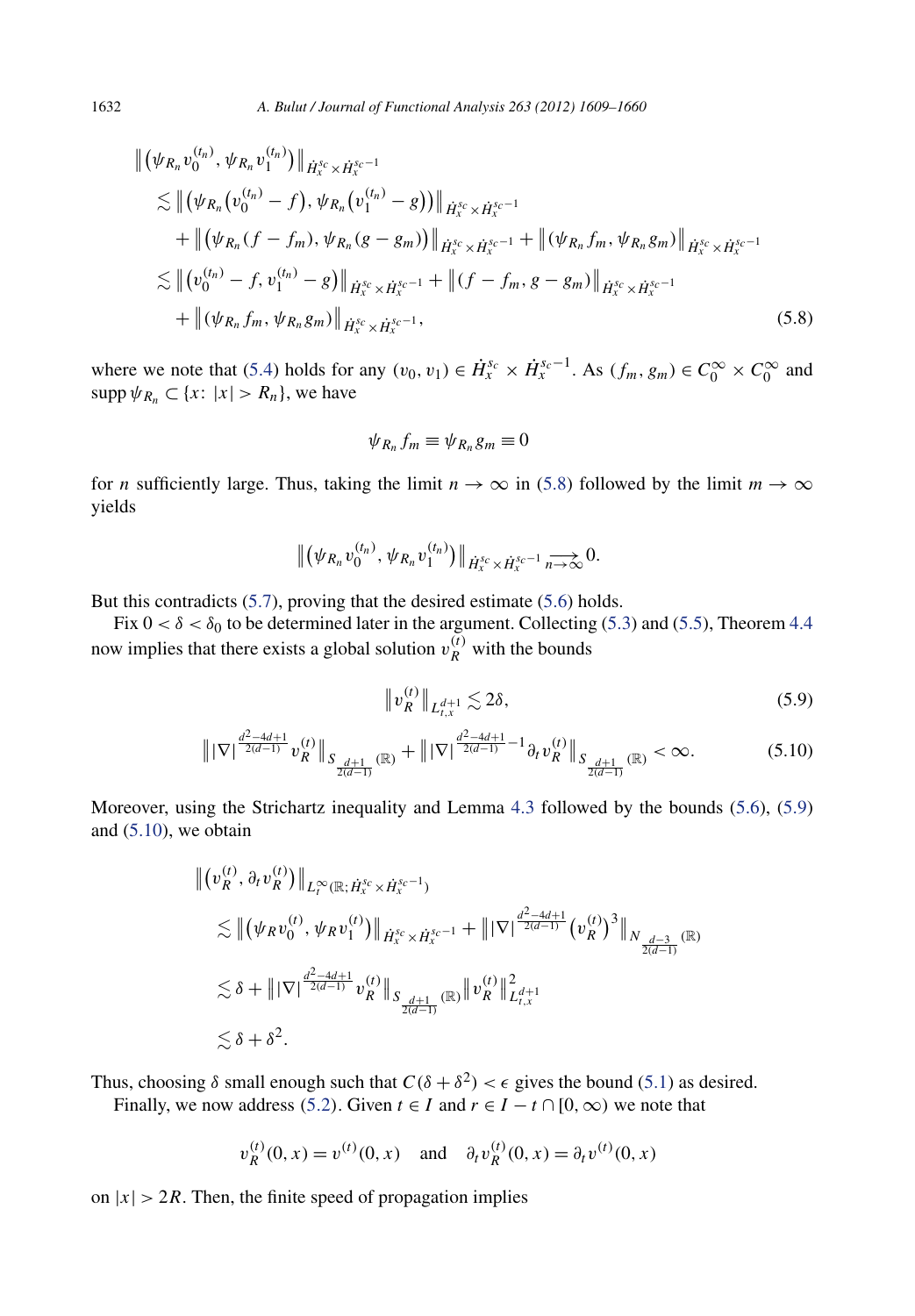$$
v_R^{(t)}(rN(t), x) = v^{(t)}(rN(t), x)
$$

<span id="page-25-0"></span>on  $|x| > 2R + rN(t)$  as desired.  $\Box$ 

#### **6. Finite time blow-up solution**

In this section, we show that the finite time blow-up solution described in Theorem [3.5](#page-11-0) cannot exist. Arguing as in  $[21,27]$ , we prove that the solution must have zero energy, contradicting the fact that the solution blows up. We note that without loss of generality we may assume sup  $I = 1$ .

The first step is to note that the function  $N(t)$  tends to infinity as t approaches the blow-up time. In the context of the nonlinear Schrödinger equation this property is given in [\[24,29\],](#page-52-0) while for the nonlinear wave equation, see [\[21,27\].](#page-52-0)

**Lemma 6.1.** *Let*  $u: I \times \mathbb{R}^d \to \mathbb{R}$  *be an almost periodic solution to* (NLW) *with maximal interval of existence I*, sup  $I = 1$ *. Then there exist*  $\epsilon > 0$  *and*  $C > 0$  *such that for all*  $t \in (1 - \epsilon, 1)$ *,* 

$$
N(t) \geqslant \frac{C}{1-t}.
$$

**Proof.** Suppose for contradiction that the claim failed, and let us choose a sequence  $t_n \to 1$  such that for all  $n \in \mathbb{N}$ ,  $N(t_n)(1 - t_n) < \frac{1}{n}$ . For all  $n \in \mathbb{N}$ , we set

$$
(v_{0,n}, v_{1,n}) = \left(\frac{1}{N(t_n)}u\left(t_n, x(t_n) + \frac{x}{N(t_n)}\right), \frac{1}{N(t_n)^2}u_t\left(t_n, x(t_n) + \frac{x}{N(t_n)}\right)\right)
$$

and let  $v_n$  denote the solution to (NLW) with Cauchy data  $(v_{0,n}, v_{1,n})$ , with maximal interval of existence  $I_n$ . Then for all  $n \in \mathbb{N}$ , the scaling and space translation symmetries imply that we have  $\sup I_n = N(t_n)(1 - t_n).$ 

Note that since *u* is almost periodic, we may choose  $(f, g) \in \dot{H}_x^{s_c} \times \dot{H}_x^{s_c-1}$  such that  $(v_{0,n}, v_{1,n}) \to (f, g)$  in  $\dot{H}_x^{s_c} \times \dot{H}_x^{s_c-1}$  as  $n \to \infty$ .

Let  $\delta_0(d, \|(u, u_t)\|_{L_t^{\infty}(I; \dot{H}_x^{s_c} \times \dot{H}_x^{s_c-1})}) > 0$  as in Theorem [4.4.](#page-15-0) Then there exists an open interval  $0 \in J \subset \mathbb{R}$  small enough so that

$$
\left\|\mathcal{W}(t)(f,g)\right\|_{L_{t,x}^{d+1}(J\times\mathbb{R}^d)} < \frac{\delta_0}{3}.
$$

On the other hand, the Strichartz inequality gives

$$
\|\mathcal{W}(t)(f,g) - \mathcal{W}(t)(v_{0,n}, v_{1,n})\|_{L_{t,x}^{d+1}(J \times \mathbb{R}^d)} \to 0
$$

as  $n \to \infty$ , so that we may choose *N* large enough such that for every  $n \geq N$ ,  $\|\mathcal{W}(t)(v_{0,n}, v_{1,n})\|_{L_{t,x}^{d+1}(J\times\mathbb{R}^d)} \leq \frac{2\delta_0}{3}$ . Thus for all  $n \geq N$ , Theorem [4.4](#page-15-0) implies that  $J \subset I_n$ , and thus  $\frac{1}{2}$  sup *J*  $\in$  *I<sub>n</sub>*. However, this contradicts the limit sup *I<sub>n</sub>*  $\rightarrow$  0 as *n*  $\rightarrow \infty$ . Thus, the desired claim holds.  $\Box$ 

A second ingredient that is necessary to rule out the finite time blow-up solution is to control its support.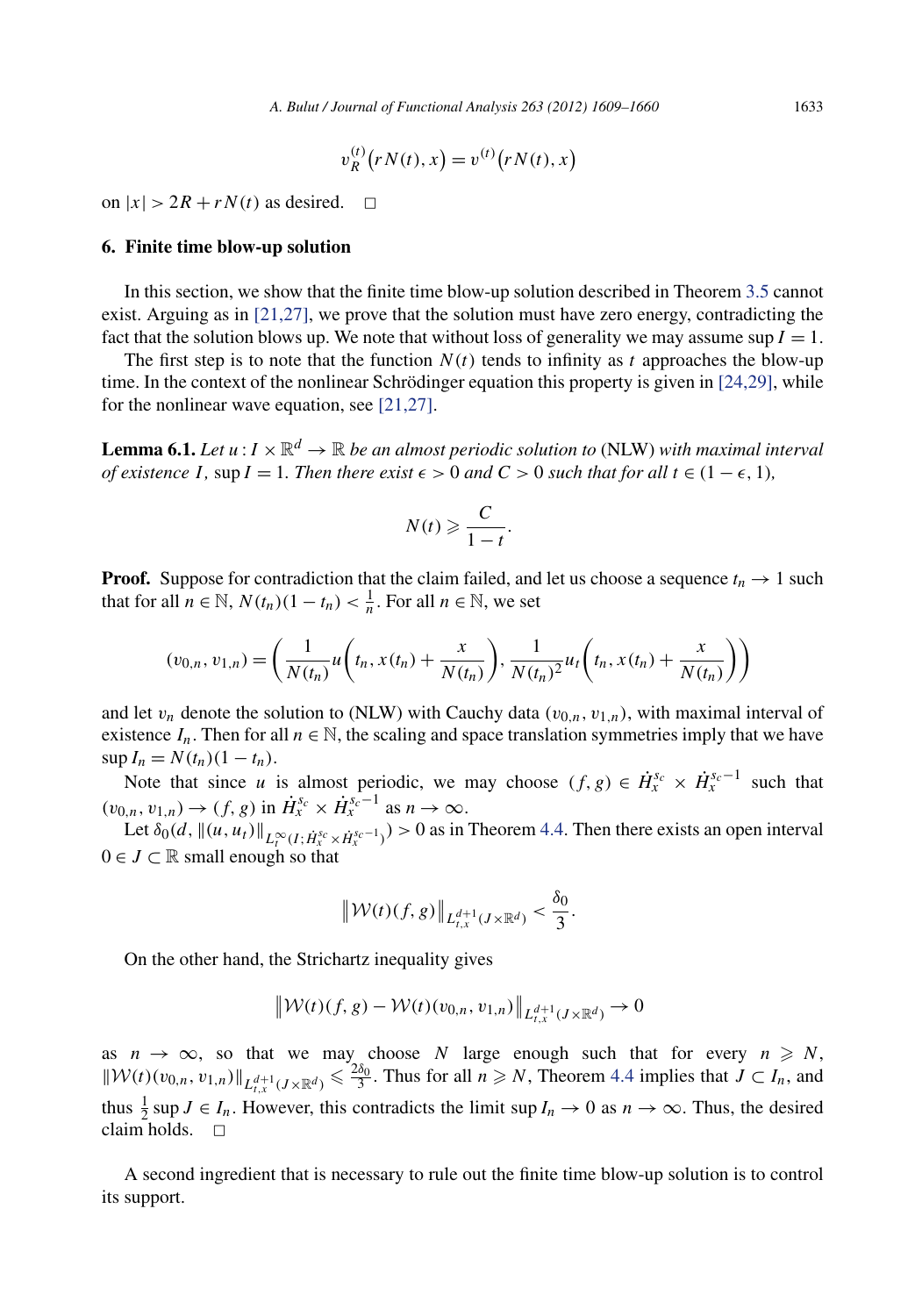<span id="page-26-0"></span>**Lemma 6.2.** *Let*  $u: I \times \mathbb{R}^d \to \mathbb{R}$  *be an almost periodic solution to* (NLW) *with maximal interval of existence I*, sup  $I = 1$  *and*  $(u, u_t) \in L_t^{\infty}(I; \dot{H}_x^{s_c} \times \dot{H}_x^{s_c-1})$ *. Then there exists*  $y \in \mathbb{R}^d$  *such that for each*  $0 < s < 1$ *, we have* 

 $\sup p u(s, \cdot), \sup p u_t(s, \cdot) \subset \overline{B(v, 1-s)}.$ 

**Proof.** We argue as in [\[20,21\].](#page-52-0) Fix  $\epsilon > 0$  and  $0 < s < 1$ . Let  $R$ ,  $v_0^{(t)}$ ,  $v_1^{(t)}$ ,  $v_R^{(t)}$  be as stated in Lemma [5.1.](#page-22-0)

We first show

$$
\limsup_{t \to 1} \int_{|x - x(t)| \geq \frac{2R}{N(t)} + t - s} |\nabla u(s, x)|^{\frac{d}{2}} + |u_t(s, x)|^{\frac{d}{2}} dx \leq C\epsilon.
$$
 (6.1)

Indeed, for  $t \in I$ ,

$$
\int_{|x-x(t)| \geq \frac{2R}{N(t)} + t-s} |(\nabla u)(s, x)|^{\frac{d}{2}} dx = \int_{|x| \geq 2R + (t-s)N(t)} \left| (\nabla u) \left( s, x(t) + \frac{x}{N(t)} \right) \right|^{\frac{d}{2}} \frac{1}{N(t)^d} dx
$$
  
\n
$$
\leq \int_{\mathbb{R}^d} |\nabla v_R^{(t)} \left( (s-t)N(t), x \right) |^{\frac{d}{2}} dx
$$
  
\n
$$
\lesssim \| v_R^{(t)} \left( (s-t)N(t), x \right) \|_{\dot{H}_x^{sc}}^{\frac{d}{2}}
$$
  
\n
$$
\lesssim \epsilon
$$

where to obtain the last two inequalities, we used Sobolev's inequality combined with Lemma [5.1.](#page-22-0) A similar argument also shows the corresponding inequality with ∇*u(s,x)* replaced by  $u_s(s, x)$ . As  $t \in I$  is arbitrary, this proves the desired inequality (6.1).

We next show that there exist  $\epsilon' > 0$  and  $A > 0$  such that for all  $1 - \epsilon' < t < 1$ , we have

$$
\left| x(t) \right| < A. \tag{6.2}
$$

To see this, suppose for a contradiction that the claim failed. Then there exists a sequence of times  $\{t_n\}$  such that  $t_n \in (1 - \frac{1}{n}, 1)$  and  $|x(t_n)| > n$  for all  $n \in \mathbb{N}$ . Then given  $M > 0$ ,  $|x| < M$ implies  $|x - x(t_n)| \ge n - M$ . Moreover, by Lemma [6.1,](#page-25-0)  $N(t_n) \to \infty$  as  $t_n \to 1$  which yields  $\frac{2R}{N(t_n)} \to 0$  as  $n \to \infty$ , so that for *n* large enough,  $\frac{2R}{N(t_n)} \le 1$ . Noting that for all  $n \in \mathbb{N}$ ,  $t_n \le 1$ , we deduce that for *n* large enough,

$$
\{x: |x| < M\} \subset \left\{x: \left|x - x(t_n)\right| \geqslant \frac{2R}{N(t_n)} + t_n\right\}.
$$

Using this embedding to expand the domain of integration in  $(6.1)$ , we obtain

$$
\int\limits_{|x|
$$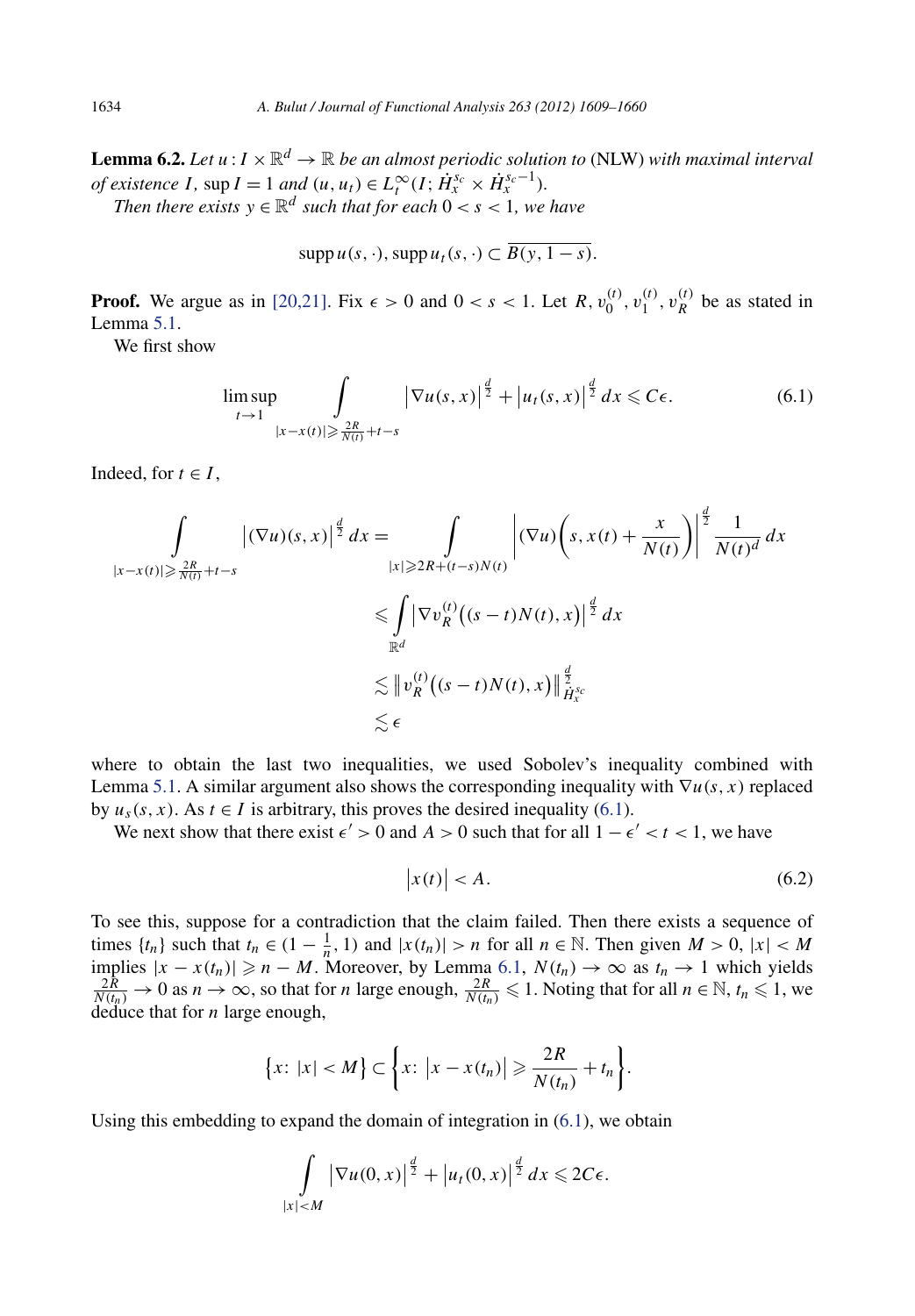Letting  $\epsilon \to 0$  followed by  $M \to \infty$ , we derive  $\int_{\mathbb{R}^d} |\nabla u(0, x)|^{\frac{d}{2}} + |u_t(0, x)|^{\frac{d}{2}} dx = 0$ , and hence  $u \equiv 0$ . This contradicts the fact that *u* is a blow-up solution, and thus the desired claim [\(6.2\)](#page-26-0) holds.

With the bound [\(6.2\)](#page-26-0) in hand, we are now ready to conclude the proof of the lemma. Let us choose a time sequence  $t_n \in (1 - \epsilon', 1)$  such that  $t_n \to 1$  as  $n \to \infty$ . Then by [\(6.2\)](#page-26-0),  $|x(t_n)| < A$ for all *n*, so that we may choose a subsequence (still labeled  $t_n$ ) such that  $x(t_n) \to y$  as  $n \to \infty$ .

We now claim that for  $n > 0$  fixed and for *n* large enough (depending on *n*),

$$
\{x: |x - y| \geq 1 - s + \eta\} \subset \{x: |x - x(t_n)| \geq \frac{2R}{N(t_n)} + t_n - s\}.
$$
 (6.3)

To observe this inclusion, by the convergence of  $x(t_n)$  let us choose  $N_0 \in \mathbb{N}$  such that for all *n* > *N*<sub>0</sub>,  $|x(t_n) - y| < \frac{n}{2}$ . Then for *n* > *N*<sub>0</sub> and  $|x - y| \ge 1 - s + \eta$ , we have

$$
\left|x - x(t_n)\right| \geqslant 1 - s + \frac{\eta}{2}.\tag{6.4}
$$

Moreover, by Lemma [6.1](#page-25-0)  $N(t_n) \to \infty$  as  $t_n \to 1$ , so that we may choose  $N_1 \in \mathbb{N}$  such that for all  $n > N_1$ ,

$$
\frac{2R}{N(t_n)} < \frac{\eta}{2}.\tag{6.5}
$$

Putting together (6.4) and (6.5) and recalling  $t_n < 1$ , we obtain that for  $n > \max\{N_0, N_1\}$ ,

$$
|x-x(t_n)| \geqslant \frac{2R}{N(t_n)} + t_n - s.
$$

Returning back to [\(6.1\)](#page-26-0) and invoking (6.3) followed by letting  $n \to \infty$ , we get

$$
\int\limits_{|x-y|\geqslant 1-s+\eta} |\nabla u(s,x)|^{\frac{d}{2}} + |u_t(s,x)|^{\frac{d}{2}} dx \leqslant C\epsilon.
$$
 (6.6)

Letting  $\eta \to 0$  and using the monotone convergence theorem together with  $\epsilon \to 0$ , we deduce

$$
\int_{|x-y|\geqslant 1-s} |\nabla u(s,x)|^{\frac{d}{2}} + |u_t(s,x)|^{\frac{d}{2}} dx = 0.
$$

This immediately implies supp  $u_t(s) \subset \overline{B(y, 1-s)}$ .

To conclude, we note that (6.6) also implies that  $u(s)$  is constant on  $\{|x - y| > 1 - s\}$ . Then  $u \in L_t^{\infty}$  *H*<sup>s<sub>c</sub></sub> gives  $u \in L_t^{\infty}$  *L*<sup>*d*</sup><sub>*x*</sub> via the Sobolev embedding. This in turn forces  $u = 0$  on  $\{|x - y| >$ </sup> 1 − *s*}, and thus supp  $u \subset \overline{B(y, 1-s)}$  as desired.  $\Box$ 

Arguing as in [\[21\],](#page-52-0) we can now rule out the finite time blow-up solution:

**Proposition 6.3.** *There is no solution*  $u: I \times \mathbb{R}^d \to \mathbb{R}$  to (NLW) with maximal interval of exis*tence I satisfying the properties of a finite time blow-up solution in the sense of Theorem* [3.5](#page-11-0)*.*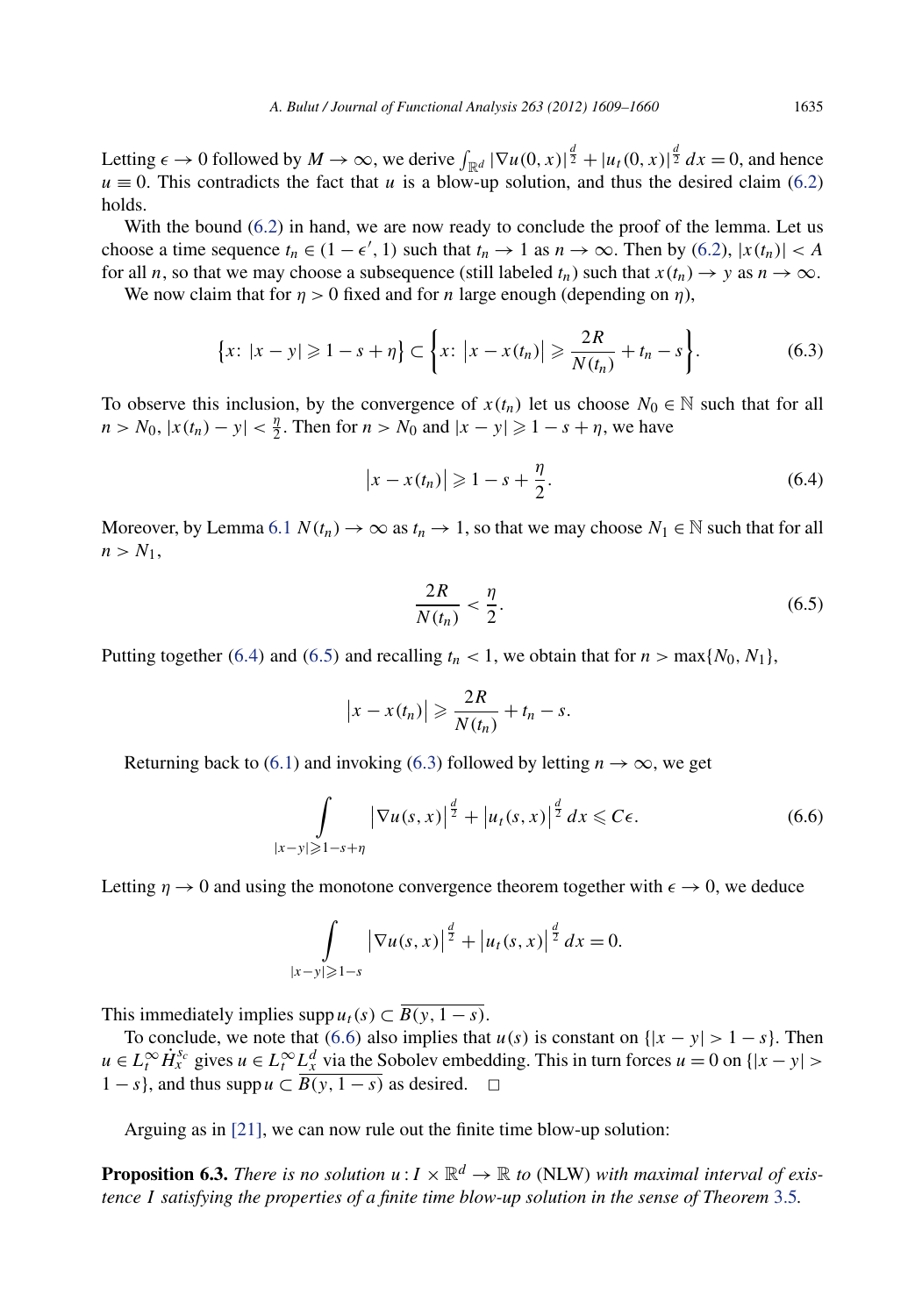<span id="page-28-0"></span>**Proof.** Let us suppose for a contradiction that there is such a solution *u*. By the time-reversal and scaling symmetries we may assume that  $\sup I = 1$ . Using Lemma [6.2](#page-26-0) and the space-translation symmetry, we may further assume that  $\text{supp } u(t)$ ,  $\text{supp } u_t(t) \subset \overline{B(0, 1 - t)}$ . Then for all  $t \in (0, 1)$ , we have

$$
E(u(t), u_t(t)) = \int_{|x| \le 1-t} \frac{1}{2} |\nabla u(t)|^2 + \frac{1}{2} |u_t(t)|^2 + \frac{1}{4} |u(t)|^4 dx
$$
  
\n
$$
\lesssim (1-t)^{d-4} [\|\nabla u(t)\|_{L_x^{\frac{d}{2}}(\mathbb{R}^d)}^2 + \|u_t(t)\|_{L_x^{\frac{d}{2}}(\mathbb{R}^d)}^2 + \|u(t)\|_{L_x^d(\mathbb{R}^d)}^4]
$$
  
\n
$$
\lesssim (1-t)^{d-4} [\|u(t)\|_{\dot{H}_x^{s_c}}^2 + \|u_t(t)\|_{\dot{H}_x^{s_c-1}}^2 + \|u(t)\|_{\dot{H}_x^{s_c}}^4]
$$
  
\n
$$
\lesssim (1-t)^{d-4}
$$

where we have used the fact that  $u \in L_t^{\infty}(I; \dot{H}_x^{s_c} \times \dot{H}_x^{s_c-1})$ .

Letting  $t \nearrow 1$  and using the conservation of energy,

$$
E(u(0), u_t(0)) = \lim_{t \to 1} E(u(t), u_t(t)) = 0.
$$

This implies  $u \equiv 0$  which contradicts the assumption that *u* is a finite time blow-up solution. Thus such a solution cannot exist.  $\Box$ 

#### **7. Additional decay**

In this section, we prove that the soliton-like and frequency cascade solutions identified in Theorem [3.5](#page-11-0) satisfy an additional decay property. More precisely, for  $d \ge 6$  we show that  $(u, u_t) \in L_t^{\infty}(\mathbb{R}; \dot{H}_x^{1-\epsilon} \times \dot{H}_x^{-\epsilon})$  for some  $\epsilon = \epsilon(d) > 0$ . In particular, we obtain that such solutions belong to  $L_t^{\infty}(\dot{H}_x^1 \times \dot{L}_x^2)$ . Our approach follows that of Killip and Visan in [\[25–27\].](#page-52-0)

The main result of this section is the following:

**Theorem 7.1.** Assume  $d \geqslant 6$  and that  $u : \mathbb{R} \times \mathbb{R}^d \to \mathbb{R}$  is an almost periodic solution to (NLW) *with*  $(u, u_t) \in L_t^{\infty}(\mathbb{R}; \dot{H}_x^{s_c} \times \dot{H}_x^{s_c-1})$  and

$$
\inf_{t \in I} N(t) \geq 1.
$$

*Then we have*

$$
(u, u_t) \in L_t^{\infty}(\mathbb{R}; \dot{H}_x^{1-\epsilon} \times \dot{H}_x^{-\epsilon})
$$
\n
$$
(7.1)
$$

*for some*  $\epsilon = \epsilon(d) > 0$ *. In particular,*  $(u, u_t) \in L_t^{\infty}(\mathbb{R}; \dot{H}_x^1 \times L_x^2)$ *.* 

Arguing as in [\[25–27\],](#page-52-0) we obtain Theorem 7.1 in two steps. The first step is to prove that the solution *u* belongs to  $L_t^{\infty} L_x^{q_0}$  for all  $q_0 \in (\frac{2(d-1)}{d-3}, d]$ . The second step is to perform a double Duhamel technique [\[8,42\]](#page-51-0) to improve this decay to  $(u, u_t) \in L_t^{\infty}(\dot{H}_x^{s_c-s_0} \times \dot{H}_x^{s_c-1-s_0})$  for some  $s_0 = s_0(d, q_0) > 0$ . Iterating the second step finitely many times, we obtain Theorem 7.1.

More precisely, Theorem 7.1 will follow once we establish the following two lemmas: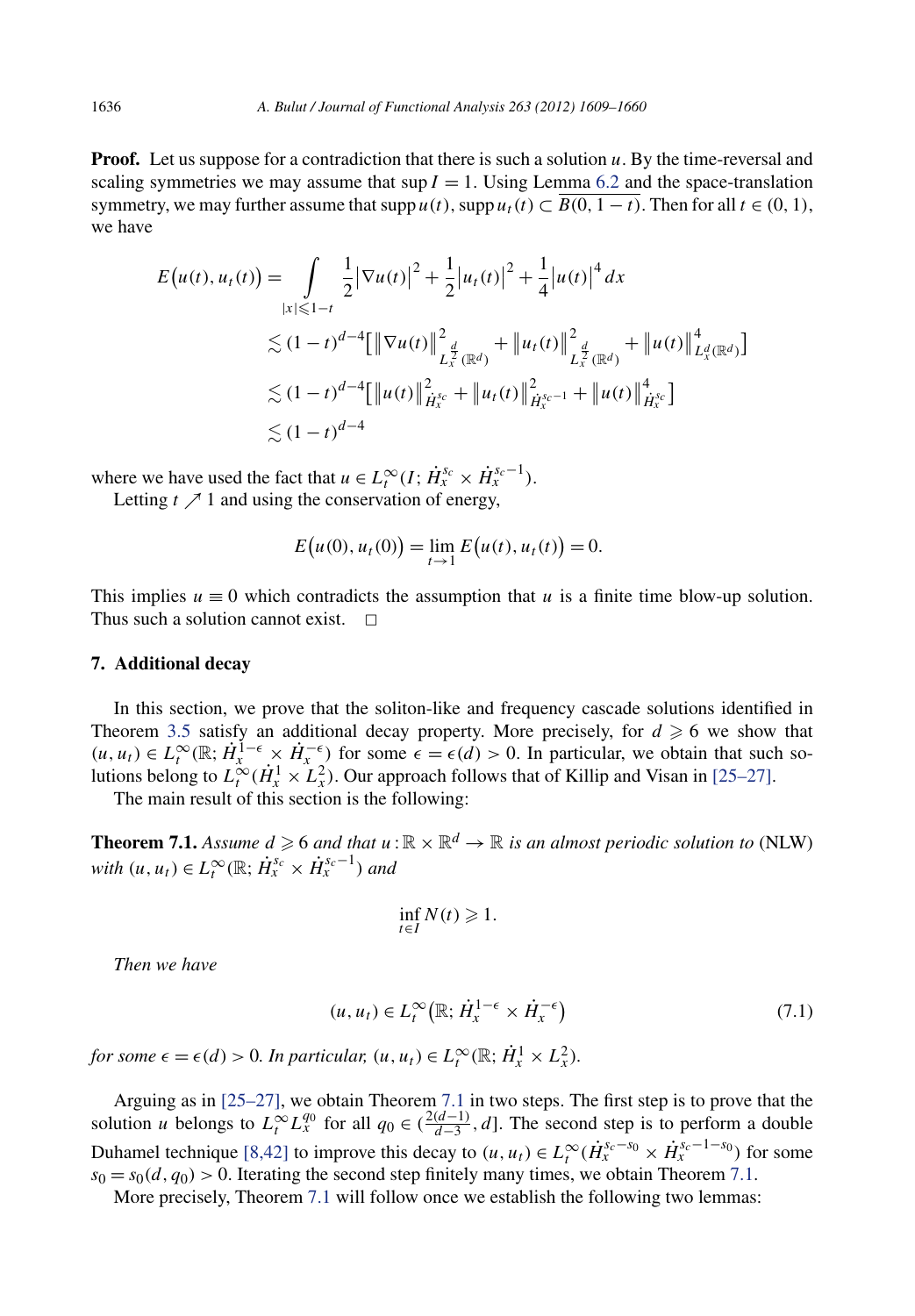<span id="page-29-0"></span>**Lemma 7.2.** *Suppose*  $d \ge 6$  *and that*  $u : \mathbb{R} \times \mathbb{R}^d \to \mathbb{R}$  *is an almost periodic solution to* (NLW) *with*  $(u, u_t) \in L_t^{\infty}(\mathbb{R}; \dot{H}_x^{s_c} \times \dot{H}_x^{s_c-1})$  and

$$
\inf_{t \in I} N(t) \geqslant 1. \tag{7.2}
$$

*Then for every*  $q_0 \in (\frac{2(d-1)}{d-3}, d]$  *we have*  $u \in L_t^{\infty} L_x^{q_0}$ .

**Lemma 7.3.** *Suppose*  $d \ge 6$  *and that*  $u : \mathbb{R} \times \mathbb{R}^d \to \mathbb{R}$  *is an almost periodic solution to* (NLW) *with*  $(u, u_t) \in L_t^{\infty}(\mathbb{R}; \dot{H}_x^{s_c} \times \dot{H}_x^{s_c-1})$  and

$$
\inf_{t\in I} N(t)\geq 1.
$$

*Moreover, assume that there exist*  $4 < q_1 < d - 1$  *and*  $s \in [1, s_c]$  *such that*  $u \in L_t^{\infty} L_x^{q_1}$  *and*  $|\nabla|^s u \in L_t^{\infty} L_x^2$ . Then

$$
(u, u_t) \in L_t^{\infty}(\mathbb{R}; \dot{H}_x^{s-s_0} \times \dot{H}_x^{s-1-s_0})
$$
\n
$$
(7.3)
$$

*for some*  $s_0 = s_0(d, q_1) > 0$ .

We will discuss the proofs of Lemmas 7.2 and 7.3 in detail in the rest of this section; however, with these two lemmas in hand, we immediately complete the proof of the main theorem of this section.

**Proof of Theorem [7.1.](#page-28-0)** We begin by choosing a suitable exponent to be able to apply Lemmas 7.2 and 7.3. To this end, we define

$$
q(d) := \frac{d^2 - d - 2}{2(d - 3)}
$$

and note that *d* ≥ 6 implies *q*(*d*) ∈ ( $\frac{2(d-1)}{d-3}$ , *d*) and 4 < *q*(*d*) < *d* − 1.

Fix  $s_0 = s_0(d, q(d))$  as in Lemma 7.3. By induction, we now prove that for each  $k \in \mathbb{N}$  with  $s_c - (k-1)s_0 \geq 1$ , we have  $(u, u_t) \in L_t^{\infty}(\mathbb{R}; \dot{H}_x^{s_c-ks_0} \times \dot{H}_x^{s_c-1-ks_0})$ . We first note that for  $k = 0$ the result follows from the hypothesis  $(u, u_t) \in L_t^{\infty}(\mathbb{R}; \dot{H}_x^{s_c} \times \dot{H}_x^{s_c-1})$ . For the induction step, we assume that the result holds for some  $k - 1 \in \mathbb{N}$  with  $s_c - (k - 2)s_0 \ge 1$ . We then have  $u \in L_t^{\infty}$   $\dot{H}_x^{s_c-(k-1)s_0}$ , so that if *k* also satisfies  $s_c - (k-1)s_0 \ge 1$ , then an immediate application of Lemma 7.3 gives

$$
(u, u_t) \in L_t^{\infty}(\mathbb{R}; \dot{H}_x^{s_c - k s_0} \times \dot{H}_x^{s_c - 1 - k s_0})
$$

establishing the induction step.

Note that taking  $k \in \mathbb{N}$  as the largest integer such that  $s_c - (k-1)s_0 \geq 1$  we obtain the desired result [\(7.1\)](#page-28-0) with  $\epsilon = 1 - (s_c - ks_0)$ .  $\Box$ 

We now turn our attention to the proofs of Lemmas 7.2 and 7.3. The rest of this section is devoted to proving these two lemmas. We start with,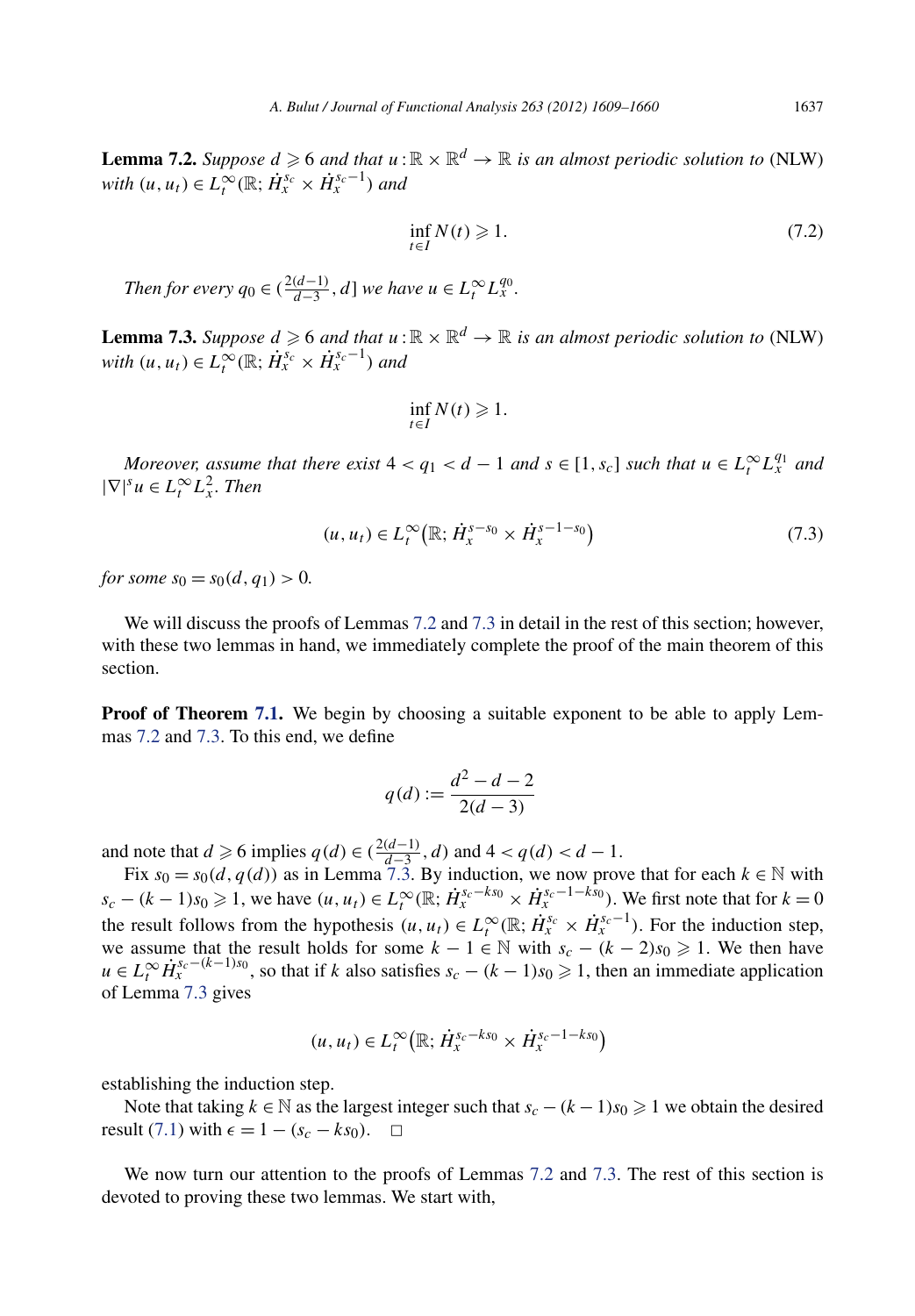#### <span id="page-30-0"></span>*7.1. Proof of Lemma 7.2*

Let  $n > 0$  be a small constant to be chosen later. Assume *u* is a solution to (NLW) as stated in Lemma [7.2.](#page-29-0) We begin by showing that almost periodicity together with the condition [\(7.2\)](#page-29-0) implies that we may find a dyadic number  $N_0$  such that

$$
\|\nabla|^{s_c} u \leqslant N_0 \|\nabla_t^{\infty} L_x^2 \leqslant \eta. \tag{7.4}
$$

Indeed, for each dyadic  $N_0 > 0$  we have, by Plancherel,

$$
\begin{aligned} \left\| |\nabla|^{s_c} u_{\leq N_0} \right\|_{L_t^\infty L_x^2} &= \left\| |\xi|^{s_c} \phi(\xi/N_0) \hat{u}(\xi) \right\|_{L_t^\infty L_\xi^2} \\ &\leq \sup_{t \in \mathbb{R}} \int\limits_{|\xi| \leqslant 2N_0} |\xi|^{2s_c} \left| \hat{u}(t,\xi) \right|^2 d\xi. \end{aligned}
$$

Choose  $c_2(\eta)$  as in Remark [3.4.](#page-11-0) Now, choosing  $N_0$  small enough so that  $2N_0 \leq c_2(\eta)$  (and thus  $2N_0 \le c_2(\eta)N(t)$  for all  $t \in \mathbb{R}$  by [\(7.2\)](#page-29-0)), we obtain (7.4).

Let us now fix  $R \in (\frac{2(d-1)}{d-3}, \min\{\frac{2d}{d-4}, \frac{3d}{d-1}\})$  and define

$$
\mathcal{S}(N) = N^{\frac{d}{R}-1} \|u_N\|_{L_t^\infty L_x^R}
$$

for each dyadic number  $N \in \{2^n : n \in \mathbb{Z}\}.$ 

To prove Lemma [7.2,](#page-29-0) it is enough to show  $||u_N||_{L_t^{\infty}L_x^R} \lesssim N^{\gamma}$  for some  $\gamma > 0$  and *N* sufficiently small depending on  $u$ ,  $d$  and  $R$  (see the argument at the end of this section). This bound will follow from the following decay estimate, which uses a Gronwall type inequality as stated in [\[27\].](#page-52-0)

**Lemma 7.4** *(Decay estimate). For all dyadic numbers*  $N \le 8N_0$ *, we have* 

$$
S(N) \lesssim \left(\frac{N}{N_0}\right)^{d - \frac{d}{R} - 3} + \eta \sum_{N_1 = \frac{2N}{8}}^{N_0} \left[ \left(\frac{N}{N_1}\right)^{d - \frac{d}{R} - 3} S(N_1) \right] + \eta \sum_{N_1 \leq \frac{N}{8}} \left[ \left(\frac{N_1}{N}\right)^{\frac{d}{R} - \frac{d}{2} + 2} S(N_1) \right].
$$
 (7.5)

*In particular,*

$$
S(N) \lesssim N^{\frac{d-4}{2}} \tag{7.6}
$$

*for every*  $N \leq 8N_0$ .

Before giving the proof of Lemma 7.4, we show how this result can be used to complete the proof of Lemma [7.2.](#page-29-0)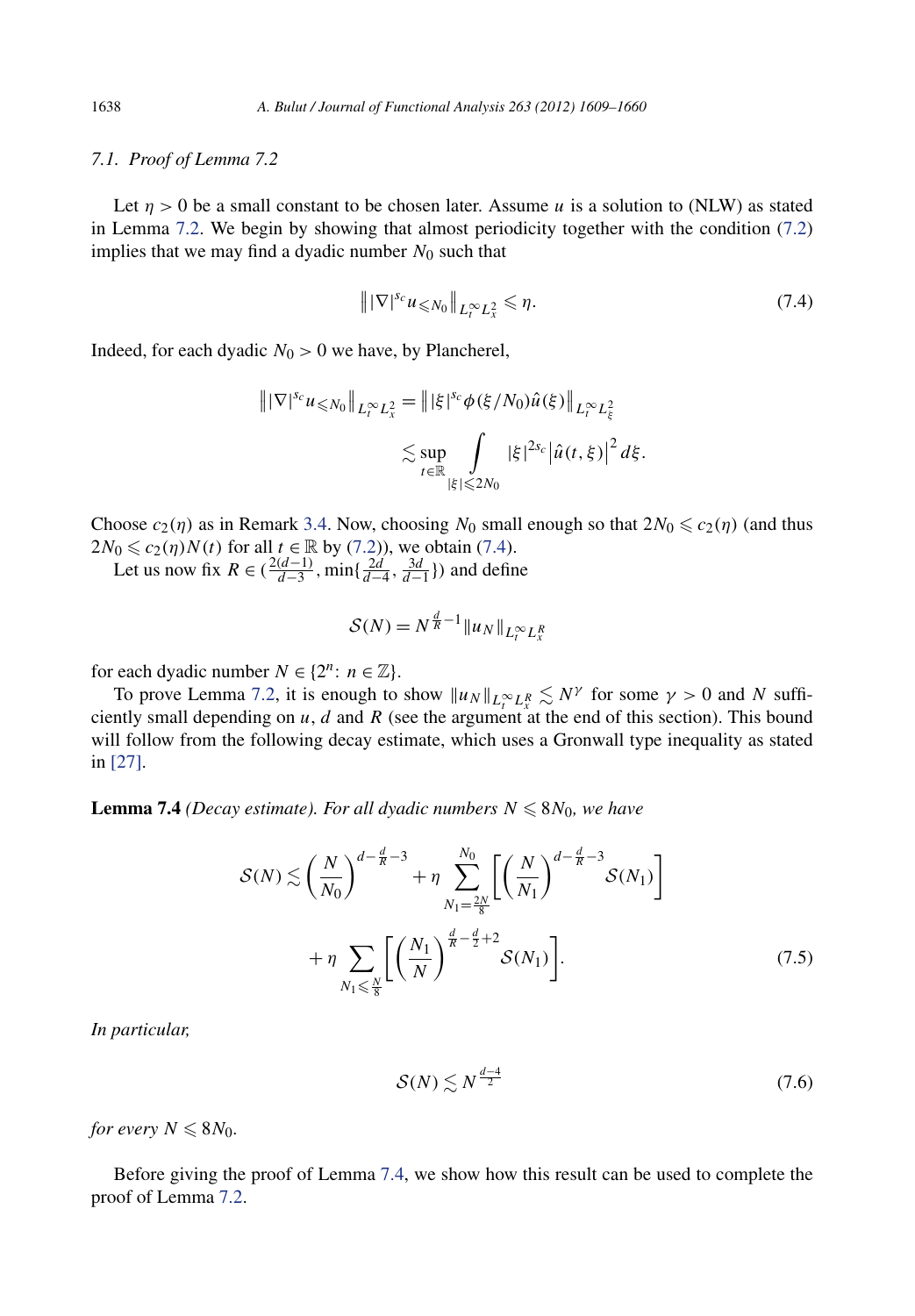<span id="page-31-0"></span>**Proof of Lemma [7.2.](#page-29-0)** Recalling the definition of  $S(N)$ , [\(7](#page-30-0).6) shows that for all  $N \le 8N_0$ ,

$$
||u_N||_{L_t^{\infty}L_x^R} \lesssim N^{\frac{d}{2} - \frac{d}{R} - 1}.
$$
\n(7.7)

Then, using (7*.*7) along with the Bernstein inequalities, we obtain

$$
\|u\|_{L_t^{\infty}L_x^R} \le \|u_{\le N_0}\|_{L_t^{\infty}L_x^R} + \|u_{>N_0}\|_{L_t^{\infty}L_x^R}
$$
  
\n
$$
\lesssim \sum_{N \le N_0} \|u_N\|_{L_t^{\infty}L_x^R} + \sum_{N > N_0} N^{\frac{d}{2} - \frac{d}{R}} \|u_N\|_{L_t^{\infty}L_x^2}
$$
  
\n
$$
\lesssim \sum_{N \le N_0} N^{\frac{d}{2} - \frac{d}{R} - 1} + \sum_{N > N_0} N^{1 - \frac{d}{R}} \| |\nabla|^{s_c} u \|_{L_t^{\infty}L_x^2}
$$
  
\n
$$
\lesssim 1,
$$

where we note that our hypotheses on *d* and *R* ensure that  $\frac{d}{2} - \frac{d}{R} - 1 > 0$  and  $1 - \frac{d}{R} < 0$ . Since *R* is arbitrary, we obtain the lemma for every  $q_0 \in (\frac{2(d-1)}{d-3}, \min\{\frac{2d}{d-4}, \frac{3d}{d-1}\})$ .

We note that the lemma then follows for every  $q_0 \in (\frac{2(d-1)}{d-3}, d]$  by using interpolation with the  $L_t^{\infty} L_x^d$  bound which results from combining the a priori bound  $u \in L_t^{\infty} \dot{H}_x^{s_c}$  with the Sobolev embedding.  $\square$ 

We now return to the proof of Lemma [7.4:](#page-30-0)

**Proof of Lemma [7.4.](#page-30-0)** We argue as in [\[25,26\].](#page-52-0) Let  $N \le 8N_0$ . We first observe that by Bernstein's inequality together with the Sobolev embedding and  $u \in L_t^{\infty} \dot{H}_x^{s_c}$ ,

$$
\mathcal{S}(N) \lesssim N^{\frac{d}{2}-1} \|u_N\|_{L_t^\infty L_x^2} \lesssim \| |\nabla|^{s_c} u_N \|_{L_t^\infty L_x^2} < \infty.
$$
 (7.8)

We now turn our attention to  $(7.5)$  $(7.5)$ . We first note that using the time translation symmetry, it suffices to prove the result when  $t = 0$ . Then, by using the Duhamel formula (3.[3\)](#page-12-0) combined with Minkowski's inequality, we obtain

$$
N^{\frac{d}{R}-1} \|u_N(0)\|_{L^R_x} \lesssim N^{\frac{d}{R}-1} \bigg( \int_0^{N^{-1}} \bigg| \frac{\sin(-t'|\nabla|)}{|\nabla|} P_N F(u(t')) \bigg|_{L^R_x} dt' + \int_{N^{-1}}^{\infty} \bigg| \frac{\sin(-t'|\nabla|)}{|\nabla|} P_N F(u(t')) \bigg|_{L^R_x} dt' \bigg). \tag{7.9}
$$

We then use Bernstein's inequality on the first term and the dispersive inequality (2*.*[2\)](#page-6-0) on the second term to obtain

$$
(7.9) \lesssim N^{\frac{d}{R}-1} \bigg( \int_{0}^{N^{-1}} N^{\frac{d}{2}-\frac{d}{R}} \bigg| \frac{\sin(-t'|\nabla|)}{|\nabla|} P_{N} F(u(t')) \bigg|_{L_{\chi}^{2}} dt'
$$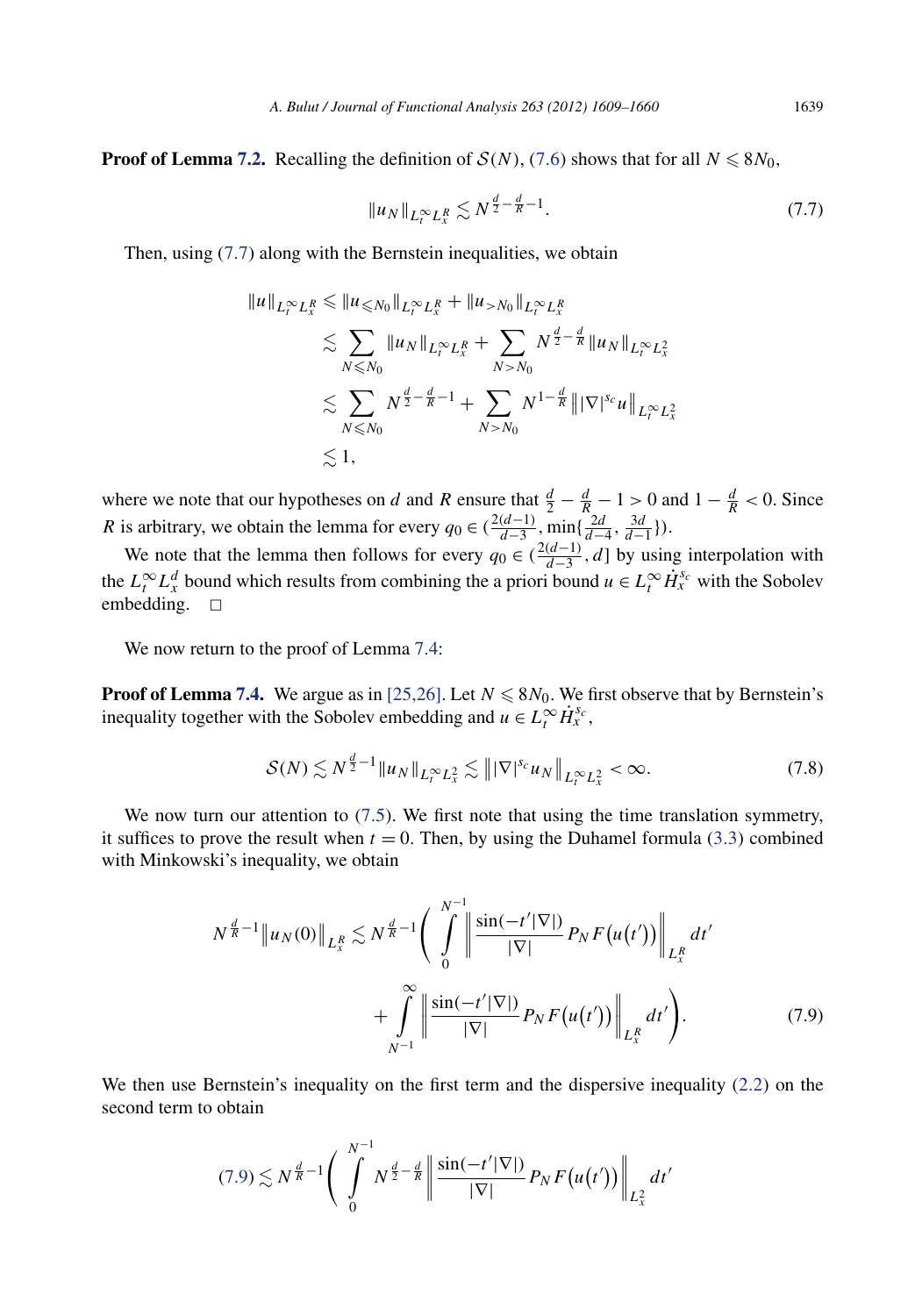1640 *A. Bulut / Journal of Functional Analysis 263 (2012) 1609–1660*

$$
+ \int_{N^{-1}}^{\infty} |t'|^{-(d-1)(\frac{1}{2}-\frac{1}{R})} \|\nabla|^{\frac{d-1}{2}-\frac{d+1}{R}} P_{N} F(u(t'))\|_{L_{x}^{R'}} dt' \Bigg) \n\lesssim N^{\frac{d}{R}-1} \Bigg( \int_{0}^{N^{-1}} N^{\frac{d}{2}-\frac{d}{R}} \|\nabla|^{-1} P_{N} F(u(t'))\|_{L_{x}^{2}} dt' \n+ \int_{N^{-1}}^{\infty} |t'|^{-(d-1)(\frac{1}{2}-\frac{1}{R})} \|\nabla|^{\frac{d-1}{2}-\frac{d+1}{R}} P_{N} F(u(t'))\|_{L_{x}^{R'}} dt' \Bigg) \n\lesssim N^{\frac{d}{2}-3} \|P_{N} F(u)\|_{L_{t}^{\infty} L_{x}^{2}} + N^{d-\frac{d}{R}-3} \|P_{N} F(u)\|_{L_{t}^{\infty} L_{x}^{R'}} \le N^{d-\frac{d}{R}-3} \|P_{N} F(u)\|_{L_{t}^{\infty} L_{x}^{R'}} \tag{7.10}
$$

where in passing from the first line to the third we use [\(2.2\)](#page-6-0) once more and in passing from the fourth line to the fifth line we use Bernstein's inequality to estimate

$$
N^{\frac{d}{R}-1} \int_{N^{-1}}^{\infty} |t'|^{-(d-1)(\frac{1}{2}-\frac{1}{R})} \|\nabla|^{\frac{d-1}{2}-\frac{d+1}{R}} P_N F(u(t'))\|_{L_x^{R'}} dt'
$$
  

$$
\lesssim N^{\frac{d}{R}-1} N^{\frac{d-1}{2}-\frac{d+1}{R}} \|P_N F(u(t'))\|_{L_x^{R'}} \int_{N^{-1}}^{\infty} |t'|^{-(d-1)(\frac{1}{2}-\frac{1}{R})} dt'
$$
  
=  $N^{d-\frac{d}{R}-3}$ ,

where the computation of the integral follows from  $(d-1)(\frac{1}{2}-\frac{1}{R}) > 1$  (that is,  $R > \frac{2(d-1)}{d-3}$ ). Collecting [\(7](#page-31-0)*.*9) and (7*.*10), we obtain

$$
N^{\frac{d}{R}-1} \|u_N(0)\|_{L^R_x} \lesssim N^{d-\frac{d}{R}-3} \|P_N F(u)\|_{L^{\infty}_t L^{R'}_x}.
$$

Now to establish (7.[5\)](#page-30-0), it remains to estimate the term  $||P_N F(u)||_{L_t^{\infty} L_x^{R'}}$ . We start by decomposing *u* as

$$
u = u_{\leq \frac{N}{8}} + u_{\frac{N}{8} < \cdot \leq N_0} + u_{>N_0}
$$
  
=:  $u_1 + u_2 + u_3$ .

Note that this decomposition gives

$$
\| P_N(u^3) \|_{L_t^{\infty} L_x^{R'}} = \left\| P_N\left(\sum_{i=1}^3 u_i\right)^3 \right\|_{L_t^{\infty} L_x^{R'}}
$$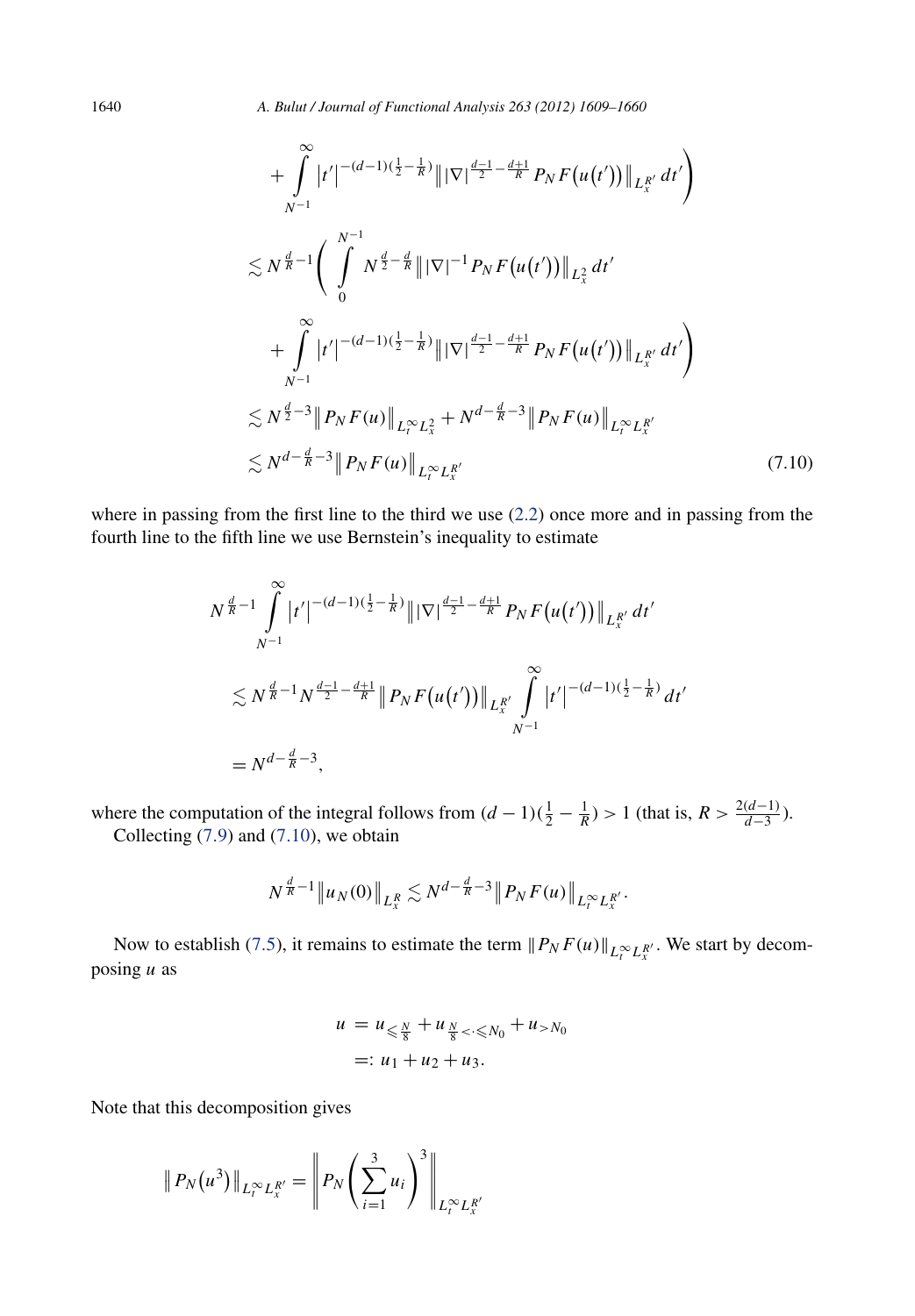<span id="page-33-0"></span>
$$
= \left\| \sum_{i,j,k=1}^{3} P_N(u_i u_j u_k) \right\|_{L_t^{\infty} L_x^{R'}} \n\lesssim \| P_N(u_1^3) \|_{L_t^{\infty} L_x^{R'}} + \| P_N(u_2^3) \|_{L_t^{\infty} L_x^{R'}} \n+ \sum_{i,j=1}^{3} \| P_N(u_3 u_i u_j) \|_{L_t^{\infty} L_x^{R'}} + \sum_{i=1}^{2} \| P_N(u_2 u_1 u_i) \|_{L_t^{\infty} L_x^{R'}},
$$

where we have grouped some terms.

Using this inequality combined with the boundedness of  $P_N$ , we obtain

$$
N^{\frac{d}{R}-1} \|u_N(0)\|_{L_x^R} \lesssim N^{d-\frac{d}{R}-3} \|P_N F(u)\|_{L_t^\infty L_x^{R'}} \leq N^{d-\frac{d}{R}-3} \left( \|P_N u_1^3\|_{L_t^\infty L_x^{R'}} + \|u_2^3\|_{L_t^\infty L_x^{R'}} + \sum_{i,j=1}^3 \|u_3 u_i u_j\|_{L_t^\infty L_x^{R'}} + \sum_{i=1}^2 \|u_1 u_2 u_i\|_{L_t^\infty L_x^{R'}} \right) = N^{d-\frac{d}{R}-3} \left( (I) + (II) + (III)_{i,j} + (IV)_i \right).
$$
 (7.11)

We now estimate each of the above terms  $(I)$ ,  $(II)$ ,  $(III)_{i,j}$  and  $(IV)_{i}$  separately. *Term* (*I*): By the support of the Fourier transform of  $u_{\leq \frac{N}{8}}(t)^3$ , we have

$$
P_N[u_{\leq \frac{N}{8}}(t)^3] \equiv 0,\t\t(7.12)
$$

so that  $(I) = 0$ .

*Term* (*II*): Using Hölder's inequality, the Sobolev embedding, and the boundedness of  $P_{>\frac{N}{8}}$ together with Bernstein's inequality, we obtain

$$
\|u_{2}^{3}\|_{L_{t}^{\infty}L_{x}^{R'}}\|\|u_{2}\|_{L_{t}^{\infty}L_{x}^{d}}\|u_{2}\|_{L_{t}^{\infty}L_{x}^{\frac{2Rd}{Rd-d-R}}}\|\|\nabla|^{s_{c}}u_{\leq N_{0}}\|_{L_{t}^{\infty}L_{x}^{\frac{2Rd}{R}}}\left[\sum_{\frac{2N}{8}\leq N_{1}\leq N_{2}\leq N_{0}}\|u_{N_{1}}\|_{L_{t}^{\infty}L_{x}^{\frac{2Rd}{Rd-d-R}}}\|u_{N_{2}}\|_{L_{t}^{\infty}L_{x}^{\frac{2Rd}{Rd-d-R}}}\right]\|\|\nabla|^{s_{c}}u_{\leq N_{0}}\|_{L_{t}^{\infty}L_{x}^{2}}\times\left[\sum_{\frac{2N}{8}\leq N_{1}\leq N_{2}\leq N_{0}}N_{1}^{\frac{3d-Rd+R}{2R}}\|u_{N_{1}}\|_{L_{t}^{\infty}L_{x}^{R}}N_{2}^{-\frac{Rd-d-3R}{2R}}\||\nabla|^{\frac{Rd-d-3R}{2R}}u_{N_{2}}\|_{L_{t}^{\infty}L_{x}^{\frac{2Rd}{Rd-d-R}}}\right]\lesssim\|\|\nabla|^{s_{c}}u_{\leq N_{0}}\|_{L_{t}^{\infty}L_{x}^{2}}
$$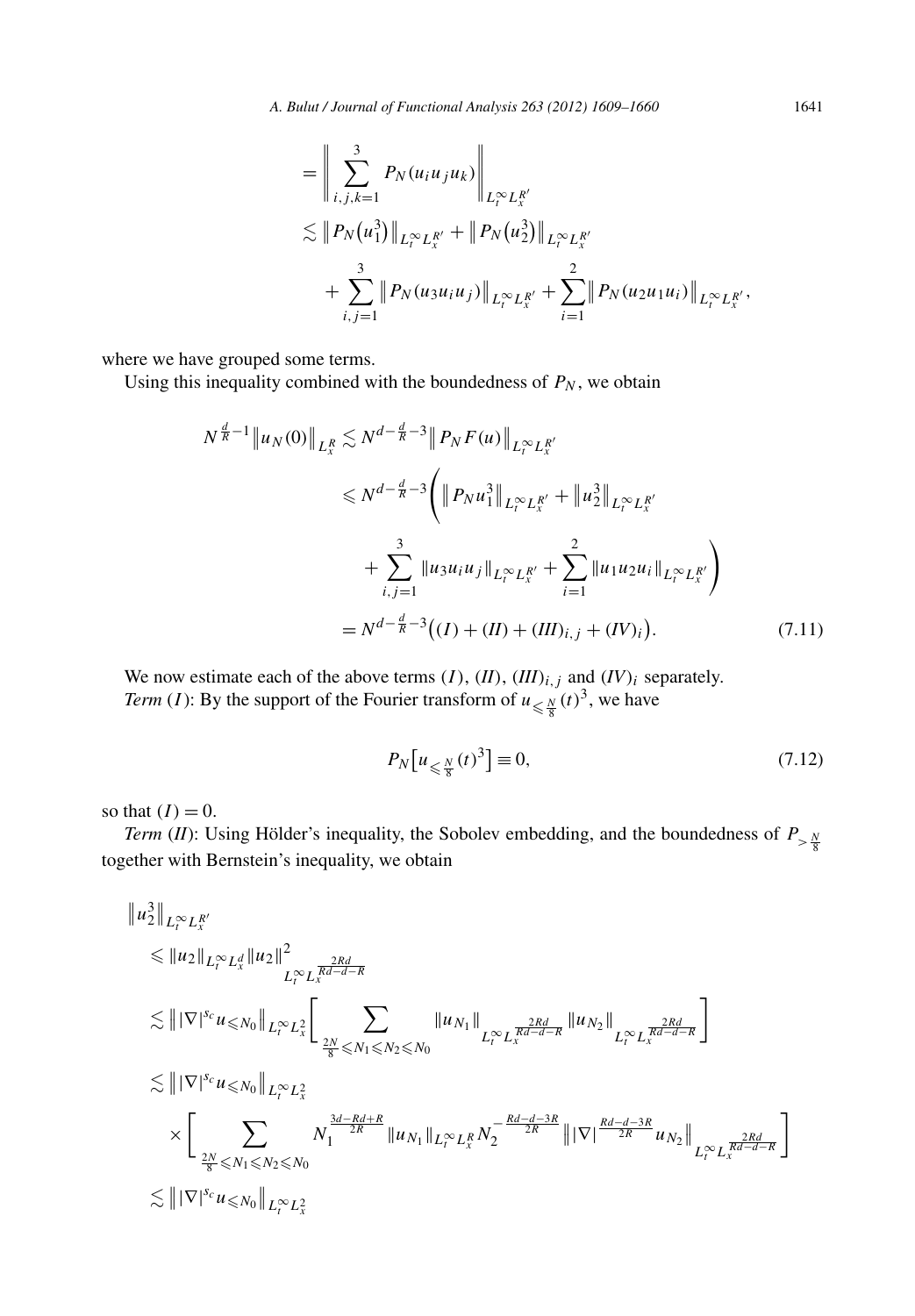$$
\times \Bigg[ \sum_{N_1 = \frac{2N}{8}}^{N_0} \Bigg\{ N_1^{\frac{3d - Rd + R}{2R}} \|u_{N_1}\|_{L_t^\infty L_x^R} \Bigg( \sum_{N_2 = N_1}^{N_0} N_2^{-\frac{Rd - d - 3R}{2R}} \| |\nabla|^{s_c} u_{N_2} \|_{L_t^\infty L_x^2} \Bigg) \Bigg\} \Bigg]
$$
  

$$
\times \Bigg[ |\nabla|^{s_c} u \leq N_0 \|_{L_t^\infty L_x^2} \times \Bigg\{ N_1^{\frac{3d - Rd + R}{2R}} \|u_{N_1}\|_{L_t^\infty L_x^R} \Big(N_1^{-\frac{Rd - d - 3R}{2R}} \| (u, u_t) \|_{L_t^\infty (\mathbb{R}; H_x^{s_c} \times H_x^{s_c - 1})} \Big) \Bigg],
$$

where to obtain the third inequality we note that  $R < \frac{3d}{d-1}$ . Thus, using [\(7](#page-30-0)*.*4) in the last inequality above, we obtain

$$
(II) \lesssim \eta \sum_{N_1 = \frac{2N}{8}}^{N_0} N_1^{\frac{2d}{R} - d + 2} \|u_{N_1}\|_{L_t^{\infty} L_x^R}
$$
  
= 
$$
\eta \sum_{N_1 = \frac{2N}{8}}^{N_0} N_1^{\frac{d}{R} - d + 3} \mathcal{S}(N_1).
$$
 (7.13)

*Term*  $(III)_{i,j}$ : Fix *i, j* ∈ {1, 2, 3}. Using Hölder's inequality followed by the Bernstein and Sobolev inequalities, we get

$$
\|u_{>N_0}u_iu_j\|_{L_t^\infty L_x^{R'}} \leq \|u_{>N_0}\|_{L_t^\infty L_x^{\frac{dR'}{d-2R'}}} \|u_i\|_{L_t^\infty L_x^d} \|u_j\|_{L_t^\infty L_x^d}
$$
  

$$
\lesssim N_0^{3-\frac{d}{R'}} \|\nabla|^{\frac{d}{R'}-3} u_{>N_0}\|_{L_t^\infty L_x^{\frac{dR'}}{d-2R'}} \|u\|_{L_t^\infty L_x^d}^2
$$
  

$$
\lesssim N_0^{3-\frac{d}{R'}} \|\nabla|^{s_c} u_{>N_0}\|_{L_t^\infty L_x^2} \|\nabla|^{s_c} u\|_{L_t^\infty L_x^2}^2
$$
  

$$
\lesssim N_0^{3+\frac{d}{R}-d} \tag{7.14}
$$

where in passing from the second line to the third line, we use  $R < \frac{2d}{d-4}$ , and in the last inequality we observed that

$$
\| |\nabla|^{s_c} u_{>N_0} \|_{L^\infty_t L^2_x} \leq \| (u, u_t) \|_{L^\infty_t (\mathbb{R}; \dot{H}^{s_c}_x \times \dot{H}^{s_c-1}_x)}.
$$

*Term*  $(IV)_i$ : Fix  $i \in \{1, 2\}$ . By Hölder's inequality, together with the Sobolev and Bernstein inequalities, we have

$$
\|u_{\frac{N}{8} < \cdot \leq N_{0}} u_{\leq \frac{N}{8}} u_{i} \|_{L_{t}^{\infty} L_{x}^{R'}}\n\leq \|u_{\frac{N}{8} < \cdot \leq N_{0}} \|_{L_{t}^{\infty} L_{x}^{2}} \|u_{\leq \frac{N}{8}} \|_{L_{t}^{\infty} L_{x}^{\frac{2Rd}{d-2)R-2d}}} \|u_{i} \|_{L_{t}^{\infty} L_{x}^{d}}\n\lesssim \|P_{> \frac{N}{8}} P_{\leq N_{0}} u \|_{L_{t}^{\infty} L_{x}^{2}} \|u_{\leq \frac{N}{8}} \|_{L_{t}^{\infty} L_{x}^{\frac{2Rd}{d-2)R-2d}}} \| |\nabla|^{s_{c}} u \|_{L_{t}^{\infty} L_{x}^{2}}
$$

<span id="page-34-0"></span>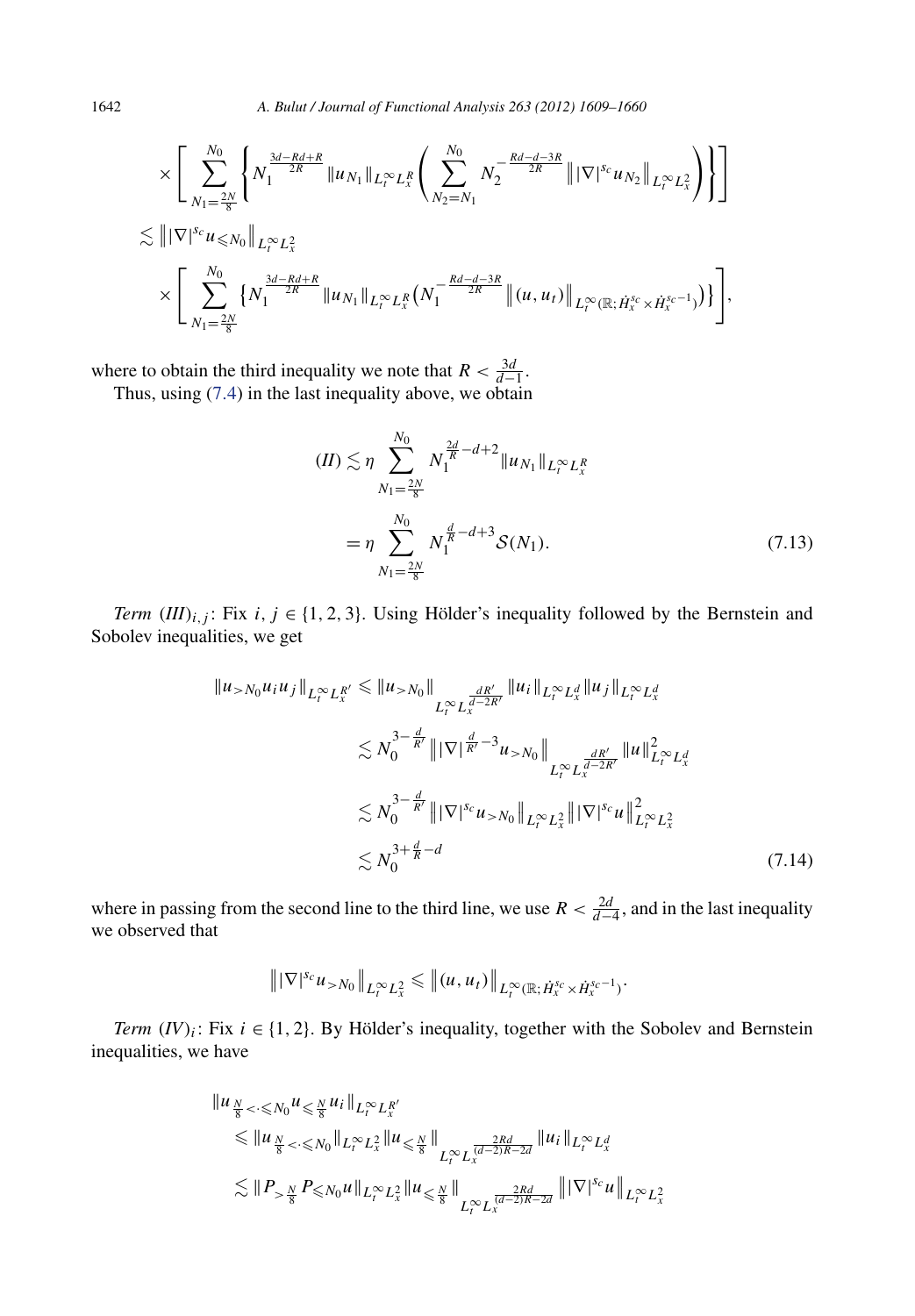*A. Bulut / Journal of Functional Analysis 263 (2012) 1609–1660* 1643

<span id="page-35-0"></span>
$$
\lesssim \left(\frac{N}{8}\right)^{-s_c} \|\nabla|^{s_c} u_{\frac{N}{8} < \cdot \leq N_0} \|_{L_t^{\infty} L_x^2} \sum_{N_1 \leq \frac{N}{8}} \|u_{N_1}\|_{L_t^{\infty} L_x^{\frac{2Rd}{(d-2)R-2d}}} \lesssim N^{1-\frac{d}{2}} \eta \sum_{N_1 \leq \frac{N}{8}} \|u_{N_1}\|_{L_t^{\infty} L_x^{\frac{2Rd}{(d-2)R-2d}}} \tag{7.15}
$$

$$
\lesssim N^{1-\frac{d}{2}} \eta \sum_{N_1 \leq \frac{N}{8}} N_1^{\frac{d}{R} - \frac{(d-2)R - 2d}{2R}} \|u_{N_1}\|_{L_t^{\infty} L_x^R}
$$
\n(7.16)

$$
\lesssim N^{1-\frac{d}{2}} \eta \sum_{N_1 \leq \frac{N}{8}} N_1^{\frac{2d}{R} - \frac{d}{2} + 1} N_1^{1-\frac{d}{R}} S(N_1)
$$
  
=  $N^{\frac{d}{R} - d + 3} \eta \sum_{N_1 \leq \frac{N}{8}} \left( \frac{N_1}{N} \right)^{\frac{d}{R} - \frac{d}{2} + 2},$  (7.17)

where to obtain (7.15) we note that  $N \le 8N_0$  and to obtain (7.16) we used  $R < \frac{3d}{d-1}$ .

Collecting the estimates  $(7.11)$ – $(7.14)$  and  $(7.17)$ , we obtain the desired inequality  $(7.5)$ .

To obtain [\(7.6\)](#page-30-0), we invoke Lemma [A.1](#page-49-0) in Appendix A. This is a version of Gronwall's in-equality which we recall from [\[27\].](#page-52-0) In particular, we define  $x_k = S(2^{-k}N_0)$ ,  $k \in \mathbb{N}$ , and note that [\(7.5\)](#page-30-0) combined with Lemma [A.1](#page-49-0) gives the bound

$$
x_k \lesssim 2^{-k\rho} \tag{7.18}
$$

for each  $\rho \in (0, d - \frac{d}{R} - 3)$ . For the details in obtaining the bound (7.18) we refer the reader to Appendix A. Thus, for each  $N = 2^{-k}N_0 \le 8N_0$  we obtain

$$
\mathcal{S}(N) = \mathcal{S}(2^{-k}N_0) \lesssim (2^{-k})^{\rho} \sim N^{\rho}.
$$

Taking  $\rho = \frac{d-4}{2}$  gives the desired bound [\(7](#page-30-0).6).  $\Box$ 

#### *7.2. Proof of Lemma 7.3*

Let *u*, *q*<sub>1</sub> and *s* be given as stated in the lemma and choose  $s_0 \in (0, \frac{2(d-q_1)}{q_1})$ . Applying the Bernstein inequalities, we argue as follows:

$$
\| |\nabla|^{s-s_0} u \|_{L_t^{\infty} L_x^2} + \| |\nabla|^{s-1-s_0} u_t \|_{L_t^{\infty} L_x^2}
$$
  
\n
$$
\leq \sum_{N \leq 1} \| |\nabla|^{s-s_0} u_N \|_{L_t^{\infty} L_x^2} + \| |\nabla|^{s-1-s_0} \partial_t u_N \|_{L_t^{\infty} L_x^2}
$$
  
\n
$$
+ \sum_{N>1} \| |\nabla|^{s-s_0} u_N \|_{L_t^{\infty} L_x^2} + \| |\nabla|^{s-1-s_0} \partial_t u_N \|_{L_t^{\infty} L_x^2}
$$
  
\n
$$
\lesssim \sum_{N \leq 1} N^{-s_0} [\| |\nabla|^s u_N \|_{L_t^{\infty} L_x^2} + \| |\nabla|^{s-1} \partial_t u_N \|_{L_t^{\infty} L_x^2}]
$$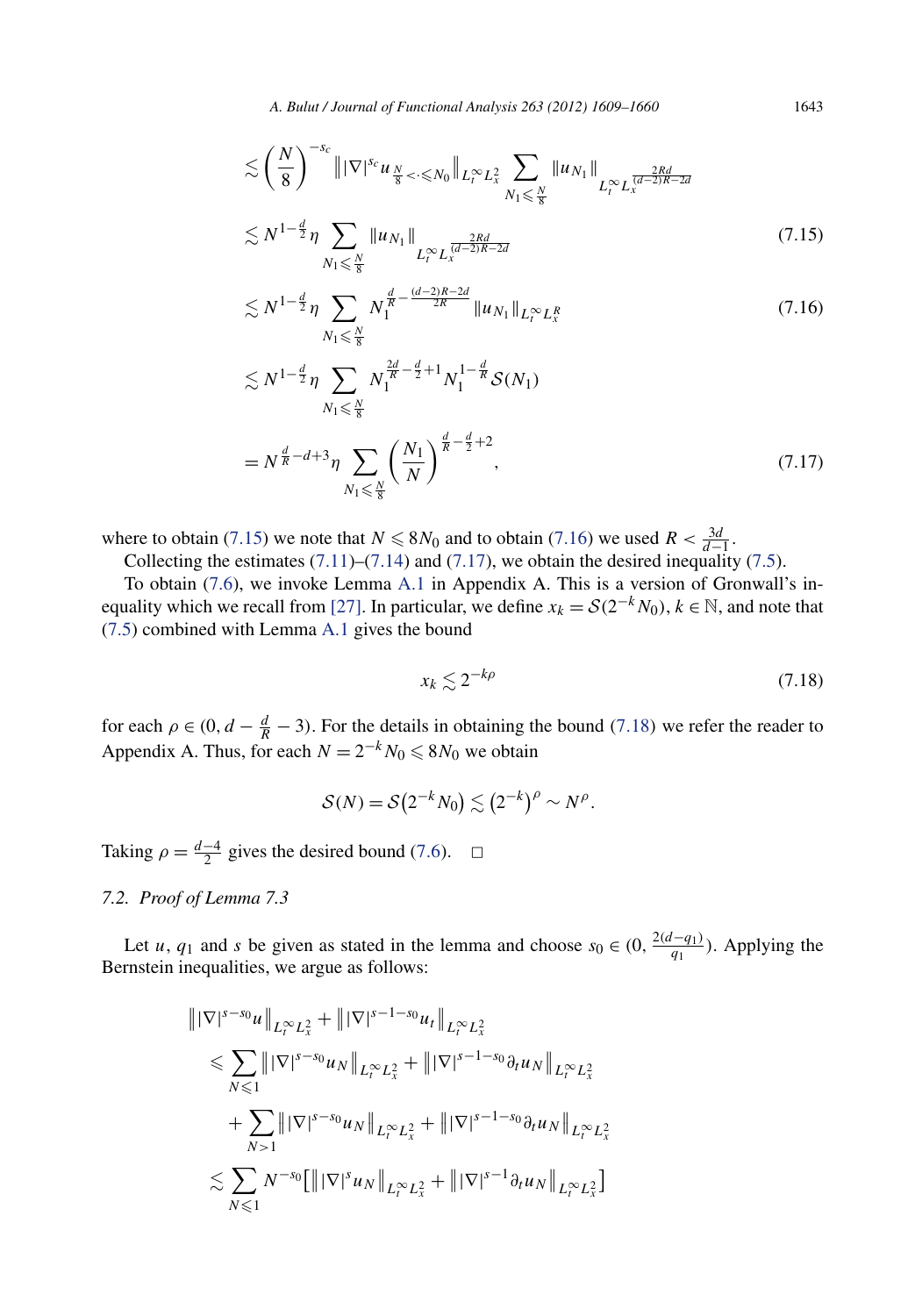<span id="page-36-0"></span>1644 *A. Bulut / Journal of Functional Analysis 263 (2012) 1609–1660*

$$
+ \sum_{N>1} N^{s-s_0-s_c} \left[ ||\nabla|^{s_c} u_N ||_{L_t^{\infty} L_x^2} + ||\nabla|^{s_c-1} \partial_t u_N ||_{L_t^{\infty} L_x^2} \right]
$$
  
\n
$$
\lesssim \sum_{N \leq 1} N^{-s_0} \left[ ||\nabla|^{s} u_N ||_{L_t^{\infty} L_x^2} + ||\nabla|^{s-1} \partial_t u_N ||_{L_t^{\infty} L_x^2} \right] + \sum_{N>1} N^{s-s_0-s_c}
$$
  
\n
$$
\lesssim \sum_{N \leq 1} N^{-s_0} \left[ ||\nabla|^{s} u_N ||_{L_t^{\infty} L_x^2} + ||\nabla|^{s-1} \partial_t u_N ||_{L_t^{\infty} L_x^2} \right] + 1
$$
\n(7.19)

where we note  $\|(u, u_t)\|_{L_t^{\infty}(\dot{H}_x^{s_c} \times \dot{H}_x^{s_c-1})} \leq C$  to obtain the third inequality followed by  $\sum_{N>1} N^{s-s_0-s_c} < \infty$  for  $s - s_0 - s_c < 0$  to obtain the fourth inequality.

To obtain (7.[3\)](#page-29-0), it thus remains to estimate the term  $\|\nabla|^s u_N\|_{L_t^{\infty} L_x^2} + \|\nabla|^{s-1} \partial_t u_N\|_{L_t^{\infty} L_x^2}$ <br>in (7.19). We begin by noting that the unitary property of the linear propagator  $\mathcal{W}(\cdot)$  implies that for every  $t_1, t_2 \in \mathbb{R}$  and  $g, h \in L^2$ ,

$$
\left\langle |\nabla|\frac{\sin(t_1|\nabla|)}{|\nabla|}g, -|\nabla|\frac{\sin(t_2|\nabla|)}{|\nabla|}h \right\rangle + \left\langle \cos(t_1|\nabla|)g, -\cos(t_2|\nabla|)h \right\rangle
$$
  
=  $\left\langle g, -\cos\left((t_1 - t_2)|\nabla|\right)h \right\rangle$ .

Next, without loss of generality we take  $t = 0$ , and note that by using the above observation and Lemma [3](#page-12-0)*.*6 we write

$$
\| |\nabla |^{s} u_{N}(0) \|_{L_{x}^{2}}^{2} + \| |\nabla |^{s-1} \partial_{t} u_{N}(0) \|_{L_{x}^{2}}^{2}
$$
\n
$$
\leq \lim_{T \to \infty} \lim_{T' \to -\infty} \left| \left\langle |\nabla | \int_{0}^{T} \frac{\sin(-t'|\nabla|)}{|\nabla|} P_{N} |\nabla |^{s-1} F(u(t')) dt' , \right\| \right|
$$
\n
$$
- |\nabla | \int_{T'}^{0} \frac{\sin(-t'|\nabla|)}{|\nabla|} P_{N} |\nabla |^{s-1} F(u(\tau')) d\tau' \right|
$$
\n
$$
+ \left| \left\langle \int_{0}^{T} \cos(-t'|\nabla|) P_{N} |\nabla |^{s-1} F(u(t')) dt' , \right\| \right|
$$
\n
$$
- \int_{T'}^{0} \cos(-\tau'|\nabla|) P_{N} |\nabla |^{s-1} F(u(\tau')) d\tau' \right|
$$
\n
$$
\leq \int_{0}^{\infty} \int_{-\infty}^{0} \left| \left\langle P_{N} |\nabla |^{s-1} F(u(t')) , -\cos((t'-\tau')|\nabla|) P_{N} |\nabla |^{s-1} F(u(\tau')) \right| d\tau' d\tau' . \quad (7.20)
$$

Setting  $r = \frac{2q_1}{q_1+4}$  and using Hölder's inequality followed by Proposition [2.1](#page-6-0) and Bernstein's inequalities, we obtain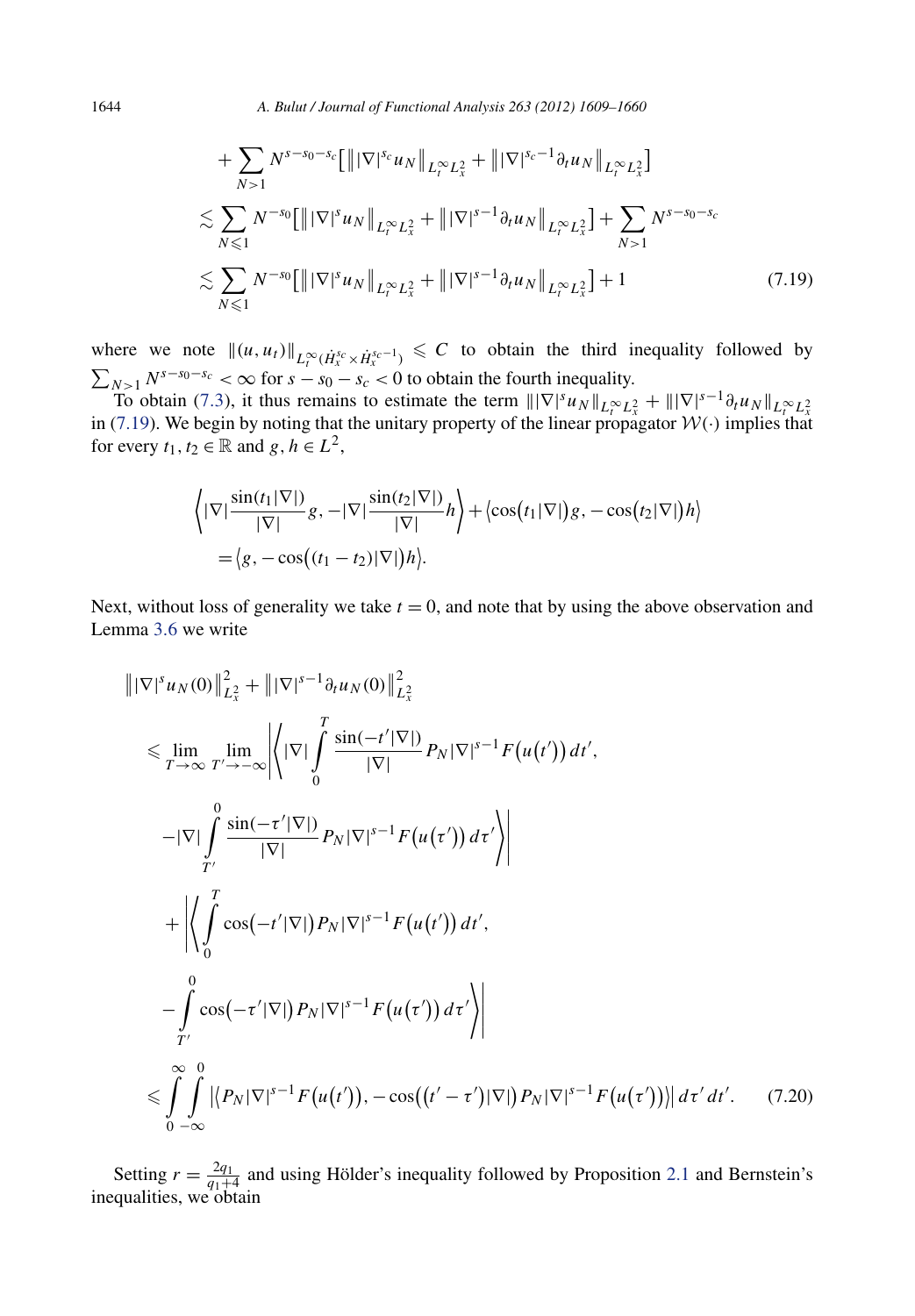$$
\left| \left\langle P_N |\nabla|^s F(u(t')), \frac{\cos((t'-\tau')|\nabla|)}{|\nabla|^2} P_N |\nabla|^s F(u(\tau')) \right\rangle \right|
$$
  
\n
$$
\lesssim \| P_N |\nabla|^s F(u(t')) \|_{L^r_x} \left\| \frac{\cos((t'-\tau')|\nabla|)}{|\nabla|^2} P_N |\nabla|^s F(u(\tau')) \right\|_{L^{r'}_x}
$$
  
\n
$$
\lesssim \frac{1}{|t'-\tau'|^{(d-1)(\frac{1}{2}-\frac{1}{r'})}} \| P_N |\nabla|^s F(u(t')) \|_{L^r_x} \| |\nabla|^{\frac{d-3}{2}-\frac{d+1}{r'}} P_N |\nabla|^s F(u(\tau')) \|_{L^r_x}
$$
  
\n
$$
\lesssim \frac{N^{\frac{d-3}{2}-\frac{d+1}{r'}}}{|t'-\tau'|^{(d-1)(\frac{1}{2}-\frac{1}{r'})}} \| P_N |\nabla|^s F(u(t')) \|_{L^{\infty}_t L^r_x}^2.
$$
\n(7.21)

On the other hand, using the Cauchy–Schwarz inequality followed by Proposition [2](#page-6-0)*.*1 (with  $p = 2$ ) and Bernstein's inequality, we obtain

$$
\left\| P_N |\nabla|^s F(u(t')), \frac{\cos((t'-\tau')|\nabla|)}{|\nabla|^2} P_N |\nabla|^s F(u(\tau')) \right\|
$$
  
\n
$$
\lesssim \| P_N |\nabla|^s F(u(t')) \|_{L_x^2} \left\| \frac{\cos((t'-\tau')|\nabla|)}{|\nabla|^2} P_N |\nabla|^s F(u(\tau')) \right\|_{L_x^2}
$$
  
\n
$$
\lesssim \| P_N |\nabla|^s F(u) \|_{L_x^2} \| |\nabla|^{-2} P_N |\nabla|^s F(u) \|_{L_x^2}
$$
  
\n
$$
\lesssim N^{-2} \| P_N |\nabla|^s F(u) \|_{L_x^2}^2
$$
  
\n
$$
\lesssim N^{-2+\frac{2d}{r}-d} \| |\nabla|^s F(u) \|_{L_t^\infty L_x^r}^2,
$$
\n(7.22)

where we recall that  $r < \frac{2d}{d+4} < 2$ .

Invoking the bounds (7.21) and (7.22) in [\(7.20\)](#page-36-0) and using Lemma [4.1,](#page-13-0) we obtain

$$
\| |\nabla|^s u_N(0) \|_{L_x^2}^2 + \| |\nabla|^{s-1} \partial_t u_N(0) \|_{L_x^2}^2
$$
  
\n
$$
\leq \| |\nabla|^s F(u) \|_{L_t^\infty L_x^r}^2 \int_0^\infty \int_0^0 \min \left\{ \frac{N^{\frac{d-3}{2} - \frac{d+1}{r'}}}{|t' - \tau'|^{(d-1)(\frac{1}{2} - \frac{1}{r'})}}, N^{-2+d - \frac{2d}{r'}} \right\} dt' d\tau'
$$
  
\n
$$
\leq \| |\nabla|^s u \|_{L_t^\infty L_x^2}^2 \| u \|_{L_t^\infty L_x^q}^4 \int_0^\infty \int_0^0 \min \left\{ \frac{N^{\frac{d-3}{2} - \frac{d+1}{r'}}}{|t' - \tau'|^{(d-1)(\frac{1}{2} - \frac{1}{r'})}}, N^{-2+d - \frac{2d}{r'}} \right\} dt' d\tau'
$$
  
\n
$$
= N^{-2+d - \frac{2d}{r'}} \| |\nabla|^s u \|_{L_t^\infty L_x^2}^2 \| u \|_{L_r^\infty L_x^q}^4 \int_0^\infty \int_0^0 \min \left\{ \frac{N^{-(d-1)}}{|t' - \tau'|^{d-1}}, 1 \right\}^{\frac{1}{2} - \frac{1}{r'}} dt' d\tau'.
$$

We conclude the proof by estimating the above integral. To this end, we use the bound

$$
\int_{0}^{\infty} \int_{-\infty}^{0} \min \left\{ \frac{N^{-(d-1)}}{|t'-\tau'|^{d-1}}, 1 \right\}^{\frac{1}{2}-\frac{1}{r'}} dt' \, dt'
$$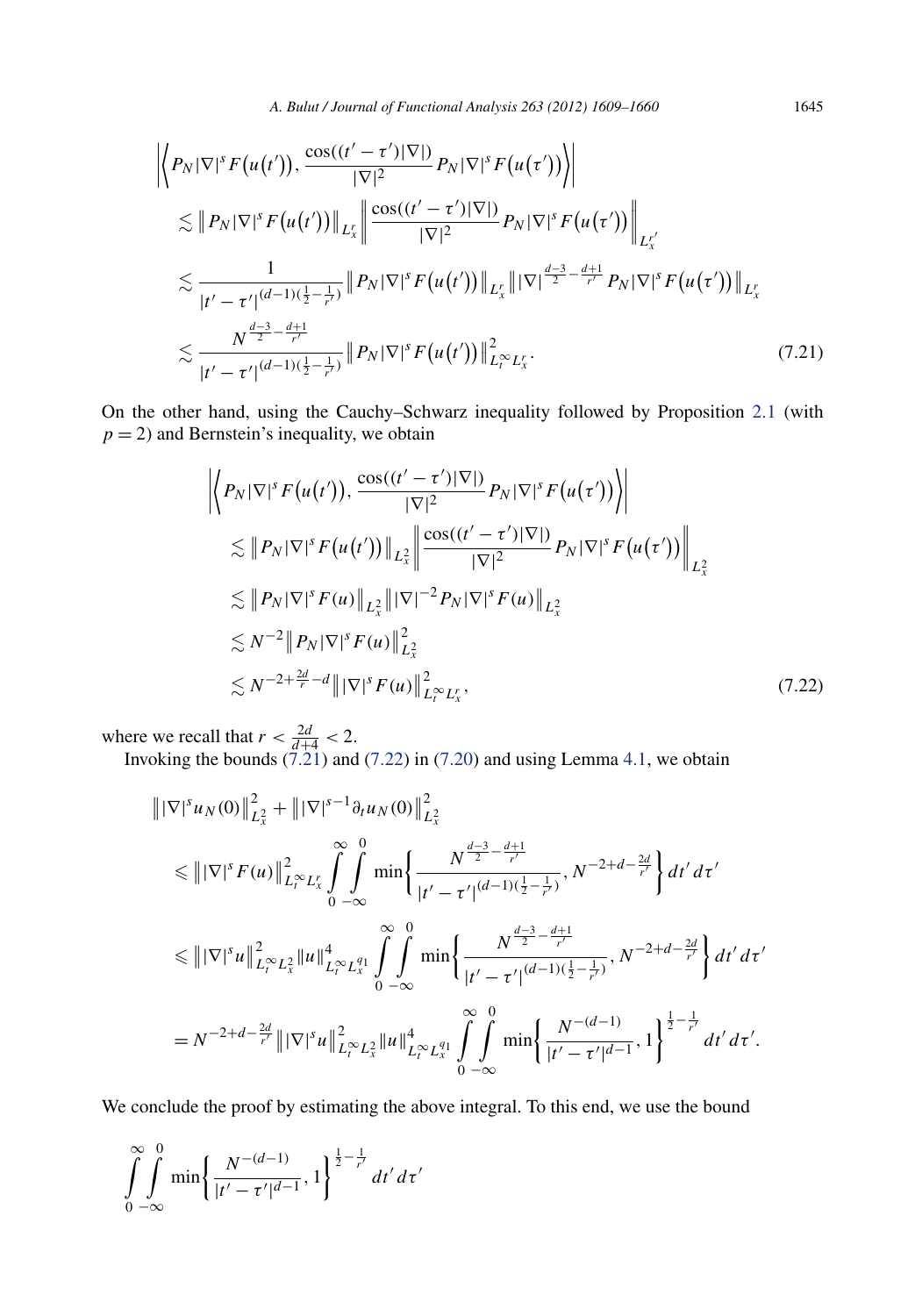$$
\leq \int_{0}^{\infty} \int_{\{t' < 0:\ |t'-\tau'| > N^{-1}\}} \left( \frac{N^{-(d-1)}}{|t'-\tau'|^{d-1}} \right)^{\frac{1}{2} - \frac{1}{r'}} dt' \, d\tau' + \int_{0}^{\infty} \left| \left\{ t' < 0:\ |t'-\tau'| \leq N^{-1} \right\} \right| \, d\tau' \\
\leq N^{-2},\tag{7.23}
$$

which follows from the assumption  $q_1 < d - 1$  and a straightforward computation.

Invoking this bound in (7.[19\)](#page-36-0) and using the hypotheses  $u \in L_t^{\infty} L_x^{q_1}$  and  $|\nabla|^s u \in L_t^{\infty} L_x^2$ , we get

$$
\| |\nabla|^{s-s_0} u \|_{L_t^{\infty} L_x^2} + \| |\nabla|^{s-s_0-1} u_t \|_{L_t^{\infty} L_x^2} \lesssim \sum_{N \le 1} N^{-s_0} N^{-2 + \frac{d}{2} - \frac{d}{r'}} + 1
$$
  
= 
$$
\sum_{N \le 1} N^{\frac{2d}{q} - 2 - s_0} + 1.
$$

Note that by our choice of  $s_0$ , we have  $\frac{2d}{q_1} - 2 - s_0 > 0$ , so that the desired bound [\(7](#page-29-0).3) holds.

#### **8. Soliton-like solution**

In this section, we rule out the second blow-up scenario identified in Theorem [3.5,](#page-11-0) the solitonlike solution.

As in [\[26,27\],](#page-52-0) our approach to obtain the desired contradiction is to get an upper and lower bound on the quantity

$$
\iint\limits_{I \mathbb{R}^d} \frac{|u(t, x)|^4}{|x|} dx dt,
$$
\n(8.1)

with a time interval  $I \subset \mathbb{R}$ . Indeed, the Morawetz estimate (Theorem [2.2\)](#page-8-0) and the additional decay property given in Theorem [7.1](#page-28-0) immediately imply that (8.1) is bounded from above independent of *I* . The contradiction will then follow once we obtain a lower bound on (8*.*1) which grows to infinity as  $|I| \to \infty$ .

We obtain the lower bound in two steps: the first step is to get an estimate on the growth of  $x(t)$  via the finite speed of propagation in the form of Lemma [5.1.](#page-22-0) The second step is then to show that the  $L_{t,x}^4$  norm of *u* over unit time intervals and localized in space near  $x(t)$  is bounded away from zero.

The key ingredient used to control  $x(t)$  in step 1 is to obtain a bound from below in a suitable space for all times. This requires the additional decay result, Theorem [7.1.](#page-28-0)

**Lemma 8.1.** *Suppose that*  $u : \mathbb{R} \times \mathbb{R}^d \to \mathbb{R}$  *is a solution to* (NLW) *which satisfies the properties of a soliton-like solution stated in Theorem* [3.5](#page-11-0)*. Then there exists η >* 0 *such that for all t* ∈ R*,*

$$
\int_{\mathbb{R}^d} \left| u(t,x) \right|^d + \left| u_t(t,x) \right|^{\frac{d}{2}} dx \geqslant \eta.
$$

<span id="page-38-0"></span>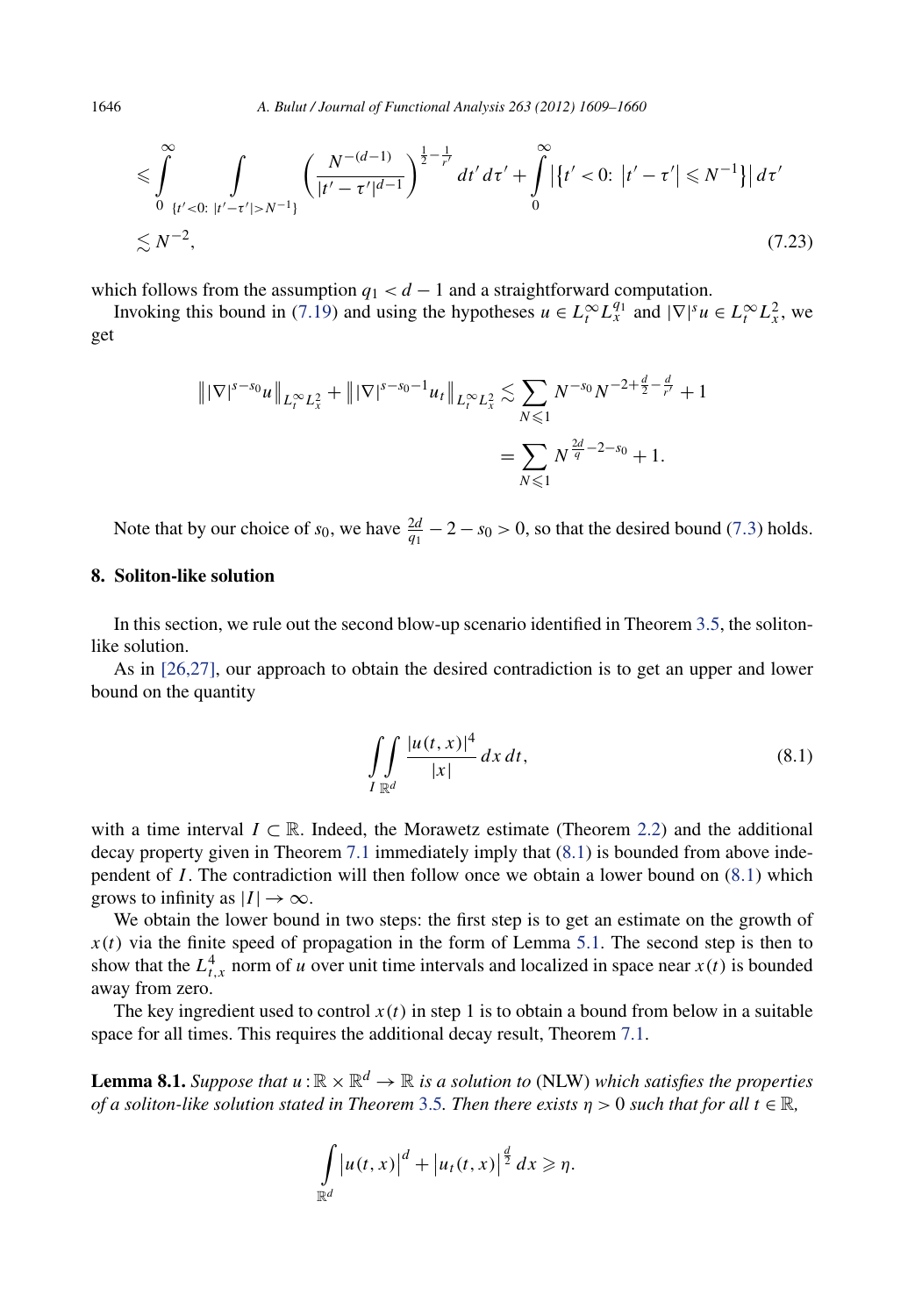<span id="page-39-0"></span>**Proof.** Suppose to the contrary that the claim failed. Then there exists a sequence  $\{t_n\} \subset \mathbb{R}$  such that

$$
\big(u(t_n), u_t(t_n)\big) \to (0,0) \quad \text{in } L^d_x \times L^{\frac{d}{2}}_x \tag{8.2}
$$

as  $n \to \infty$ . Since *u* is a soliton-like solution,  $\{(u(t_n, x(t_n) + \cdot), u_t(t_n, x(t_n) + \cdot))\colon n \in \mathbb{N}\}\)$  has compact closure in  $\dot{H}_x^{s_c} \times \dot{H}_x^{s_c-1}$ .

Note that by the precompactness of  $\{u(t_n, x(t_n) + \cdot), u_t(t_n, x(t_n) + \cdot): n \in \mathbb{N}\}\)$  there exists a subsequence (still indexed by *n*) such that  $(u(t_n, x(t_n) + \cdot), u_t(t_n, x(t_n) + \cdot)) \rightarrow (u_0^*, u_1^*)$  in  $\dot{H}_x^{s_c} \times \dot{H}_x^{s_c-1}$ . However, (8.2) and the change of variable  $x \mapsto x(t_n) + x$  imply  $(u(t_n, x(t_n) + \cdot)$ ,  $u_t(t_n, x(t_n) + \cdot)$   $\to$   $(0,0)$  in  $L_x^d \times L_x^{\frac{d}{2}}$ , so that the continuous embedding  $\dot{H}_x^{s_c} \times \dot{H}_x^{s_c-1} \hookrightarrow$  $L_x^d \times L_x^{\frac{d}{2}}$  and the uniqueness of limits give  $(u_0^*, u_1^*) = (0, 0)$ . Thus by the change of variable  $x \mapsto -x(t_n) + x$ , we have

$$
(u(t_n), u_t(t_n)) \to (0, 0) \quad \text{in } \dot{H}_x^{s_c} \times \dot{H}_x^{s_c-1}.
$$
 (8.3)

We now note that for all  $n \in \mathbb{N}$ , if  $\epsilon$  is as in Theorem 7.[1,](#page-28-0) then there exist  $\theta_1, \theta_2, \theta_3 \in (0, 1)$ such that

$$
E(u_0, u_1) = E(u(t_n), u_t(t_n))
$$
  
\n
$$
= \frac{1}{2} \int |\nabla u(t_n)|^2 dx + \frac{1}{2} \int |u_t(t_n)|^2 dx + \frac{1}{4} \int |u(t_n)|^4 dx
$$
  
\n
$$
\lesssim ||u(t_n)||_{\dot{H}_x^{sc}}^{\theta_1} ||(u, u_t)||_{L_t^{\infty}(\mathbb{R}; \dot{H}_x^{1-\epsilon} \times \dot{H}_x^{-\epsilon})}^{1-\theta_1}
$$
  
\n
$$
+ ||u_t(t_n)||_{\dot{H}_x^{sc}}^{\theta_2} ||(u, u_t)||_{L_t^{\infty}(\mathbb{R}; \dot{H}_x^{1-\epsilon} \times \dot{H}_x^{-\epsilon})}^{1-\theta_2}
$$
  
\n
$$
+ ||u(t_n)||_{\dot{H}_x^{sc}}^{\theta_2} ||(u, u_t)||_{L_t^{\infty}(\mathbb{R}; \dot{H}_x^{1-\epsilon} \times \dot{H}_x^{-\epsilon})}^{4(1-\theta_3)},
$$

where in obtaining the inequality we used  $||u(t_n)||_{L^4_x} \lesssim ||u(t_n)||_{\dot{H}^{\frac{d}{4}}}$  and interpolation.

Letting *n*  $\rightarrow \infty$  and applying (8.3) followed by the conservation of energy, we obtain

$$
E(u_0, u_1) = 0.
$$

Thus *u*  $\equiv$  0, contradicting our assumption that  $||u||_{L_1^{d+1}} = \infty$ .  $\Box$ 

Based on the previous lemma and the finite speed of propagation in the sense of Lemma [5.1,](#page-22-0) we now prove the following estimate for  $x(t)$ :

**Lemma 8.2.** *Suppose that*  $u : \mathbb{R} \times \mathbb{R}^d \to \mathbb{R}$  *is a solution to* (NLW) *which satisfies the properties of a soliton-like solution stated in Theorem [3.5](#page-11-0). Then there exists*  $C>0$  *such that for every t*  $\geqslant 0$ *we have*

$$
\big|x(t)-x(0)\big|\leqslant C+t.
$$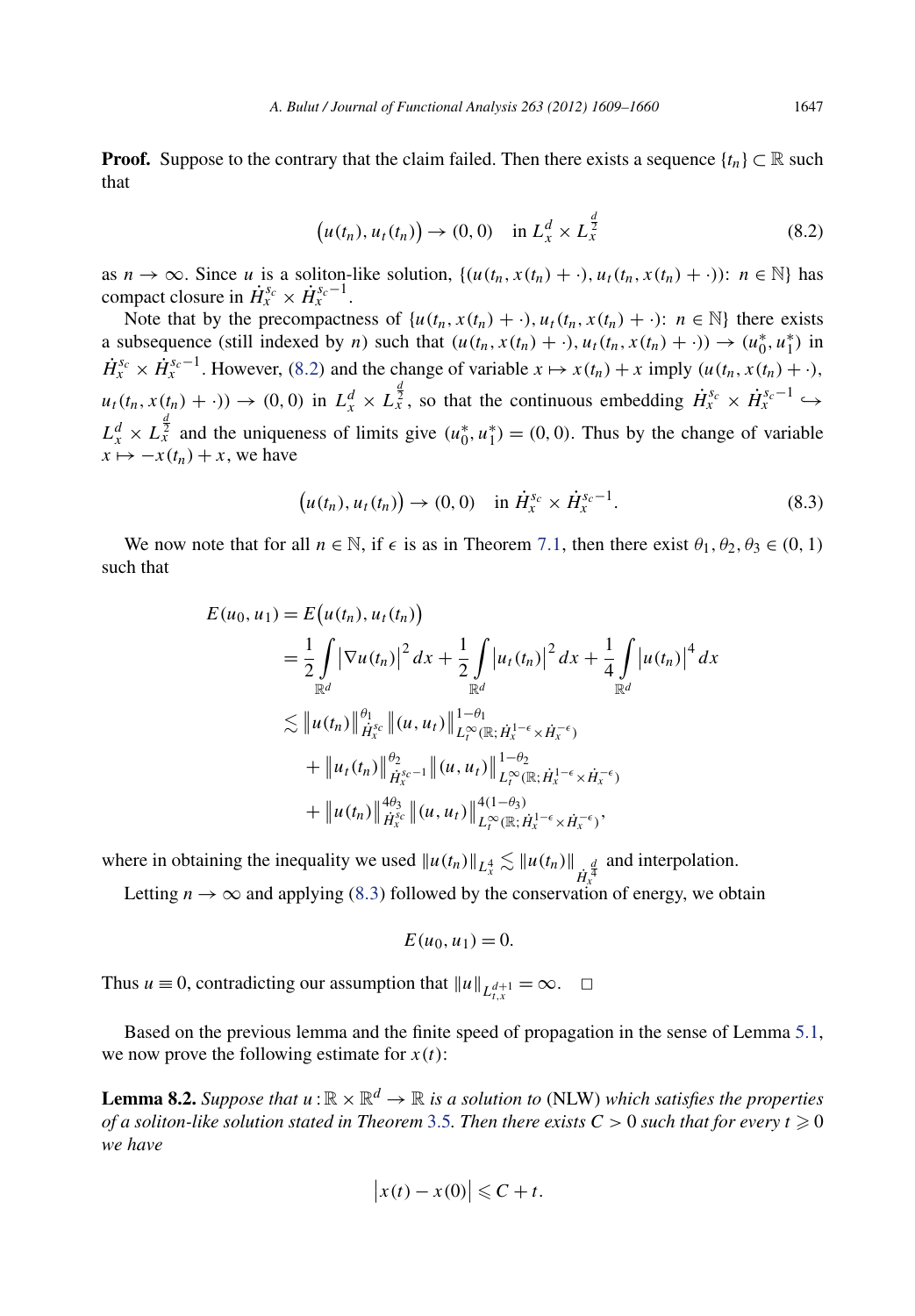**Proof.** We argue in a similar spirit to [\[27\].](#page-52-0) Fix  $\eta > 0$  to be determined later in the argument. Let us first note that by Remark [3.4](#page-11-0) there exists  $c(\eta) > 0$  such that

$$
\int_{|x-x(t)|>c(\eta)} |u(t,x)|^d \, dx + \int_{|x-x(t)|>c(\eta)} |u_t(t,x)|^{\frac{d}{2}} \, dx \leq \eta \tag{8.4}
$$

for all  $t \in \mathbb{R}$ .

Next, applying Lemma [5](#page-22-0).1 with  $\epsilon = \eta$  and  $t = 0$ , we choose  $R > 0$  such that for all  $r \in \mathbb{R}$  and  $x \in \{x \in \mathbb{R}^d : |x| \geqslant 2R + r\}$  we have

$$
v^{(0)}(r,x) = v_R^{(0)}(r,x)
$$

where  $v^{(t)}$  and  $v_R^{(t)}$  are defined as in Lemma 5.[1.](#page-22-0)

Then, for all  $t \in \mathbb{R}$ , we obtain

$$
\int_{|x-x(0)|>2R+t} |u(t,x)|^d dx + \int_{|x-x(0)|>2R+t} |u_t(t,x)|^{\frac{d}{2}} dx
$$
\n
$$
= \int_{|x|>2R+t} |u(t,x+x(0))|^d dx + \int_{|x|>2R+t} |u_t(t,x+x(0))|^{\frac{d}{2}} dx
$$
\n
$$
= \int_{|x|>2R+t} |v^{(0)}(t,x)|^d dx + \int_{|x|>2R+t} |\partial_t v^{(0)}(t,x)|^{\frac{d}{2}} dx
$$
\n
$$
= \int_{|x|>2R+t} |v_R^{(0)}(t,x)|^d dx + \int_{|x|>2R+t} |\partial_t v_R^{(0)}(t,x)|^{\frac{d}{2}} dx
$$
\n
$$
\leq \int_{\mathbb{R}^d} |v_R^{(0)}(t,x)|^d dx + \int_{\mathbb{R}^d} |\partial_t v_R^{(0)}(t,x)|^{\frac{d}{2}} dx
$$
\n
$$
\leq \left( \int_{\mathbb{R}^d} ||\nabla|^{s_c} v_R^{(0)}(t,x)|^2 dx \right)^{d/2} + \left( \int_{\mathbb{R}^d} |\nabla|^{s_c-1} \partial_t v_R^{(0)}(t,x)|^2 dx \right)^{d/4}
$$
\n
$$
\leq C\eta^{d/2} + (C\eta)^{d/2}
$$
\n(8.5)

where in passing from the fifth line to the sixth line we have used the Sobolev embedding, and in passing from the sixth line to the seventh we have used the smallness given by  $(5.1)$  in Lemma [5.1.](#page-22-0)

Combining the bounds (8.4) and (8.5) and using  $\eta$  < 1, we obtain

$$
\int_{\{x:\ |x-x(t)|\geqslant c(\eta)\}\cup\{x:\ |x-x(0)|\geqslant 2R+t\}} |u(t,x)|^d + |u_t(t,x)|^{\frac{d}{2}} dx
$$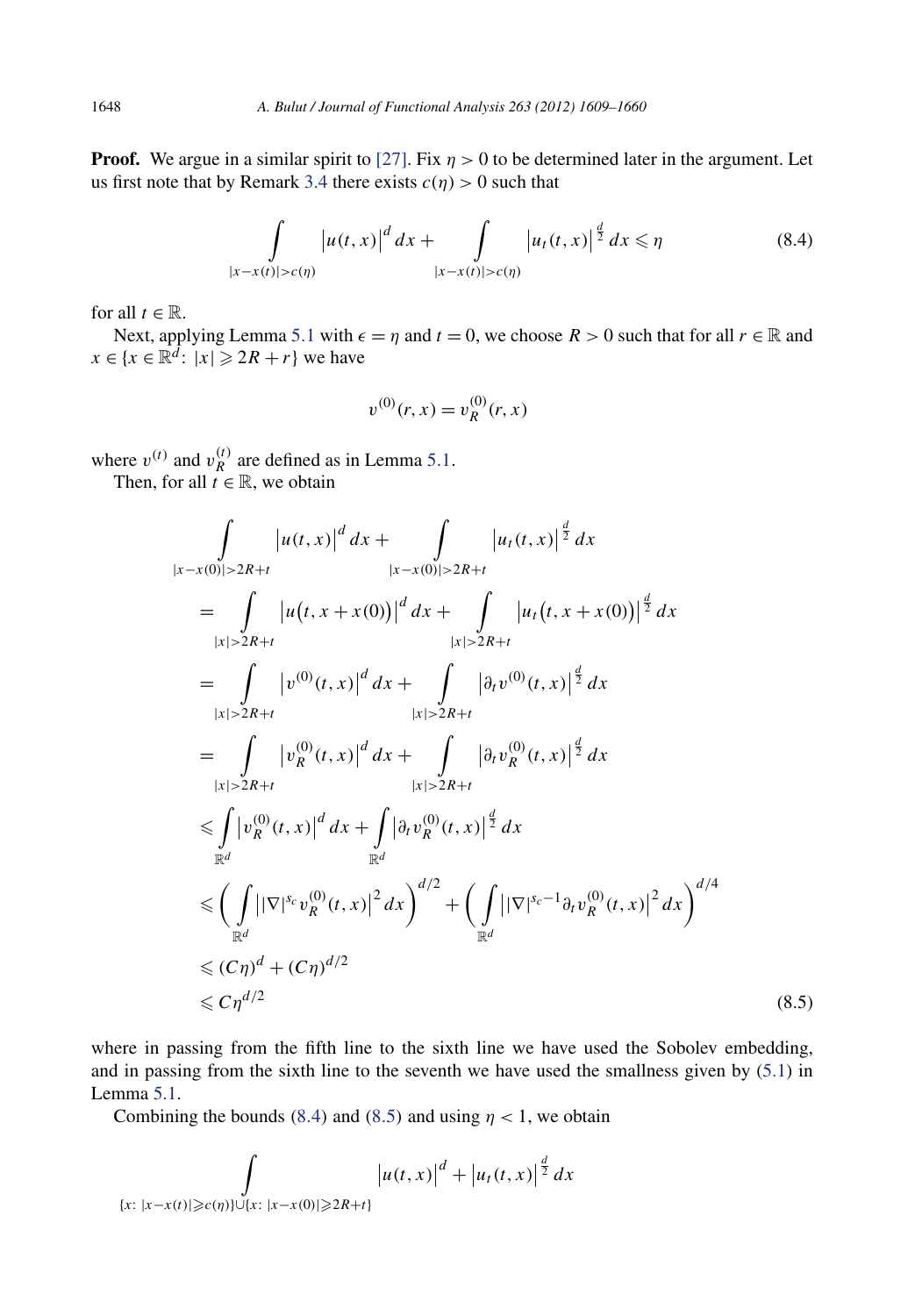*A. Bulut / Journal of Functional Analysis 263 (2012) 1609–1660* 1649

$$
\leq \int_{\substack{|x-x(t)|\geqslant c(\eta) \\ \leqslant (1+C)\eta}} |u(t,x)|^d + |u_t(t,x)|^{\frac{d}{2}} dx + \int_{\substack{|x-x(0)|\geqslant 2R+t}} |u(t,x)|^d + |u_t(t,x)|^{\frac{d}{2}} dx
$$
\n
$$
\leqslant (1+C)\eta
$$
\n(8.6)

for all  $t \geq 0$ . We now determine *η*. Note that by Lemma [8](#page-38-0).1 together with the assumption  $(u, u_t) \in L_t^{\infty}(\mathbb{R}; \dot{H}_x^{s_c} \times \dot{H}_x^{s_c-1})$ , we have

$$
0 < \inf_{t \in \mathbb{R}} (\|u(t)\|_{L_x^d}^d + \|u_t(t)\|_{L_x^{\frac{d}{2}}}^{\frac{d}{2}}) < \infty,
$$

so that we may choose  $\eta > 0$  such that

$$
\eta < \frac{1}{4(1+C)} \inf_{t \in \mathbb{R}} (\|u(t)\|_{L_x^d}^d + \|u_t(t)\|_{L_x^{\frac{d}{2}}}^{\frac{d}{2}}).
$$

Thus invoking this choice of  $\eta$  in (8.6), we have for all  $t \geq 0$ ,

$$
\int_{\{x:\ |x-x(t)| < c(\eta)\} \cap \{x:\ |x-x(0)| < 2R+t\}} |u(t,x)|^d + |u_t(t,x)|^{\frac{d}{2}} dx
$$
\n
$$
= \int_{\mathbb{R}^d} |u(t,x)|^d + |u_t(t,x)|^{\frac{d}{2}} dx
$$
\n
$$
- \int_{\{x:\ |x-x(t)| \ge c(\eta)\} \cup \{x:\ |x-x(0)| \ge 2R+t\}} |u(t,x)|^d + |u_t(t,x)|^{\frac{d}{2}} dx
$$
\n
$$
\ge \inf_{t \in \mathbb{R}} (\|u(t)\|_{L_x^d}^d + \|u_t(t)\|_{L_x^{\frac{d}{2}}}^{\frac{d}{2}}) - (1+C)\eta
$$
\n
$$
\ge \left(1 - \frac{1}{4}\right) \inf_{t \in \mathbb{R}} (\|u(t)\|_{L_x^d}^d + \|u_t(t)\|_{L_x^{\frac{d}{2}}}^{\frac{d}{2}}) - 0.
$$

Thus, we conclude that for all  $t \geq 0$ , the set

$$
X(t) = \{x: |x - x(t)| < c(\eta) \} \cap \{x: |x - x(0)| < 2R + t \} \neq \emptyset.
$$

We may then choose  $x \in X(t)$ ,  $t \ge 0$ , so that

$$
|x(t) - x(0)| \le |x(t) - x| + |x - x(0)| \le c(\eta) + 2R + t.
$$

Noting that  $\eta$  and  $R$  are independent of  $t$ , we conclude that there exists  $C > 0$  such that for all  $t \geqslant 0$  we have

$$
\left|x(t) - x(0)\right| \leqslant C + t
$$

as desired.  $\square$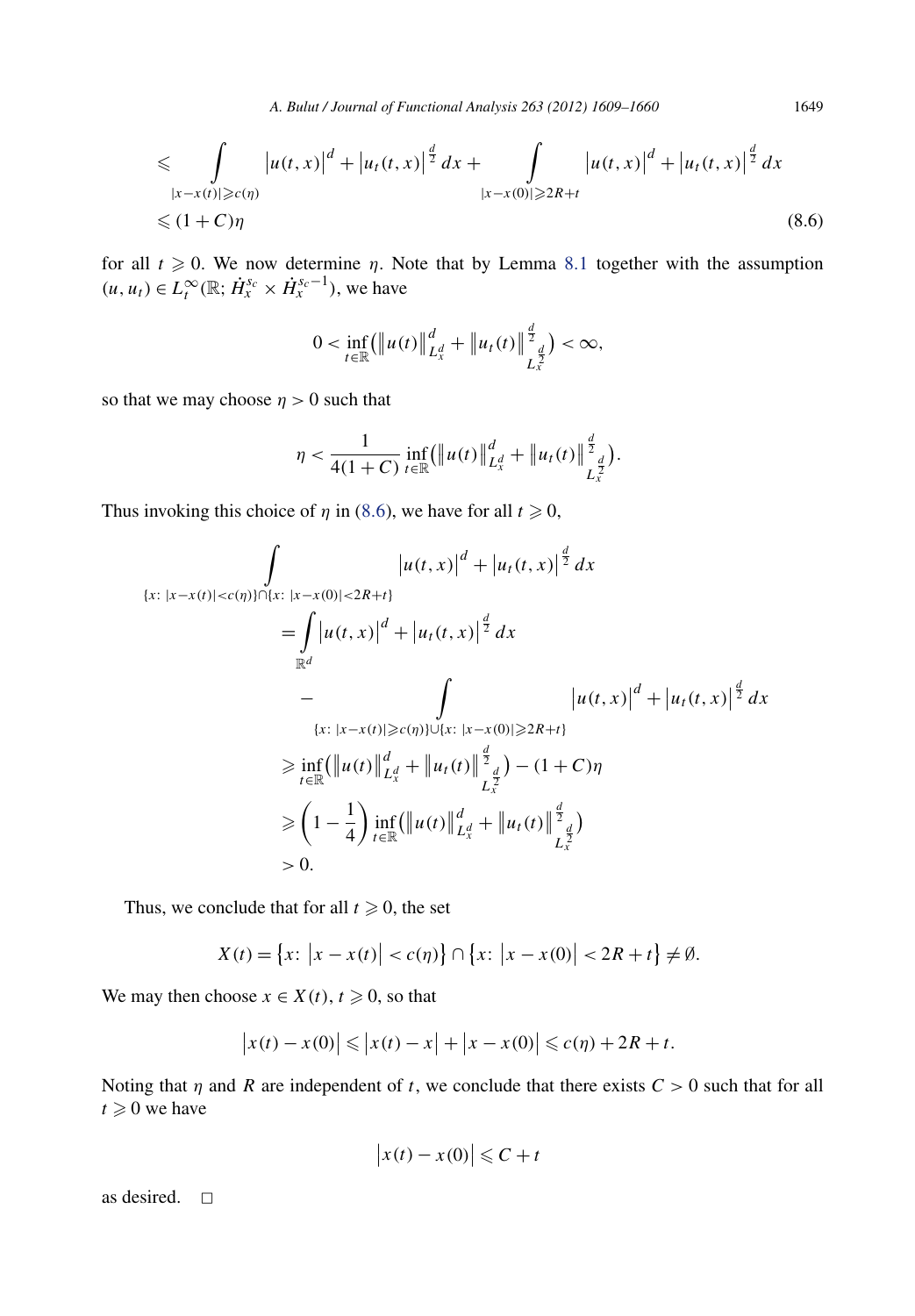The second step in obtaining the lower bound on *(*[8](#page-38-0)*.*1*)* is the following lemma which employs the almost periodicity as well as the dispersive estimate.

**Lemma 8.3.** *Suppose that*  $u : \mathbb{R} \times \mathbb{R}^d \to \mathbb{R}$  *is a solution to* (NLW) *which satisfies the properties of a soliton-like solution stated in Theorem* [3.5](#page-11-0)*. Then there exist R >* 0 *and c >* 0 *such that for*  $every \in \mathbb{R},$ 

$$
\int_{s}^{s+1} \int_{|x-x(t)| \le R} |u(t,x)|^4 dx dt \ge c.
$$
 (8.7)

**Proof.** We argue in a similar manner as in [\[27\].](#page-52-0) As a first step, we claim that there exists  $C_1 > 0$ such that for every  $s \in \mathbb{R}$ ,

$$
\left| \left\{ t \in [s, s+1] \colon \int_{\mathbb{R}^d} |u(t)|^{\frac{2d}{d-2}} dx \geqslant C_1 \right\} \right| \geqslant C_1. \tag{8.8}
$$

To this end, suppose to the contrary that the claim failed. Then there exists a sequence of times  ${s_n} \subset \mathbb{R}$  such that for every  $n \in \mathbb{N}$ ,

$$
\left|\left\{\tau \in [0,1]: \int_{\mathbb{R}^d} |u(s_n+\tau)|^{\frac{2d}{d-2}} dx \geqslant \frac{1}{n}\right\}\right| < \frac{1}{n}.
$$

This in turn implies that the sequence  $g_n:[0,1] \to \mathbb{R}$  defined by

$$
g_n(\tau) = \int_{\mathbb{R}^d} |u(s_n + \tau)|^{\frac{2d}{d-2}} dx
$$

converges to zero in measure as  $n \to \infty$ . We next extract a subsequence (still labeled  $s_n$ ) such that

$$
\int_{\mathbb{R}^d} |u(s_n + \tau)|^{\frac{2d}{d-2}} dx \to 0 \quad \text{for a.e. } \tau \in [0, 1] \text{ as } n \to \infty.
$$
 (8.9)

To continue, using the hypothesis that *u* is a soliton-like solution together with the almost periodicity of *u*, we choose a further subsequence (still labeled  $s_n$ ) and a pair  $(f, g) \in \dot{H}^{s_c}_x$  ×  $H_r^{s_c-1}$  such that

$$
\big(u\big(s_n,x(s_n)+\cdot\big),u_t\big(s_n,x(s_n)+\cdot\big)\big)\to(f,g)\quad\text{in }\dot{H}_x^{s_c}\times\dot{H}_x^{s_c-1}.\tag{8.10}
$$

Moreover, using the additional decay property (Theorem 7*.*[1\)](#page-28-0) we observe that the sequence  $\{(u(s_n, x(s_n) + \cdot), u_t(s_n, x(s_n) + \cdot))\}$  is bounded in  $\dot{H}^1_x \times L^2_x$ , and we therefore pass to another subsequence to find  $(f', g') \in \dot{H}^1_x \times L^2_x$  such that

$$
\big(u\big(s_n, x(s_n) + \cdot\big), u_t\big(s_n, x(s_n) + \cdot\big)\big) \to \big(f', g'\big) \quad \text{weakly in } \dot{H}^1_x \times L^2_x. \tag{8.11}
$$

<span id="page-42-0"></span>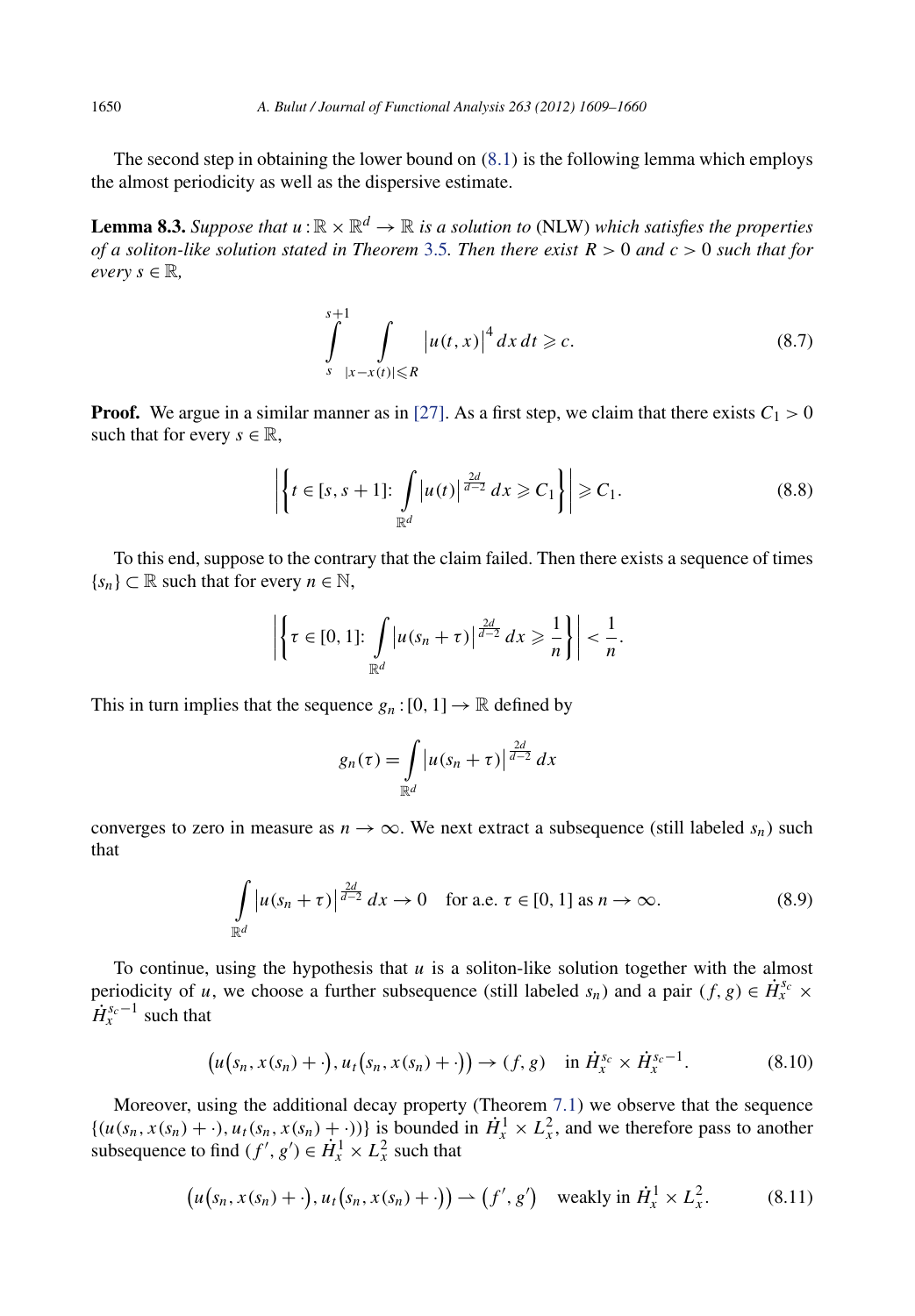<span id="page-43-0"></span>Next, we show that we have  $(f'(x), g'(x)) = (0, 0)$  for a.e.  $x \in \mathbb{R}^d$ . To prove this, we begin by noting that it suffices to show

$$
W(\tau)(f', g')(x) = 0, \text{ for a.e. } \tau \in [0, 1] \text{ and a.e. } x \in \mathbb{R}^d. \tag{8.12}
$$

Indeed, if we assume (8.12), then in view of  $W(\tau)(f', g') \in C_{\tau}^0(\dot{H}_x^1) \cap C_{\tau}^1(L_x^2)$ , we obtain

$$
\|f'\|_{L_x^{\frac{2d}{d-2}}} \lesssim \|f'\|_{\dot{H}^1_x} = \lim_{\tau \to 0} \|\mathcal{W}(\tau)(f',g')\|_{\dot{H}^1_x} = 0,
$$

as well as

$$
\|g'\|_{L_x^2} = \lim_{\tau \to 0} \|\partial_\tau \mathcal{W}(\tau)(f', g')\|_{L_x^2} = \lim_{\tau \to 0} \lim_{h \to 0} \left\| \frac{1}{h} \left[ \mathcal{W}(\tau + h)(f', g') - \mathcal{W}(\tau)(f', g') \right] \right\|_{L_x^2} = 0.
$$

We now turn to verifying the assertion (8.12). We first note that  $(8.11)$  $(8.11)$  $(8.11)$  yields  $W(\tau)$   $(u(s_n, \tau))$  $f(x(s_n) + \cdot)$ ,  $u_t(s_n, x(s_n) + \cdot)$ )  $\to W(\tau)(f', g')$  weakly in  $L_x^{\frac{2d}{d-2}}$  for every  $\tau \in \mathbb{R}$  (for a justification of this claim, we refer to Proposition [A.2](#page-50-0) in Appendix A). The weak lower semicontinuity of the norm then yields

$$
\|\mathcal{W}(\tau)\big(f',g'\big)\|_{L_x^{\frac{2d}{d-2}}} \leqslant \lim_{n\to\infty} \|\mathcal{W}(\tau)\big(u(s_n),u_t(s_n)\big)\|_{L_x^{\frac{2d}{d-2}}} \tag{8.13}
$$

for every  $\tau \in \mathbb{R}$ .

 $\parallel$ 

Fix  $\tau \in [0, 1]$ . Using the Duhamel formula, the dispersive estimate followed by Lemma [4](#page-13-0).1 twice, and the Sobolev embedding, we obtain for all  $n \in \mathbb{N}$ ,

$$
\|W(\tau)(u(s_n), u_t(s_n))\|_{L_x^{\frac{2d}{d-2}}} \n\leq \|u(s_n + \tau)\|_{L_x^{\frac{2d}{d-2}}} + \int_{s_n}^{s_n + \tau} \|\frac{\sin((s_n + \tau - \tau')|\nabla|)}{|\nabla|} [u(\tau')]^3\|_{L_x^{\frac{2d}{d-2}}} d\tau' \n\lesssim \|u(s_n + \tau)\|_{L_x^{\frac{2d}{d-2}}} + \int_{s_n}^{s_n + \tau} |s_n + \tau - \tau'|^{-\frac{d-1}{d}} \| |\nabla|^{\frac{1}{d}} [u(\tau')^3] \|_{L_x^{\frac{2d}{d+2}}} d\tau' \n\lesssim \|u(s_n + \tau)\|_{L_x^{\frac{2d}{d-2}}} + \int_{s_n}^{s_n + \tau} |s_n + \tau - \tau'|^{-\frac{d-1}{d}} \|u(\tau')^2\|_{L_x^{\frac{2d}{d-2}}} \| |\nabla|^{\frac{1}{d}} u(\tau') \|_{L_x^{\frac{d^2}{d+1}}} d\tau' \n\lesssim \|u(s_n + \tau)\|_{L_x^{\frac{2d}{d-2}}} + \int_{s_n}^{s_n + \tau} |s_n + \tau - \tau'|^{-\frac{d-1}{d}} \|u(\tau')\|^2_{L_x^{\frac{4d^2}{d-2}}} \|u(\tau')\|_{\dot{H}_x^{sc}} d\tau' \n\lesssim \|u(s_n + \tau)\|_{L_x^{\frac{2d}{d-2}}} + \int_{s_n}^{s_n + \tau} |s_n + \tau - \tau'|^{-\frac{d-1}{d}} \|u(\tau')\|^2_{L_x^{\frac{4d^2}{d-2}}} d\tau'. \tag{8.14}
$$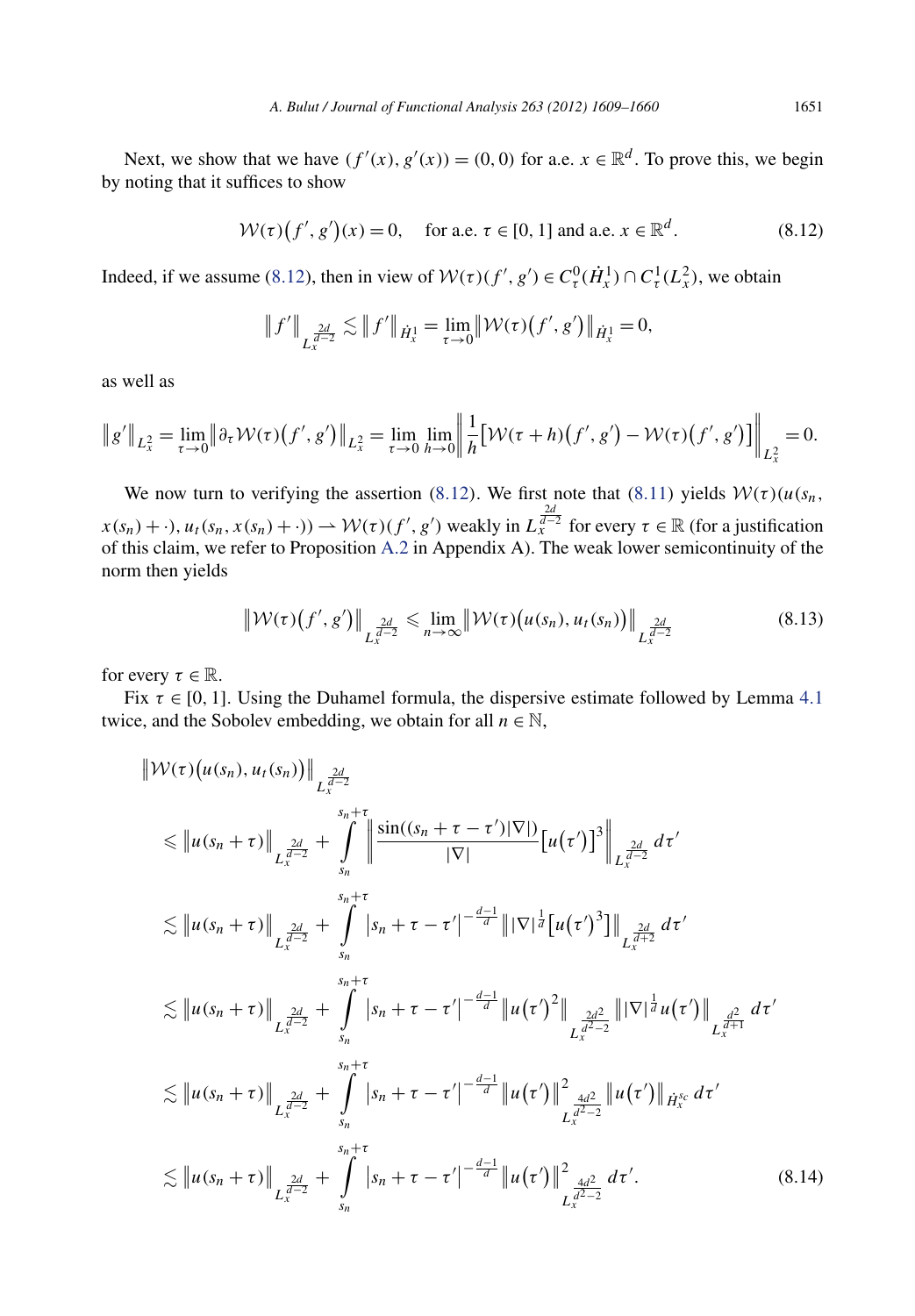We estimate the above integral as follows: Using interpolation, we deduce

$$
\int_{s_n}^{s_n+\tau} |s_n + \tau - \tau'|^{-\frac{d-1}{d}} \|u(\tau')\|^2_{L_x^{\frac{4d^2}{d^2-2}}} d\tau'
$$
\n
$$
= \int_0^{\tau} |\tau - \tau'|^{-\frac{d-1}{d}} \|u(s_n + \tau')\|^2_{L_x^{\frac{4d^2}{d^2-2}}} d\tau'
$$
\n
$$
\lesssim \int_0^{\tau} |\tau - \tau'|^{-\frac{d-1}{d}} \|u(s_n + \tau')\|^2_{L_x^{\frac{2d}{d^2-2}}} \|u(s_n + \tau')\|^2_{L_x^{\frac{d}{d}}}^{2(1-\theta)} d\tau'
$$
\n
$$
\lesssim \int_0^{\tau} |\tau - \tau'|^{-\frac{d-1}{d}} \|u(s_n + \tau')\|^2_{L_x^{\frac{2d}{d^2-2}}} \|u\|^2_{L_t^{\infty} \dot{H}_x^{\frac{s_c}{d}}} d\tau'
$$
\n
$$
\lesssim \int_0^{\tau} |\tau - \tau'|^{-\frac{d-1}{d}} \|u(s_n + \tau')\|^2_{L_x^{\frac{2d}{d^2}}} d\tau'
$$
\n
$$
(8.15)
$$

for some  $\theta \in (0, 1)$ . Then, by virtue of Theorem [7](#page-28-0).1 and [\(8](#page-42-0).9), the dominated convergence theorem yields

$$
\int_{0}^{\tau} |\tau - \tau'|^{-\frac{d-1}{d}} \|u(s_n + \tau')\|_{L_{x}^{\frac{2d}{d-2}}}^{2\theta} d\tau' \to 0.
$$
\n(8.16)

Thus appealing to (8*.*[9\)](#page-42-0) once again, together with (8*.*16), we use *(*8*.*[14](#page-43-0)*)* to obtain

$$
\left\|\mathcal{W}(s)\big(u(s_n),u_t(s_n)\big)\right\|_{L_x^{\frac{2d}{d-2}}}\to 0
$$

which in turn gives the claim (8.[12\)](#page-43-0) so that  $f'(x) = g'(x) = 0$  a.e. as claimed.

Now, note that by combining (8*.*[10\)](#page-42-0) and (8*.*[11\)](#page-42-0) with the Sobolev embedding and uniqueness of weak limits in  $L_x^p$  spaces, we obtain  $(f(x), g(x)) = (f'(x), g'(x))$  for a.e.  $x \in \mathbb{R}^d$ . Thus, us-ing (8.[10](#page-42-0)) with  $f(x) = g(x) = 0$  for a.e.  $x \in \mathbb{R}^d$ , we may choose *n* so that  $\|(u(s_n, x(s_n) + \cdot),\)$  $u_t(s_n, x(s_n) + \cdot)$ )  $\|_{\dot{H}^{s_c}_x \times \dot{H}^{s_c-1}_x}$  is arbitrarily small. The local theory then gives  $\|u\|_{L^{d+1}_{t,x}} < \infty$ , contradicting our hypothesis that *u* is a blow-up solution. Thus [\(8](#page-42-0)*.*8) holds as desired.

Our second step is to adjust the domain of integration in  $(8.8)$  $(8.8)$ . To this end, let  $C_1$  be as in [\(8.8\)](#page-42-0). Fix  $\eta > 0$  to be determined later in the argument and let  $s \in \mathbb{R}$  be given. Then, by the almost periodicity of *u*, we may choose  $C_2(\eta) > 0$  such that

$$
\|u(t)\|_{L_x^d(|x-x(t)|\geqslant C_2(\eta))}\leqslant \eta^{\frac{1}{d}}.
$$

Let  $\epsilon > 0$  be as in Theorem 7.[1.](#page-28-0) Using interpolation followed by the Sobolev embedding, we have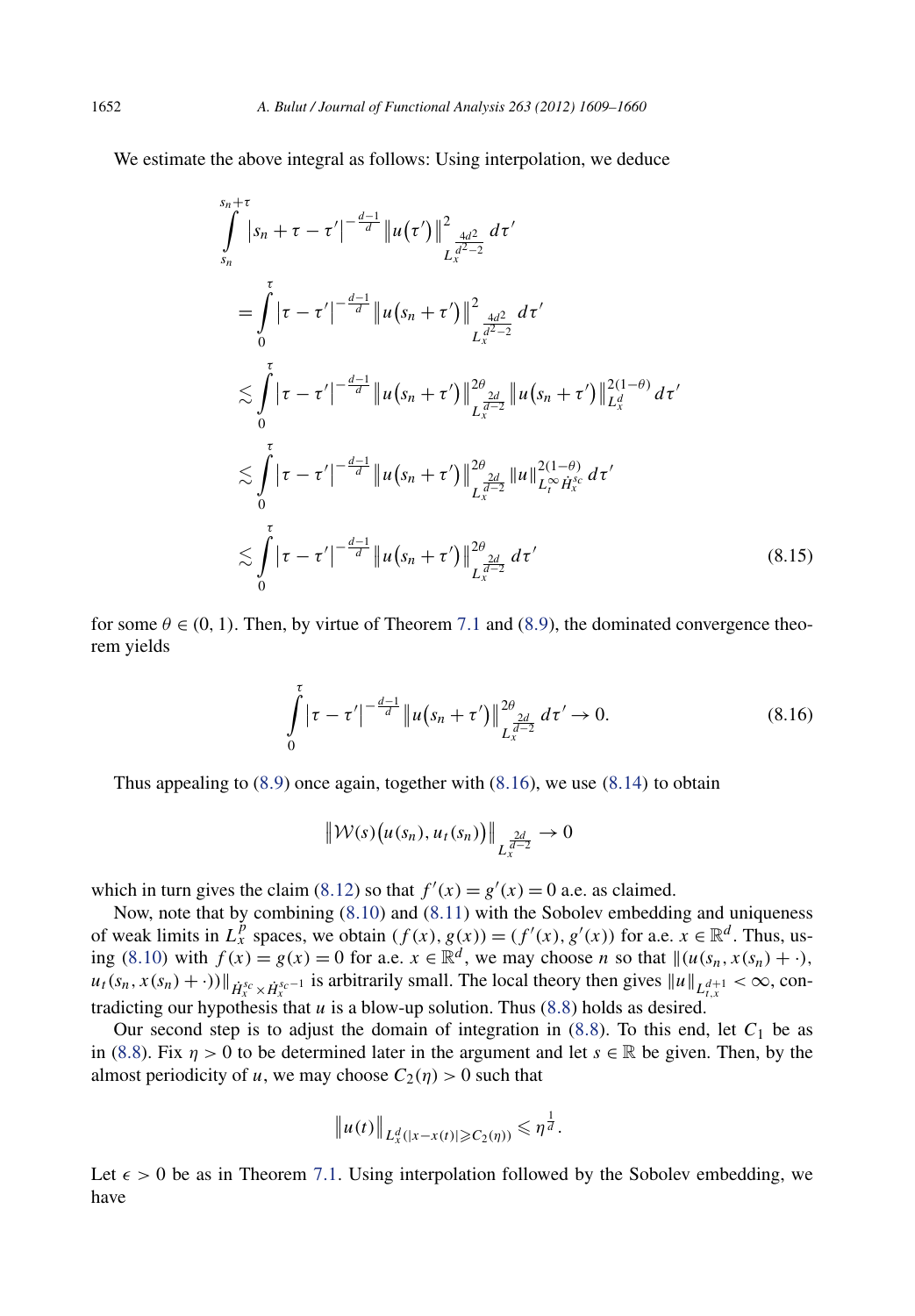<span id="page-45-0"></span>
$$
\|u(t)\|_{L_x^{\frac{2d}{d-2}}(|x-x(t)|\geq C_2(\eta))} \leq \|u(t)\|_{L_x^d(|x-x(t)|\geq C_2(\eta))}^{\gamma} \|u(t)\|_{L_x^{\frac{2d}{d-2(1-\epsilon)}}(\mathbb{R}^d)}^{1-\gamma} \n\leq C \|u(t)\|_{L_x^d(|x-x(t)|\geq C_2(\eta))}^{\gamma} \|u(t)\|_{\dot{H}_x^{1-\epsilon}(\mathbb{R}^d)}^{1-\gamma}
$$
\n
$$
\leq C\eta^{\frac{\gamma}{d}} \tag{8.17}
$$

for some  $\gamma \in (0, 1)$ , where we note that  $d \ge 6$  yields  $\frac{2d}{d-2(1-\epsilon)} < \frac{2d}{d-2} < d$ .

Choose *η* small enough so that  $(C\eta^{\frac{y}{d}})^{\frac{2d}{d-2}} < \frac{C_1}{2}$ . Then for all  $t \in [s, s + 1]$ ,  $\int_{\mathbb{R}^d} |u(t, x)|^{\frac{2d}{d-2}} \geq$ *C*<sup>1</sup> implies

$$
\int_{|x-x(t)|\leq C_2(\eta)} |u(t,x)|^{\frac{2d}{d-2}} dx = \int_{\mathbb{R}^d} |u(t,x)|^{\frac{2d}{d-2}} dx - \int_{|x-x(t)|\geq C_2(\eta)} |u(t,x)|^{\frac{2d}{d-2}} dx \geq \frac{C_1}{2}.
$$

Thus, we obtain from ([8](#page-42-0).8) that for all  $s \in \mathbb{R}$ 

$$
\left| \left\{ t \in [s, s+1] : \int\limits_{|x-x(t)| \leq C_2(\eta)} |u(t, x)|^{\frac{2d}{d-2}} dx \geq \frac{C_1}{2} \right\} \right| \geq C_1
$$
\n(8.18)

from which we settle the second step.

To conclude the proof, we use (8*.*18) to obtain the desired estimate [\(8.7\)](#page-42-0). Arguing similarly as in  $(8.17)$ , we obtain

$$
\|u(t)\|_{L_x^{\frac{2d}{d-2}}(|x-x(t)| \leq C_2(\eta))} \leq \|u(t)\|_{L_x^4(|x-x(t)| \leq C_2(\eta))}^{\theta} \|u(t)\|_{L_x^{\frac{2d}{d-2(1-\epsilon)}}(|x-x(t)| \leq C_2(\eta))}^{1-\theta}
$$
  

$$
\leq \|u(t)\|_{L_x^4(|x-x(t)| \leq C_2(\eta))}^{\theta} \|u(t)\|_{L_x^{\frac{2d}{d-2(1-\epsilon)}}(\mathbb{R}^d)}^{1-\theta}
$$
  

$$
\leq C \|u(t)\|_{L_x^4(|x-x(t)| \leq C_2(\eta))}^{\theta} \|u(t)\|_{H_x^{1-\epsilon}(\mathbb{R}^d)}^{1-\theta}
$$
  

$$
\leq C \|u(t)\|_{L_x^4(|x-x(t)| \leq C_2(\eta))}^{\theta}
$$

for some  $\theta \in (0, 1)$ .

Then for all  $s \in \mathbb{R}$  we have

$$
\int_{s}^{s+1} \int_{|x-x(t)| \leq C_2(\eta)} |u(t,x)|^4 dx dt = \int_{s}^{s+1} ||u(t)||_{L_x^4(|x-x(t)| \leq C_2(\eta))}^{4} dt
$$
  
\n
$$
\geq \int_{s}^{s+1} C^{-4/\theta} ||u(t)||_{L_x^{\frac{2d}{d-2}}(|x-x(t)| \leq C_2(\eta))}^{4/\theta} dt
$$
  
\n
$$
\geq C_1 \cdot C^{-4/\theta} \left(\frac{C_1}{2}\right)^{\frac{4(d-2)}{2d\theta}}.
$$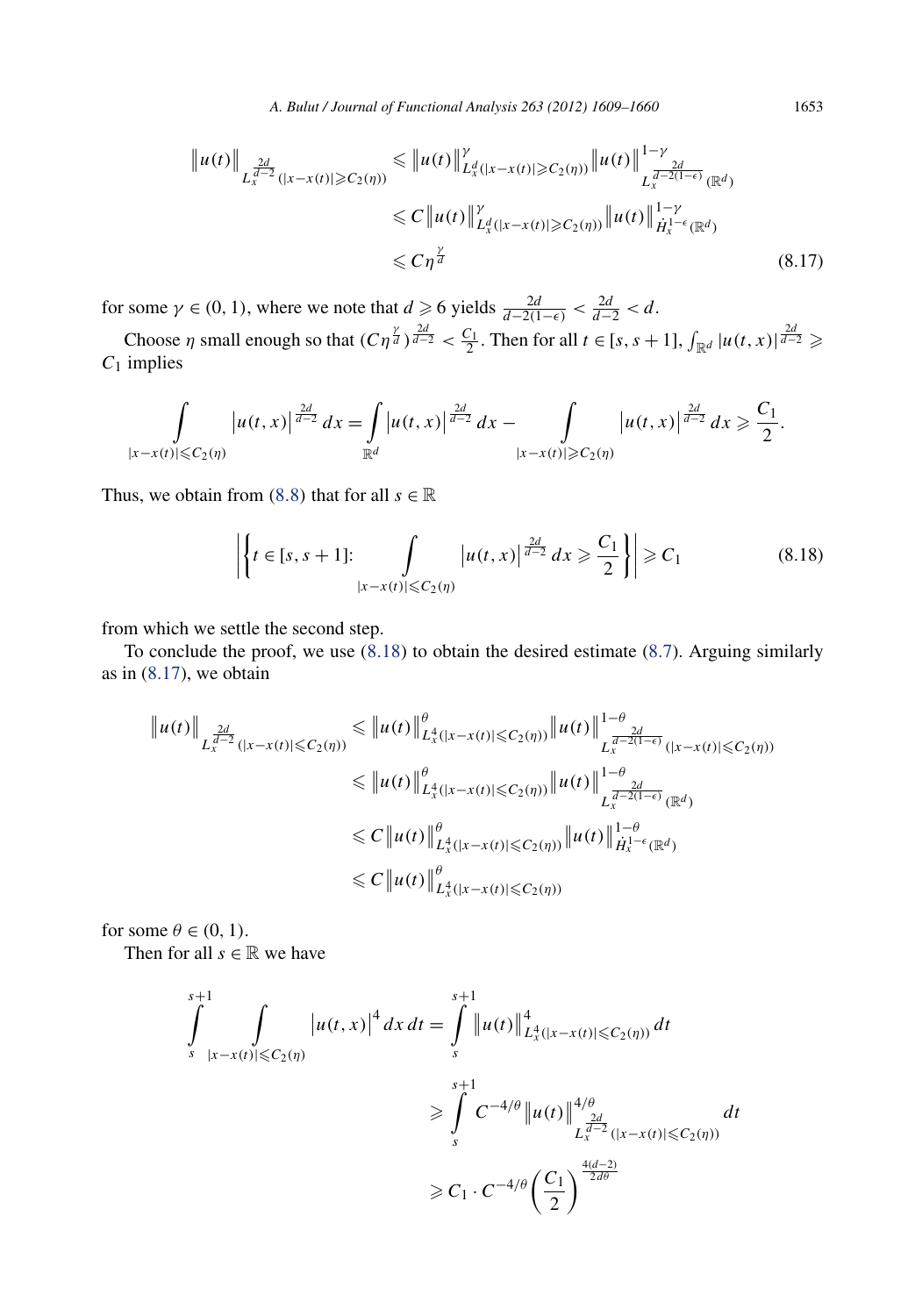where we used  $(8.18)$  $(8.18)$  $(8.18)$  to obtain the last inequality. Since  $C_1$ ,  $C_2$  and  $C$  are independent of  $s$ , this yields the desired estimate  $(8.7)$ .  $\Box$ 

Having shown the two steps we outlined above, we are now ready to address the proof of the main proposition of this section, which precludes the soliton-like scenario.

**Proposition 8.4.** Assume  $d \geqslant 6$ . Then there is no  $u:\mathbb{R}\times \mathbb{R}^d \to \mathbb{R}$  such that  $u$  solves (NLW) and *satisfies the properties of a soliton-like solution in the sense of Theorem* [3.5](#page-11-0)*.*

**Proof.** We argue as in [\[27\].](#page-52-0) Suppose for a contradiction that such a solution *u* existed. Fix  $T > 0$ and choose *C* as in Lemma [8.2](#page-39-0) and *R*, *c* as in Lemma [8.3.](#page-42-0) We then write

$$
\int_{0\mathbb{R}^d} \frac{|u(t,x)|^4}{|x|} dx dt \ge \sum_{i=0}^{\lfloor T \rfloor - 1} \int_{i}^{i+1} \int_{|x - x(t)| \le R} \frac{|u(t,x)|^4}{|x|} dx dt.
$$
 (8.19)

Note that for all  $i \in \{0, ..., \lfloor T \rfloor -1\}$  the conditions  $t \in [i, i + 1)$  and  $x \in \{x \in \mathbb{R}^d : |x - x(t)| \le R\}$ yield

$$
|x| \le |x - x(t)| + |x(t) - x(0)| + |x(0)| \le R + C + t + |x(0)| \le C' + i.
$$

Using this bound,

$$
(8.19) \geqslant \sum_{i=0}^{\lfloor T \rfloor - 1} \frac{1}{C' + i} \int_{i}^{i+1} \int_{|x - x(t)| \leqslant R} |u(t, x)|^4 dx dt
$$
  
\n
$$
\geqslant c \sum_{i=0}^{\lfloor T \rfloor - 1} \frac{1}{C' + i}
$$
  
\n
$$
\geqslant c \int_{0}^{\lfloor T \rfloor} \frac{1}{C' + t} dt.
$$
 (8.20)

Combining (8*.*19) with (8*.*20) and invoking Theorem [2.2,](#page-8-0) we obtain

$$
c\log\bigg(\frac{C'+\lfloor T\rfloor}{C'}\bigg)\leqslant \iint\limits_{0\leqslant x} \frac{|u(t,x)|^4}{|x|}dx\,dt\leqslant CE(u_0,u_1).
$$

Since *u* is a soliton-like solution, by Theorem [7](#page-28-0).1 we have  $E(u_0, u_1) < \infty$ . Noting that  $T > 0$ is arbitrary and the constants  $C$ ,  $R$  and  $c$  are independent of  $T$ , letting  $T$  tend to infinity, we derive a contradiction. This completes the proof of the proposition.  $\Box$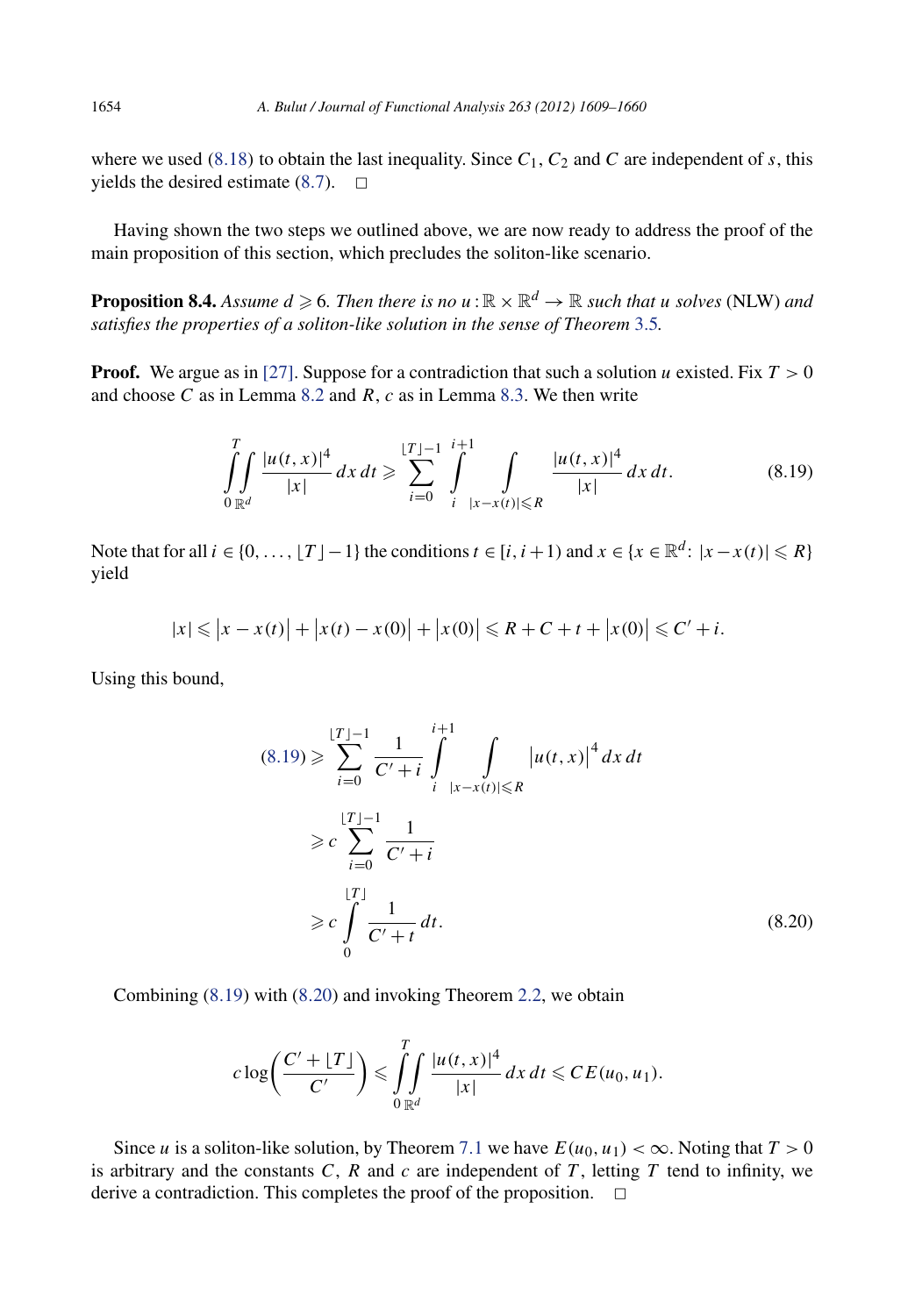#### <span id="page-47-0"></span>**9. Low-to-high frequency cascade solution**

In this section, we rule out the low-to-high frequency cascade scenario identified in Theorem [3.5.](#page-11-0)

**Proposition 9.1.** *There is no*  $u : \mathbb{R} \times \mathbb{R}^d \to \mathbb{R}$  *such that u solves* (NLW)*, and satisfies the properties of a low-to-high frequency cascade solution in the sense of Theorem* [3.5](#page-11-0)*.*

**Proof.** We proceed in a similar manner as in [\[26\].](#page-52-0) Assume to the contrary that there exists such a solution *u*. Since *u* is a low-to-high frequency cascade solution, we may choose a sequence  ${t_n} \subset \mathbb{R}$  with  $t_n \to \infty$  such that  $N(t_n) \to \infty$  as  $n \to \infty$ .

Using [\(3](#page-11-0).2) followed by Hölder's inequality with  $u \in L_t^{\infty}(\dot{H}_x^{1-\epsilon} \times \dot{H}_x^{-\epsilon})$  for some  $\epsilon > 0$ (Theorem [7.1\)](#page-28-0) we have, for all  $n \in \mathbb{N}$  and  $\eta > 0$ ,

$$
\int_{|\xi| \leq c(\eta)N(t_n)} |\xi|^2 |\hat{u}(t_n, \xi)|^2 + |\hat{u}_t(t_n, \xi)|^2 d\xi
$$
\n
$$
\lesssim \left( \int_{|\xi| \leq c(\eta)N(t_n)} |\xi|^{2s_c} |\hat{u}(t_n, \xi)|^2 d\xi \right)^{\frac{\epsilon}{\epsilon+s_c-1}} \left( \int_{|\xi| \leq c(\eta)N(t_n)} |\xi|^{2(1-\epsilon)} |\hat{u}(t_n, \xi)|^2 d\xi \right)^{\frac{s_c-1}{\epsilon+s_c-1}}
$$
\n
$$
+ \left( \int_{|\xi| \leq c(\eta)N(t_n)} |\xi|^{2(s_c-1)} |\hat{u}_t(t_n, \xi)|^2 d\xi \right)^{\frac{\epsilon}{\epsilon+s_c-1}}
$$
\n
$$
\times \left( \int_{|\xi| \leq c(\eta)N(t_n)} |\xi|^{-2\epsilon} |\hat{u}_t(t_n, \xi)|^2 d\xi \right)^{\frac{s_c-1}{\epsilon+s_c-1}}
$$
\n
$$
\lesssim \eta^{\frac{\epsilon}{\epsilon+s_c-1}} \| (u, u_t) \|_{L^{\infty}(\mathbb{R}; \dot{H}_x^{1-\epsilon} \times \dot{H}_x^{-\epsilon})}^{\frac{2(s_c-1)}{\epsilon+s_c-1}}
$$
\n
$$
\lesssim \eta^{\frac{\epsilon}{\epsilon+s_c-1}}.
$$
\n(9.1)

On the other hand, by Chebyshev's inequality

$$
\int_{|\xi| \ge c(\eta)N(t_n)} |\xi|^2 |\hat{u}(t_n, \xi)|^2 + |\hat{u}_t(t_n, \xi)|^2 d\xi
$$
\n
$$
\le [c(\eta)N(t)]^{-2(s_c-1)} \int_{\mathbb{R}^d} |\xi|^{2s_c} |\hat{u}(t_n, \xi)|^2 + |\xi|^{2(s_c-1)} |\hat{u}_t(t_n, \xi)|^2 d\xi
$$
\n
$$
\lesssim [c(\eta)N(t_n)]^{-2(s_c-1)} \|(u, u_t)\|_{L^\infty(\mathbb{R}; \dot{H}_x^{s_c} \times \dot{H}_x^{s_c-1})}^2
$$
\n
$$
\lesssim [c(\eta)N(t_n)]^{-2(s_c-1)} \tag{9.2}
$$

for all  $\eta > 0$  and  $n \in \mathbb{N}$ .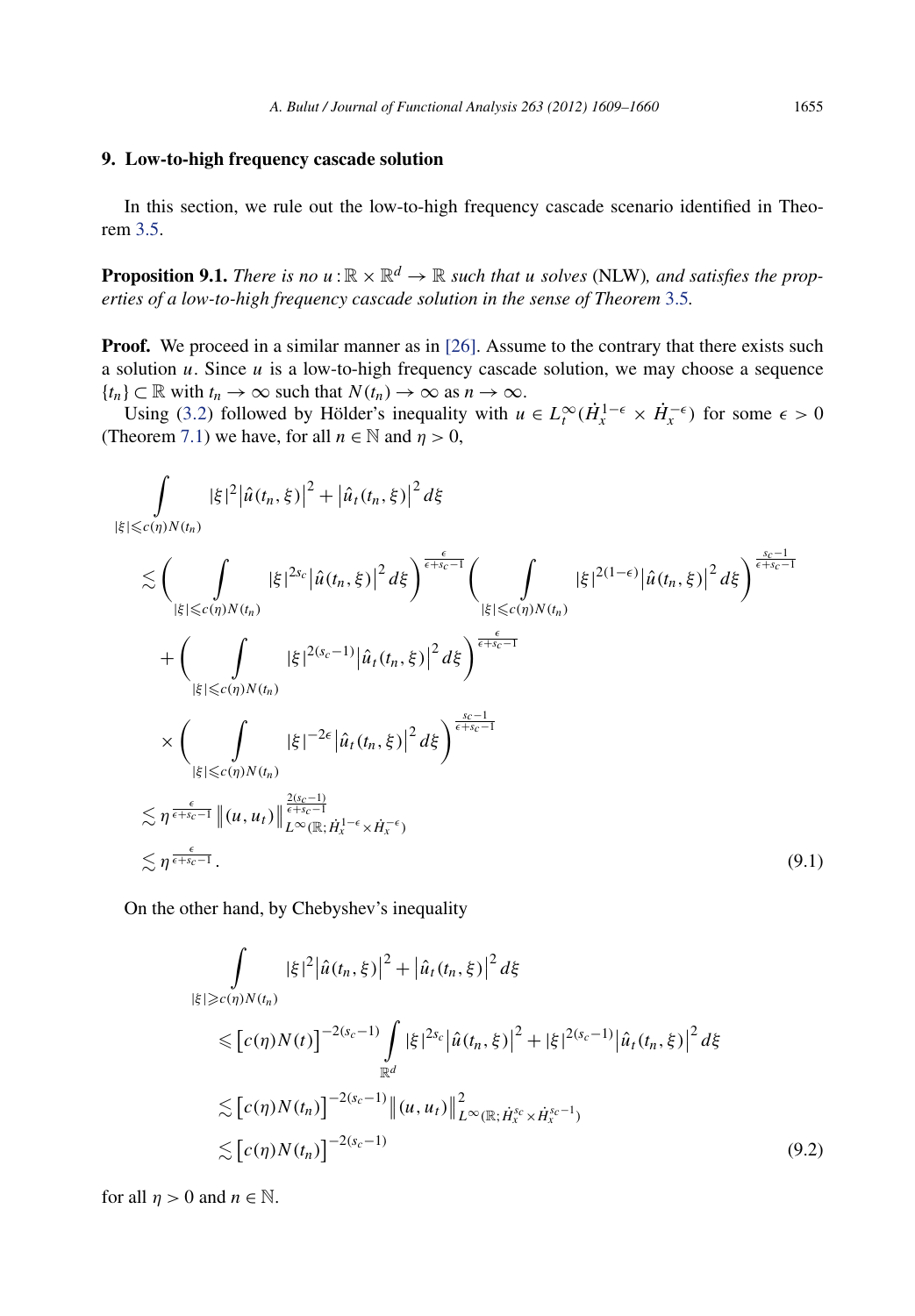To continue, we now estimate the nonlinear term in the energy. Note that using Sobolev's inequality followed by interpolation with  $u \in L_t^{\infty} \dot{H}_x^{s_c}$ ,

$$
\|u(t_n)\|_{L^4_x} \lesssim \||\nabla|^{\frac{d}{4}}u(t_n)\|_{L^2_x} \lesssim \|\nabla u(t_n)\|_{L^2_x}^{\frac{1}{2}}\|u\|_{L^\infty_t \dot{H}^{s_c}_x}^{\frac{1}{2}} \lesssim \|\nabla u(t_n)\|_{L^2_x}^{\frac{1}{2}}.
$$
 (9.3)

Combining [\(9](#page-47-0)*.*1), (9*.*[2\)](#page-47-0) and invoking Plancherel's theorem in (9*.*3), we estimate the energy as

$$
E(u(t_n), u_t(t_n)) \lesssim \int_{\mathbb{R}^d} |\xi|^2 |\hat{u}(t_n)|^2 d\xi + \int_{\mathbb{R}^d} |\hat{u}_t(t_n)|^2 d\xi + \left(\int_{\mathbb{R}^d} |\xi|^2 |\hat{u}(t_n)|^2 d\xi\right)^2
$$
  

$$
\lesssim \int_{|\xi| \leq c(\eta)N(t_n)} |\xi|^2 |\hat{u}(t_n)|^2 d\xi + \int_{|\xi| \geq c(\eta)N(t_n)} |\xi|^2 |\hat{u}(t_n)|^2 d\xi
$$
  
+ 
$$
\int_{|\xi| \leq c(\eta)N(t_n)} |\hat{u}_t(t_n)|^2 d\xi + \int_{|\xi| \geq c(\eta)N(t_n)} |\hat{u}_t(t_n)|^2 d\xi
$$
  
+ 
$$
\left[\int_{|\xi| \leq c(\eta)N(t_n)} |\xi|^2 |\hat{u}(t_n)|^2 d\xi + \int_{|\xi| \geq c(\eta)N(t_n)} |\xi|^2 |\hat{u}(t_n)|^2 d\xi\right]^2
$$
  

$$
\lesssim \eta^{\frac{\epsilon}{\epsilon+s_c-1}} + [c(\eta)N(t_n)]^{-2(s_c-1)} + \eta^{\frac{2\epsilon}{\epsilon+s_c-1}} + [c(\eta)N(t_n)]^{-4(s_c-1)}, \quad (9.4)
$$

for all  $n > 0$  and  $n \in \mathbb{N}$ .

Letting  $n \to \infty$  in (9.4) and using the conservation of energy, now  $N(t_n) \to \infty$  yields for all  $\eta > 0$ ,

$$
E(u(0),u_t(0))\lesssim \eta^{\frac{\epsilon}{\epsilon+s_c-1}}+\eta^{\frac{2\epsilon}{\epsilon+s_c-1}}.
$$

Taking  $\eta \to 0$ , we obtain  $E(u(0), u_t(0)) = 0$ . Thus  $u \equiv 0$  contradicting our assumption that *u* is a blow-up solution.  $\square$ 

#### **Acknowledgments**

The author would like to thank M. Visan for suggesting the problem and for valuable comments and suggestions on the manuscript, as well as helpful discussions. The author would also like to express her thanks to her advisors W. Beckner and N. Pavlovic for their generous help, ´ guidance and support. The author was supported by the John L. & Anne Crawford Endowed Presidential Fellowship and the Professor & Mrs. Hubert S. Wall Endowed Presidential Fellowship from the University of Texas at Austin during the preparation of this work.

#### **Appendix A**

In this appendix, we present the detailed proofs of some observations that we used in the discussion above. More precisely,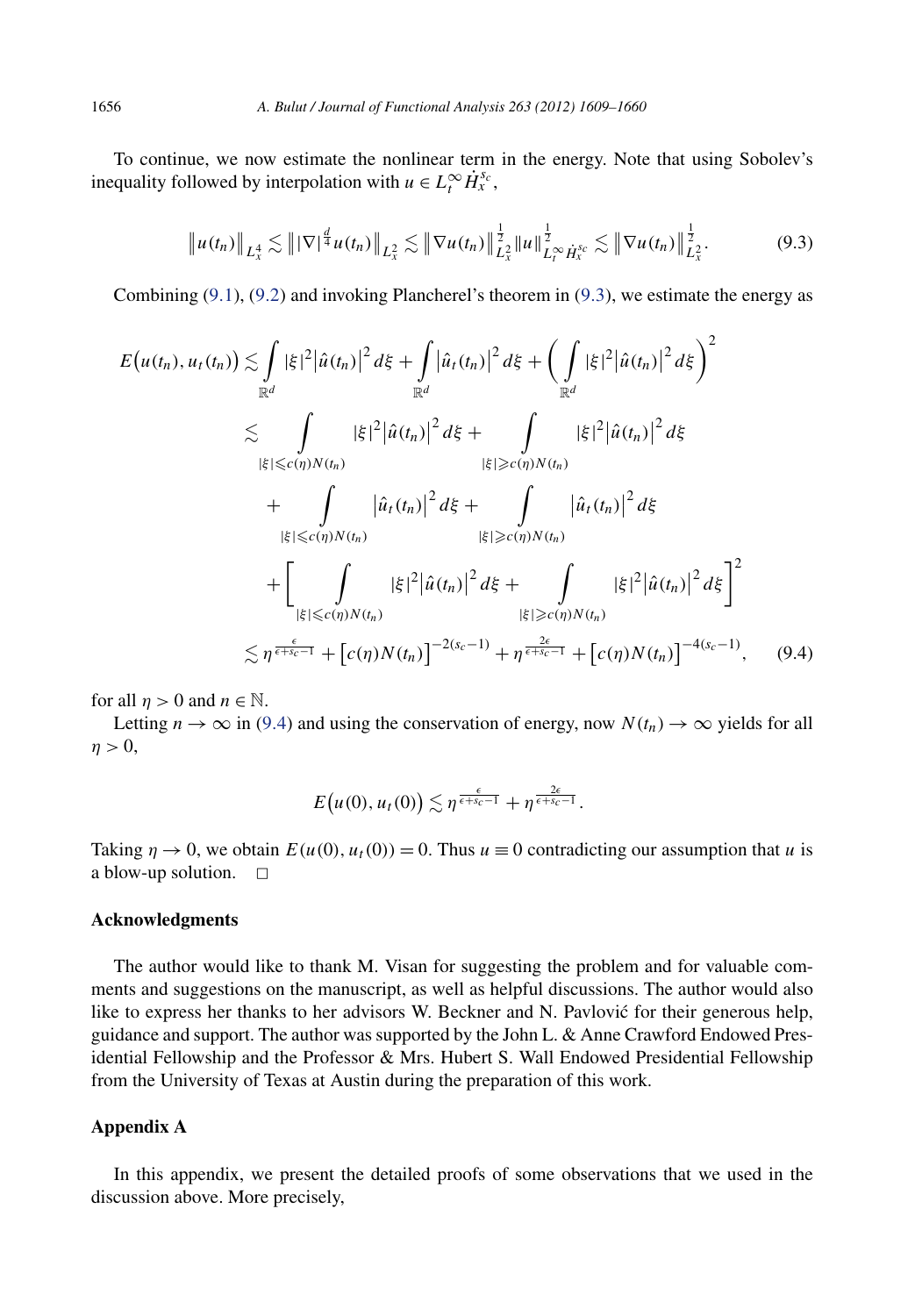#### <span id="page-49-0"></span>*A.1. The bound (7.6)*

Here, we present the argument used in obtaining the bound [\(7.18\)](#page-35-0) from the decay estimate (7*.*[5\)](#page-30-0) in the proof of Lemma [7.4.](#page-30-0) We begin by recalling the following Gronwall inequality from [\[27\].](#page-52-0)

**Lemma A.1.** *Let*  $\gamma$ ,  $\gamma'$ ,  $C$ ,  $\eta > 0$  *and*  $\rho \in (0, \gamma)$  *be given such that* 

$$
\eta \leqslant \frac{1}{4} \min \bigl\{ 1 - 2^{-\gamma}, 1 - 2^{-\gamma'}, 1 - 2^{\rho - \gamma} \bigr\}.
$$

*Then for every bounded sequence*  $\{x_k\} \subset \mathbb{R}^+$  *satisfying* 

$$
x_k \leq C2^{-\gamma k} + \eta \sum_{l=0}^{k-1} 2^{-\gamma (k-l)} x_l + \eta \sum_{l=k}^{\infty} 2^{-\gamma' |k-l|} x_l,
$$

*we have*

$$
x_k \leq (4C + \|x\|_{l^\infty})2^{-\rho k}.
$$

We now turn our attention to the proof of the bound *(*7*.*[18\)](#page-35-0).

Fix  $\gamma = d - \frac{d}{R} - 3$ ,  $\gamma' = \frac{d}{R} - \frac{d}{2} + 2$ ,  $C = 1$  and  $\rho \in (0, \gamma)$ . Let *C'* be the constant in the inequality given in [\(7.5\)](#page-30-0) (note that this constant comes from the combinatorial considerations, as well as the constants in each application of the Sobolev and Bernstein inequalities, and thus may be chosen independent of  $\eta$  and  $N_0$ ).

We now choose  $\eta > 0$  such that

$$
\eta' := C'\eta \leqslant \left(\frac{1}{4}\min\{1 - 2^{-\gamma}, 1 - 2^{-\gamma'}, 1 - 2^{\rho - \gamma}\}\right)^2
$$

and

$$
\eta' \leqslant 2^{-4(\gamma + \gamma')}.\tag{A.1}
$$

Having chosen *η*, we may use our hypothesis on *u* (in the context of the proof of Lemma [7.2\)](#page-29-0) to choose  $N_0 \in \mathbb{N}$  such that

$$
\|\nabla|^{s_c} u_{\leq N_0}\|_{L^\infty L^2} < \eta.
$$

For all  $k \in \mathbb{N}$ , we define  $x_k = \mathcal{S}(2^{-k}N_0)$ . Recall that by Bernstein's inequality together, the Sobolev embedding and  $u \in L_t^\infty \dot{H}_x^{s_c}$ , we have  $S(N) \lesssim 1$ , so that  $||x_k||_{l^\infty} < \infty$  (see, for in-stance [\(7.8\)](#page-31-0)). Moreover, applying [\(7.5\)](#page-30-0) for all  $k \geq 0$ , we have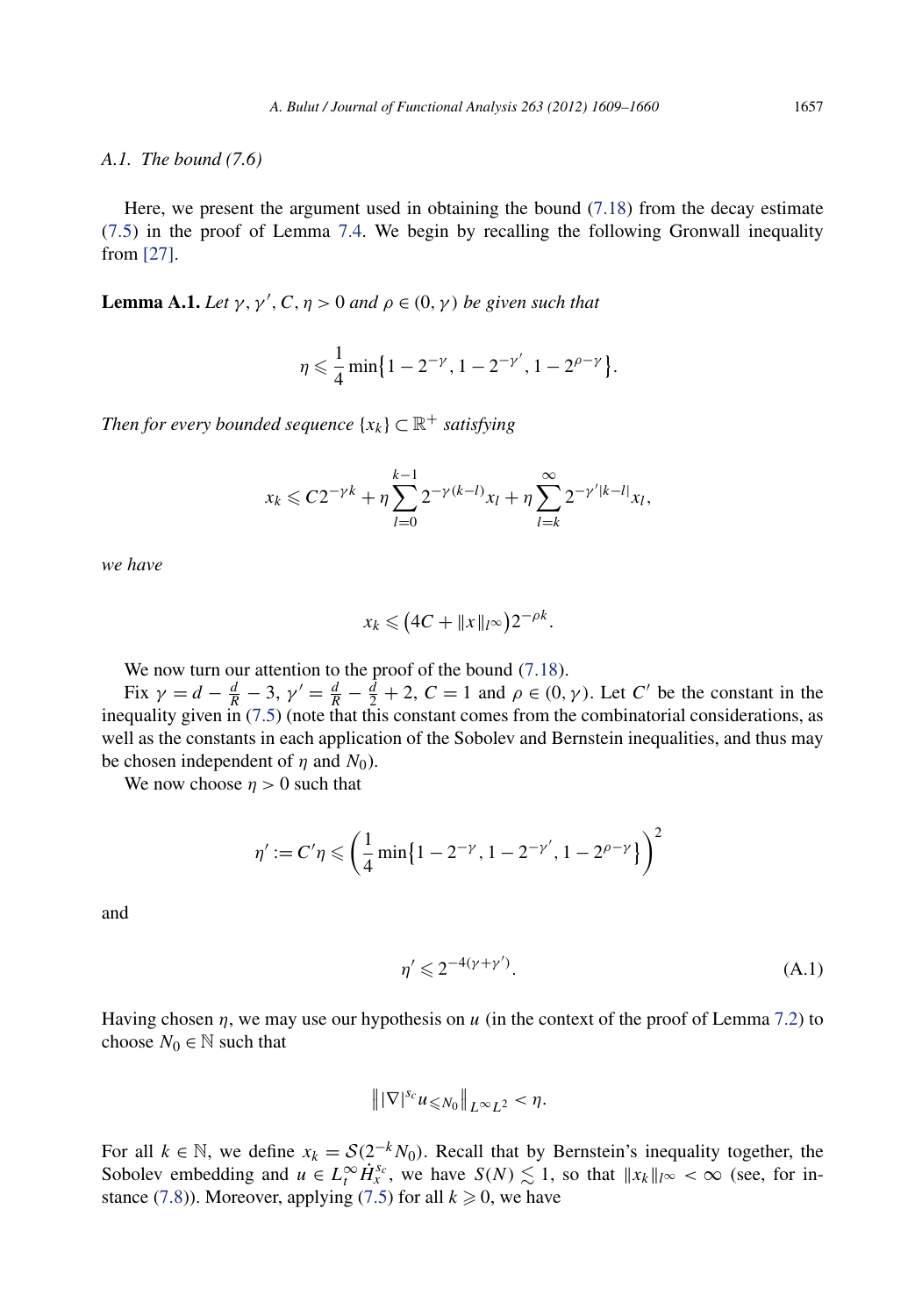$$
x_{k} = S(2^{-k}N_{0})
$$
  
\n
$$
\leq C'\left(\frac{2^{-k}N_{0}}{N_{0}}\right)^{\gamma} + C'\eta \sum_{i=0}^{k+2} \left(\frac{2^{-k}N_{0}}{2^{-i}N_{0}}\right)^{\gamma} x_{i} + C'\eta \sum_{i=k+3}^{\infty} \left(\frac{2^{-i}N_{0}}{2^{-k}N_{0}}\right)^{\gamma'} x_{i}
$$
  
\n
$$
= C'2^{-k\gamma} + \eta' \sum_{i=0}^{k+2} 2^{(i-k)\gamma} x_{i} + \eta' \sum_{i=k+3}^{\infty} 2^{(k-i)\gamma} x_{i}
$$
  
\n
$$
= C'2^{-k\gamma} + \eta' \sum_{i=0}^{k-1} 2^{-\gamma|k-i|} x_{i} + \eta' x_{k} + \eta' 2^{[(k+1)-k]\gamma} x_{k+1}
$$
  
\n
$$
+ \eta' 2^{[(k+2)-k]\gamma} x_{k+2} + \eta' \sum_{i=k+3}^{\infty} 2^{-\gamma'|k-i|} x_{i}
$$
  
\n
$$
\leq C'2^{-k\gamma} + (\eta')^{\frac{1}{2}} \sum_{i=0}^{k-1} 2^{-\gamma|k-i|} x_{i} + (\eta')^{\frac{1}{2}} x_{k} + (\eta')^{\frac{1}{2}} 2^{-\gamma'} x_{k+1}
$$
  
\n
$$
+ (\eta')^{\frac{1}{2}} 2^{-2\gamma'} x_{k+2} + (\eta')^{\frac{1}{2}} \sum_{i=k+3}^{\infty} 2^{-\gamma'|k-i|} x_{i}
$$
  
\n
$$
\leq C'2^{-k\gamma} + (\eta')^{\frac{1}{2}} \sum_{i=0}^{k-1} 2^{-\gamma|k-i|} x_{i} + (\eta')^{\frac{1}{2}} \sum_{i=k}^{\infty} 2^{-\gamma'|k-i|} x_{i}
$$
  
\n
$$
(A.2)
$$

where we have used [\(A.1\)](#page-49-0) and noted that  $\eta' < 1$  and  $2^{-\gamma |k-k|} = 2^{-\gamma' |k-k|} = 2^0$ .

Applying the estimate (A.2) and invoking Lemma [A.1,](#page-49-0) we obtain the bound

$$
x_k \lesssim 2^{-k\rho}.
$$

Thus, for all  $N = 2^{-k}N_0 \le 8N_0$ , we have

$$
\mathcal{S}(N) = \mathcal{S}(2^{-k}N_0) \lesssim (2^{-k})^{\rho} = N^{\rho}
$$

where  $\rho \in (0, d - \frac{d}{R} - 3)$ . This gives the desired inequality [\(7.18\)](#page-35-0).

#### *A.2. Weak continuity of the wave propagator*

We now recall that the wave propagator  $W(t)$  is weakly continuous for all  $t \in \mathbb{R}$ , which was used to obtain the inequality (8*.*[13\)](#page-43-0) in the proof of Lemma [8.3.](#page-42-0)

**Proposition A.2.** *Suppose*  $\{(f_n, g_n)\}\subset \dot{H}^1_x \times L^2_x$  *is a sequence such that for some*  $(f, g) \in$  $\dot{H}_x^1 \times L_x^2$ , we have

$$
(f_n, g_n) \to (f, g) \quad weakly in \ \dot{H}^1_x \times L^2_x. \tag{A.3}
$$

*Then for every*  $\tau \in \mathbb{R}$ *,* 

$$
W(\tau)(f_n, g_n) \rightharpoonup W(\tau)(f, g) \quad weakly in \ L_x^{\frac{2d}{d-2}}.
$$

<span id="page-50-0"></span>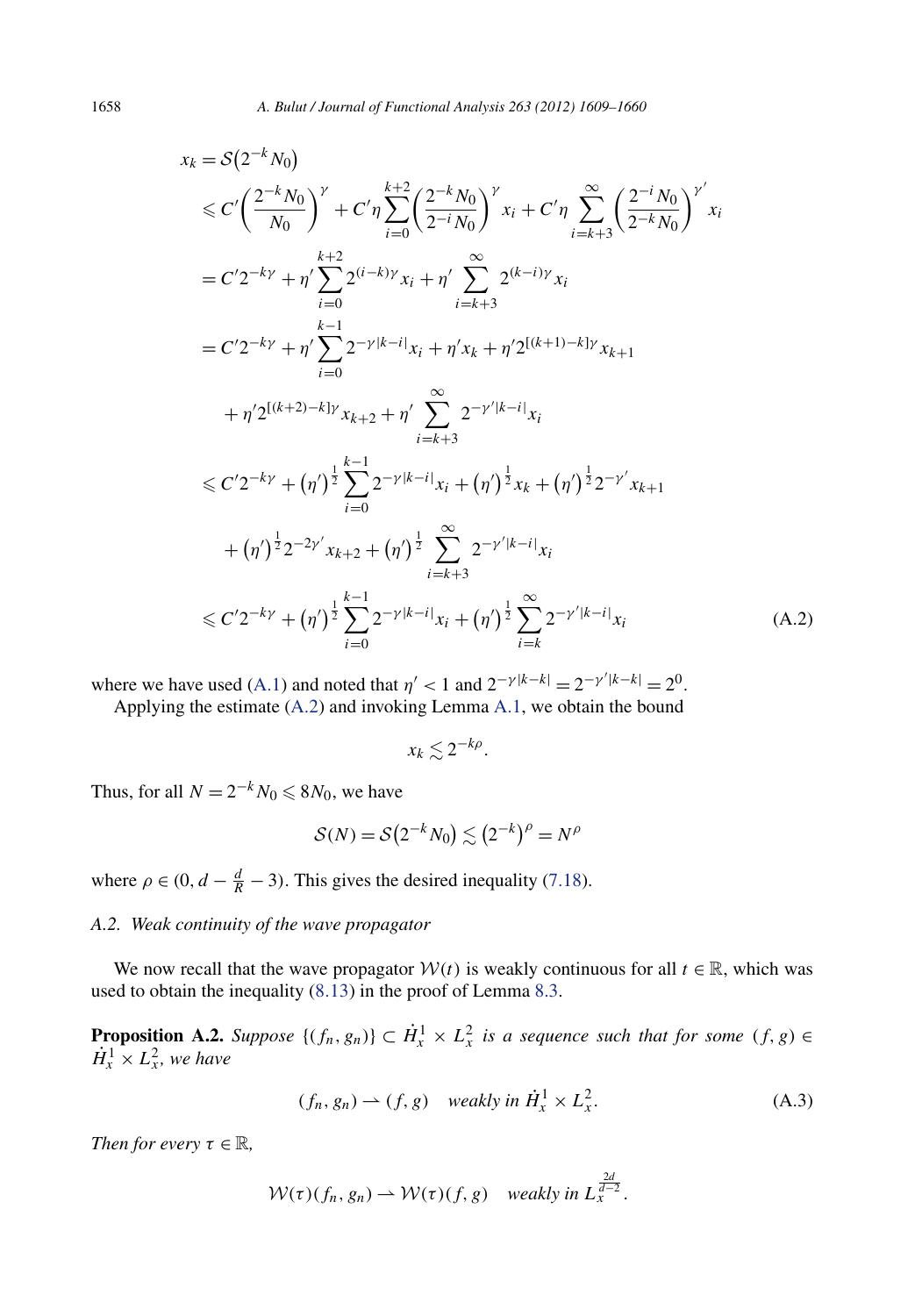<span id="page-51-0"></span>**Proof.** Fix  $\tau > 0$  and note that by the Strichartz inequality the operators  $A: \dot{H}_x^1 \to L_x^{\frac{2d}{d-2}}$  defined by  $Af = \mathcal{W}(\tau)(f, 0)$  and  $B: L^2_{\tau} \to L^{\frac{2d}{d-2}}_{\tau}$  defined by  $Bg = \mathcal{W}(\tau)(0, g)$  are bounded and linear (since the pair  $(\infty, \frac{2d}{d-2})$  is  $\dot{H}^1$ -wave admissible). Thus, they are weakly continuous and the hypothesis [\(A.3\)](#page-50-0) implies that

$$
W(\tau)(f_n - f, 0) \to 0 \quad \text{and} \quad W(\tau)(0, g_n - g) \to 0 \tag{A.4}
$$

weakly in  $L_x^{\frac{2d}{d-2}}$ .

Next, by the linearity of the propagator  $W(\tau)$ , we have

$$
W(\tau)(f_n, g_n) = W(\tau)(f_n - f, 0) + W(\tau)(0, g_n - g) + W(\tau)(f, g). \tag{A.5}
$$

Invoking the weak limits (A.4) in (A.5), we obtain the desired weak convergence.  $\Box$ 

#### **References**

- [1] H. Bahouri, P. Gérard, High frequency approximation of solutions to critical nonlinear wave equations, Amer. J. Math. 121 (1999) 131–175.
- [2] J. Bourgain, Global well-posedness of defocusing 3D critical NLS in the radial case, J. Amer. Math. Soc. 12 (1999) 145–171.
- [3] A. Bulut, Maximizers for the Strichartz inequalities for the wave equation, Differential Integral Equations 23 (2010) 1035–1072.
- [4] A. Bulut, The defocusing energy-supercritical cubic nonlinear wave equation in dimension five, preprint, 2011, arXiv:1112.0629.
- [5] A. Bulut, The defocusing cubic nonlinear wave equation in the energy-supercritical regime, in: Contemp. Math., vol. 581, 2012, <http://dx.doi.org/10.1090/conm/581/11537>.
- [6] A. Bulut, M. Czubak, D. Li, N. Pavlovic, X. Zhang, Stability and unconditional uniqueness of solutions for energy critical wave equations in high dimensions, preprint, 2009, arXiv:0911.4534.
- [7] F.M. Christ, M.I. Weinstein, Dispersion of small amplitude solutions of the generalized Korteweg–de Vries equation, J. Funct. Anal. 100 (1) (1991) 87–109.
- [8] J. Colliander, M. Keel, G. Staffilani, H. Takaoka, T. Tao, Global well-posedness and scattering for the energy-critical nonlinear Schrödinger equation in  $\mathbb{R}^3$ , Ann. of Math. 167 (2008) 767–865.
- [9] L. Escauriaza, G. Serëgin, V. Šverák, *L*3*,*∞-solutions of Navier–Stokes equations and backward uniqueness, Russian Math. Surveys 58 (2) (2003) 211–250.
- [10] J. Ginibre, G. Velo, Generalized Strichartz inequalities for the wave equation, J. Funct. Anal. 133 (1) (1995) 50–68.
- [11] J. Ginibre, A. Soffer, G. Velo, The global Cauchy problem for the critical nonlinear wave equation, J. Funct. Anal. 110 (1) (1992) 96–130.
- [12] M. Grillakis, Regularity and asymptotic behaviour of the wave equation with a critical nonlinearity, Ann. of Math. 132 (1990) 485–509.
- [13] M. Grillakis, Regularity for the wave equation with a critical nonlinearity, Comm. Pure Appl. Math. 45 (1992) 747–774.
- [14] L. Kapitanski, The Cauchy problem for the semilinear wave equation. I, Zap. Nauchn. Sem. Leningrad. Otdel. Mat. Inst. Steklov. (LOMI) 163 (1987) 76–104; L. Kapitanski, The Cauchy problem for the semilinear wave equation. II, Zap. Nauchn. Sem. Leningrad. Otdel. Mat.

Inst. Steklov. (LOMI) 182 (1990) 38–85; L. Kapitanski, The Cauchy problem for the semilinear wave equation. III, Zap. Nauchn. Sem. Leningrad. Otdel.

Mat. Inst. Steklov. (LOMI) 181 (1990) 24–64.

- [15] M. Keel, T. Tao, Endpoint Strichartz estimates, Amer. J. Math. 120 (5) (1998) 955–980.
- [16] C. Kenig, The concentration-compactness/rigidity method for critical dispersive and wave equations, Lecture notes, 2010.
- [17] C. Kenig, Global well-posedness, scattering and blow up for the energy-critical, focusing, non-linear Schrödinger and wave equations, Lecture notes, 2010.